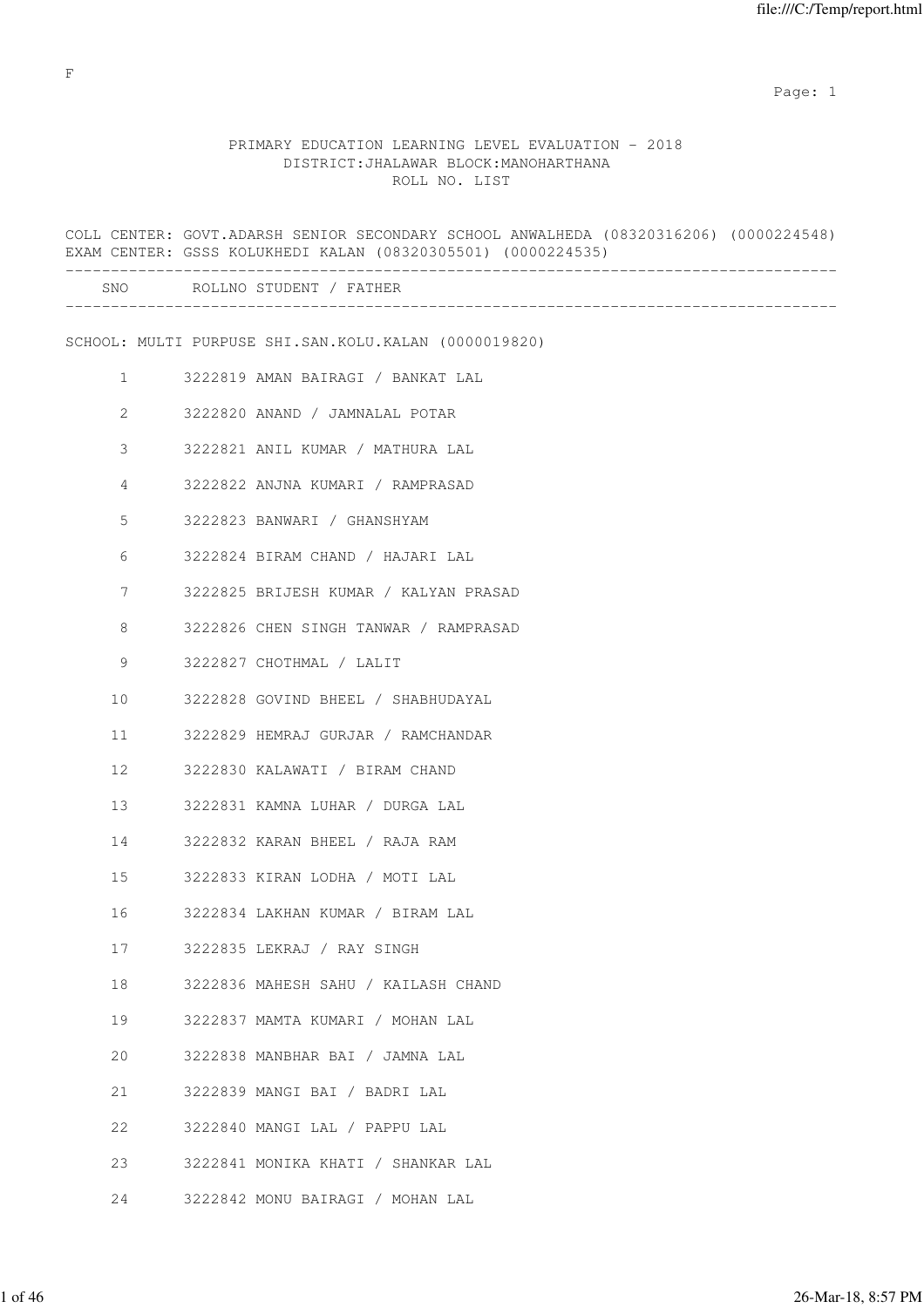### PRIMARY EDUCATION LEARNING LEVEL EVALUATION - 2018 DISTRICT:JHALAWAR BLOCK:MANOHARTHANA ROLL NO. LIST

COLL CENTER: GOVT.ADARSH SENIOR SECONDARY SCHOOL ANWALHEDA (08320316206) (0000224548) EXAM CENTER: GSSS KOLUKHEDI KALAN (08320305501) (0000224535) ------------------------------------------------------------------------------------- SNO ROLLNO STUDENT / FATHER ------------------------------------------------------------------------------------- 25 3222843 NILU KUMARI / DULICHAND 26 3222844 NIRBHAY RAV / HARIRAM 27 3222845 OMPRAKASH / PARMANAND 28 3222846 OMPRAKASH / RAMESH CHAND 29 3222847 PANKAJ / BIRAM LAL 30 3222848 POOJA GADRI / HAJARI LAL 31 3222849 POOJA KUMARI / JAGDISH PRASAD 32 3222850 RAGHUVEER LODHA / DEV CHAND 33 3222851 RAJESH / GULAB CHAND 34 3222852 RAKESH TANWAR / MOR SINGH 35 3222853 RAMESWAR / KAILASH CHAND 36 3222854 RAMNIVAS / OMPRAKASH 37 3222855 RAMSAGAR / KANHIRAM 38 3222856 RANJIT BHEEL / GHANSHYAM 39 3222857 ROSHNI / SATTISH 40 3222858 SHIVAM KHARE / KALULAL 41 3222859 SONU BHEEL / RAMESH CHAND 42 3222860 SUNIL POTAR / RAMESH CHAND 43 3222861 VARSHA KUMARI / HIRALAL 44 3222862 VINOD TANWAR / NANDRAM SCHOOL: GSSS KOLUKHEDI KALAN (0000224535) 45 3222863 ARJUN DHOBI / KALU LAL DHOBI 46 3222864 CHANDAN KUMAR SEN / RAM PRASAD SEN 47 3222865 INDRA KUMARI DHOBI / MOHAN LAL DHOBI

48 3222866 MAHENDRA KUMAR PRAJAPATI / RAM PRASAD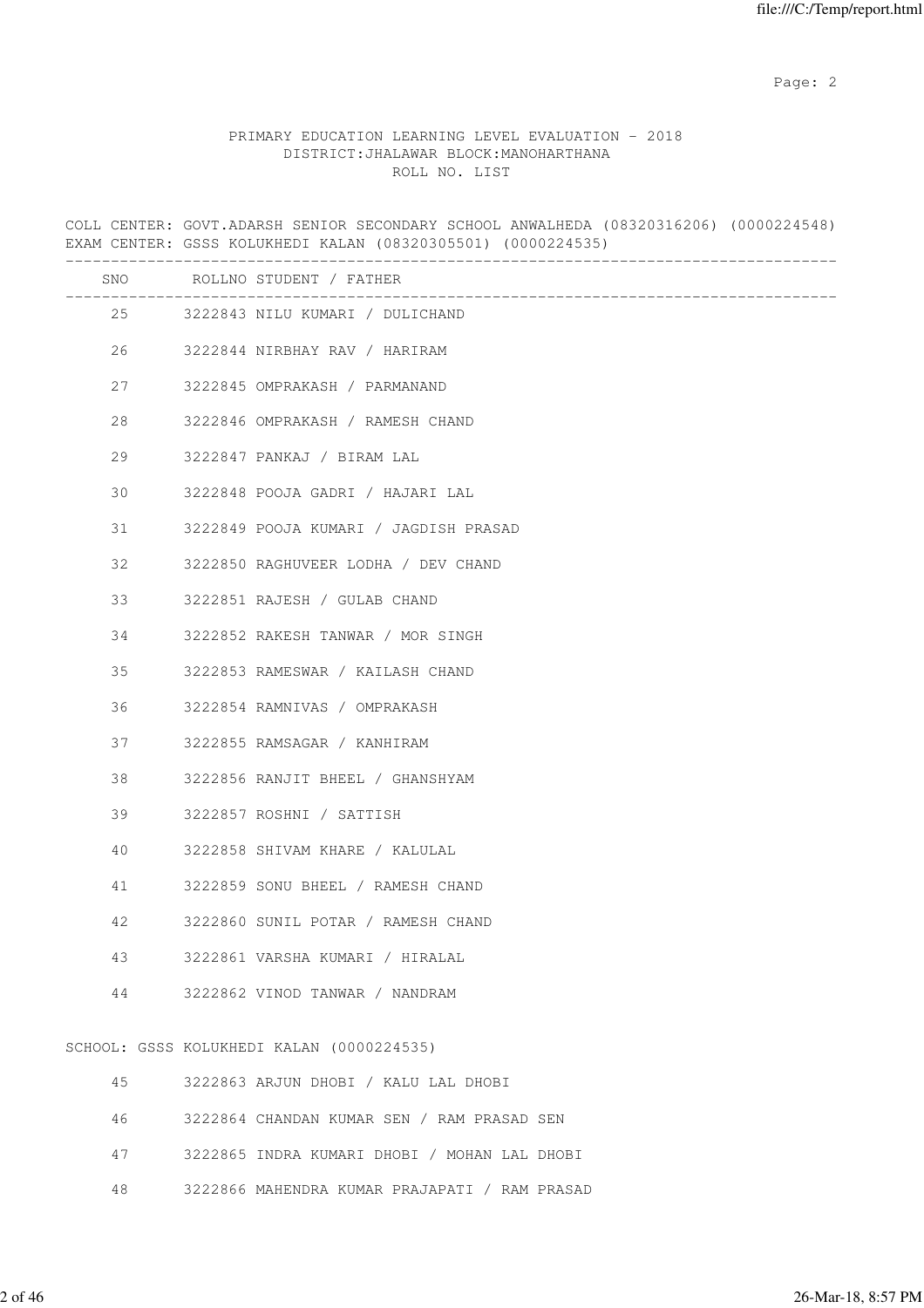Page: 3

# PRIMARY EDUCATION LEARNING LEVEL EVALUATION - 2018 DISTRICT:JHALAWAR BLOCK:MANOHARTHANA ROLL NO. LIST

COLL CENTER: GOVT.ADARSH SENIOR SECONDARY SCHOOL ANWALHEDA (08320316206) (0000224548) EXAM CENTER: GSSS KOLUKHEDI KALAN (08320305501) (0000224535)

| SNO | ROLLNO STUDENT / FATHER                                 |
|-----|---------------------------------------------------------|
|     | 49 3222867 MANISH SEN / DULI CHAND SEN                  |
|     | 50 3222868 MANISHA LODHA / BEERAM CHAND                 |
|     | 51 3222869 OM PRAKASH BHEEL / BABU LAL BHEEL            |
|     | 52 3222870 RADHA BAI KHATI / BANWARI LAL                |
|     | 53 3222871 RAMPAL BHEEL / KANWAR SINGH                  |
|     | 54 3222872 SANGITA KUMARI PRAJAPATI / RAMBABU PRAJAPATI |
|     | 55 3222873 SURAJ KUMAR SEN / RAM PRASAD                 |
|     | 56 3222874 TEENA KUMARI DHOBI / BANWARI LAL             |
|     | 57 3222875 VIMLESH BAI BHEEL / RADHESHYAM               |
|     |                                                         |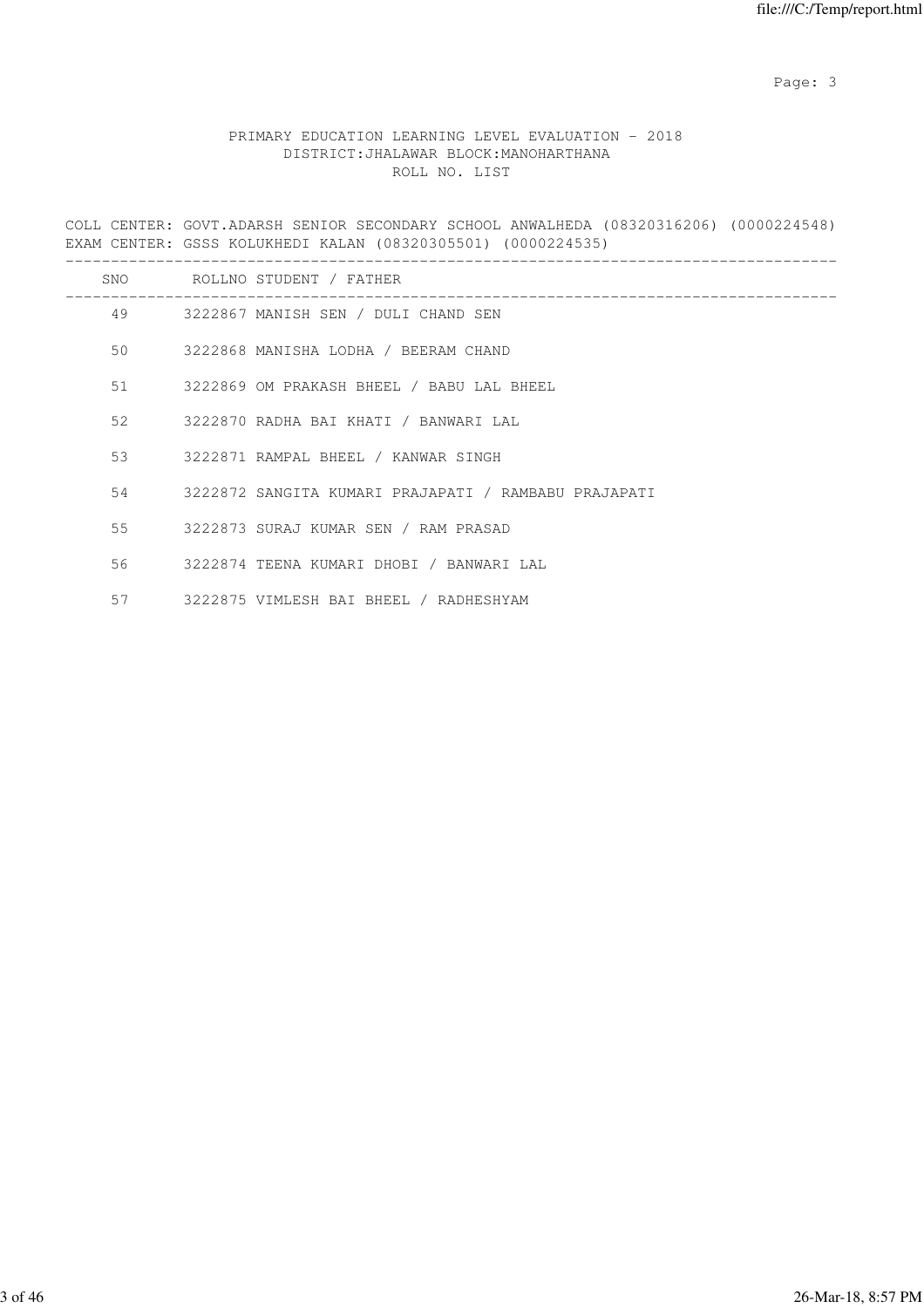# PRIMARY EDUCATION LEARNING LEVEL EVALUATION - 2018 DISTRICT:JHALAWAR BLOCK:MANOHARTHANA ROLL NO. LIST

|                       | COLL CENTER: GOVT.ADARSH SENIOR SECONDARY SCHOOL ANWALHEDA (08320316206) (0000224548)<br>EXAM CENTER: GSSS CHANDPURA BHILAN (08320309704) (0000224539) |
|-----------------------|--------------------------------------------------------------------------------------------------------------------------------------------------------|
|                       | SNO ROLLNO STUDENT / FATHER                                                                                                                            |
|                       | SCHOOL: GSSS CHANDPURA BHILAN (0000224539)                                                                                                             |
| $\mathbf{1}$          | 3222876 AGAN BOT / NEHAL SINGH                                                                                                                         |
| $\mathbf{2}^{\prime}$ | 3222877 BANTI LAL / RADHESHYAM                                                                                                                         |
| 3                     | 3222878 BIRAM LAL / SAJAN SINGH                                                                                                                        |
| 4                     | 3222879 BIRAM SINGH / KANWARLAL                                                                                                                        |
| 5                     | 3222880 BIRAMCHAND / GHANSHYAM                                                                                                                         |
| 6                     | 3222881 BISRAM BAI / DARYAV SINGH                                                                                                                      |
| 7                     | 3222882 DURGASHANKAR / DHANSINGH                                                                                                                       |
| 8                     | 3222883 GANGA BAI / BIRAM LAL                                                                                                                          |
| 9                     | 3222884 GANGA RAM / CHENSNIGH                                                                                                                          |
| 10                    | 3222885 GOVIND SINGH / SURESH KUMAR                                                                                                                    |
| 11                    | 3222886 KALU LAL / RADHESHYAM                                                                                                                          |
| 12                    | 3222887 LAKHAN SINGH / RAMDAYAL                                                                                                                        |
| 13                    | 3222888 MAHAVEER / MOR SINGH                                                                                                                           |
| 14                    | 3222889 MANGI BAI / RAMESH CHAND                                                                                                                       |
| 15                    | 3222890 MAYA BAI / BALMUKAND                                                                                                                           |
| 16                    | 3222891 MILTAJ / GHAMANDI                                                                                                                              |
| 17                    | 3222892 MITHUN / PHOOLCHAND                                                                                                                            |
| 18                    | 3222893 NANNU LAL / DHARU SINGH                                                                                                                        |
| 19                    | 3222894 NORANG BAI / MOR SINGH                                                                                                                         |
| 20                    | 3222895 OM BAI / MANGI LAL                                                                                                                             |
| 21                    | 3222896 PAHALWAN / RADHESHYAM                                                                                                                          |
| 22                    | 3222897 PRIYANKA BAI / CHENSINGH                                                                                                                       |
| 23                    | 3222898 RAHUL KUMAR / GHANSHYAM                                                                                                                        |
| 24                    | 3222899 RAJESH / GAJRAJ                                                                                                                                |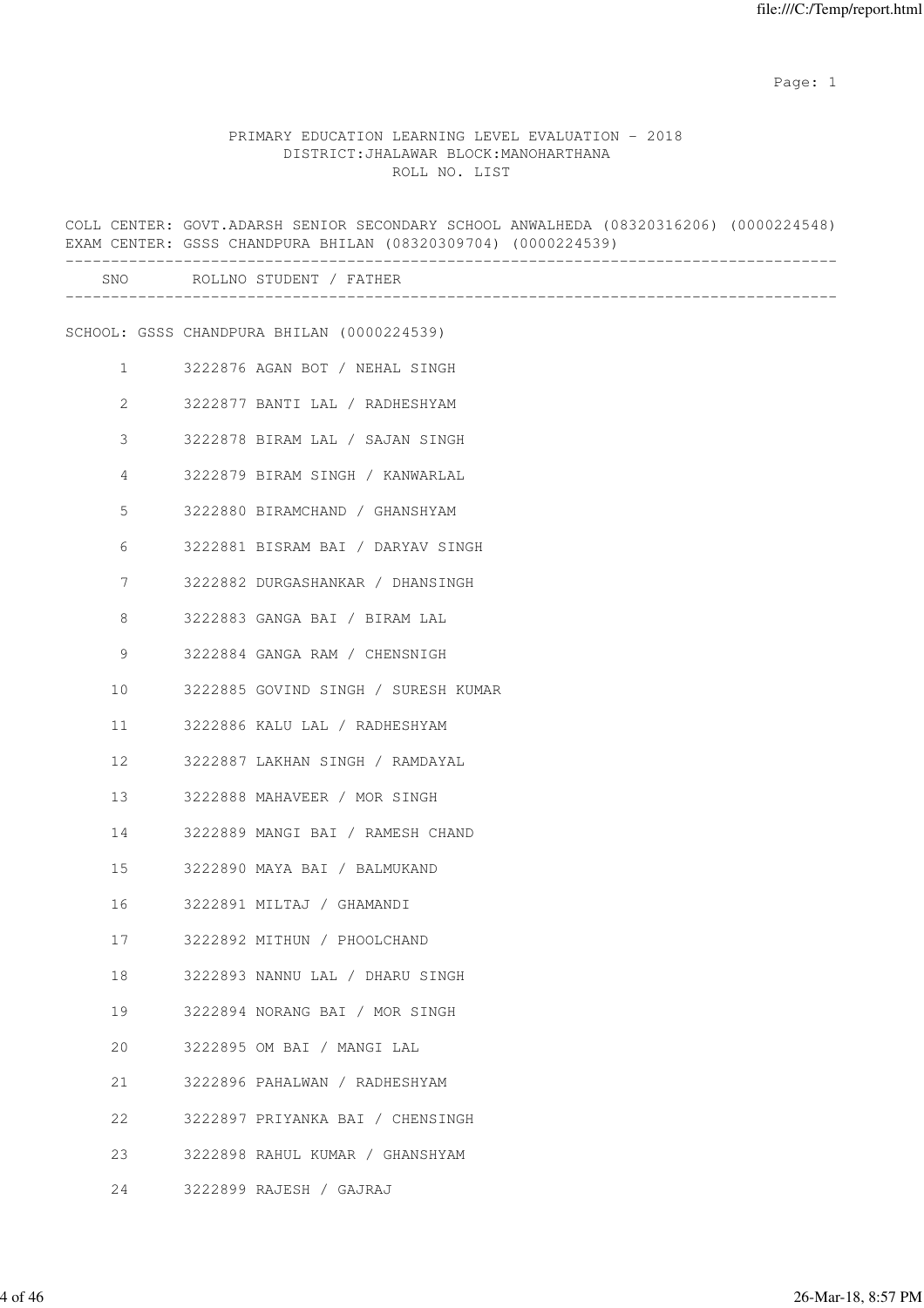# PRIMARY EDUCATION LEARNING LEVEL EVALUATION - 2018 DISTRICT:JHALAWAR BLOCK:MANOHARTHANA ROLL NO. LIST

COLL CENTER: GOVT.ADARSH SENIOR SECONDARY SCHOOL ANWALHEDA (08320316206) (0000224548) EXAM CENTER: GSSS CHANDPURA BHILAN (08320309704) (0000224539)

|    | SNO ROLLNO STUDENT / FATHER           |
|----|---------------------------------------|
|    | 25 3222900 RAJESH KUMAR / RUGHANATH   |
| 26 | 3222901 RAM BHURI / PHOOL CHAND       |
| 27 | 3222902 RAMPAL / BAJE SINGH           |
| 28 | 3222903 RGHUVEER / PREM SINGH         |
| 29 | 3222904 SANGITA KUMARI / DHANSINGH    |
| 30 | 3222905 SARJAN SINGH / KANWARLAL      |
| 31 | 3222906 SHIVANI / RAISINGH            |
| 32 | 3222907 SONU KUMAR / PRAKASH CHAND    |
| 33 | 3222908 VISHNU KUMAR / MANGI LAL      |
|    | SCHOOL: GPS BISHAN KHEDA (0000466824) |
| 34 | 3222909 ESVER KUMAR / BHAGCHAND       |
| 35 | 3222910 GHAMANDI / RADHAY SHYAM       |
| 36 | 3222911 GOVIND / DEVI LAL BHEEL       |
| 37 | 3222912 LEKHRAJ / NAVAL SINGH BHEEL   |
| 38 | 3222913 MAMTA BAI / MUNSHI LAL        |
| 39 | 3222914 PINKY KUMARI / VIJAY SINGH    |
| 40 | 3222915 PISTOL BAI / DHIRAP SINGH     |
| 41 | 3222916 POOJA BAI / RAMSAROOP         |
| 42 | 3222917 PRAVINA KUMARI / MANGI LAL    |
| 43 | 3222918 RAKESH KUMAR / RUGNATH        |
| 44 | 3222919 RAM PAL / RATAL LAL           |
| 45 | 3222920 RANU KUMARI / SURJAN SINGH    |
| 46 | 3222921 VIKRAM SINGH / MADAN LAL      |

SCHOOL: GPS PEELI KA PURA (0000485690)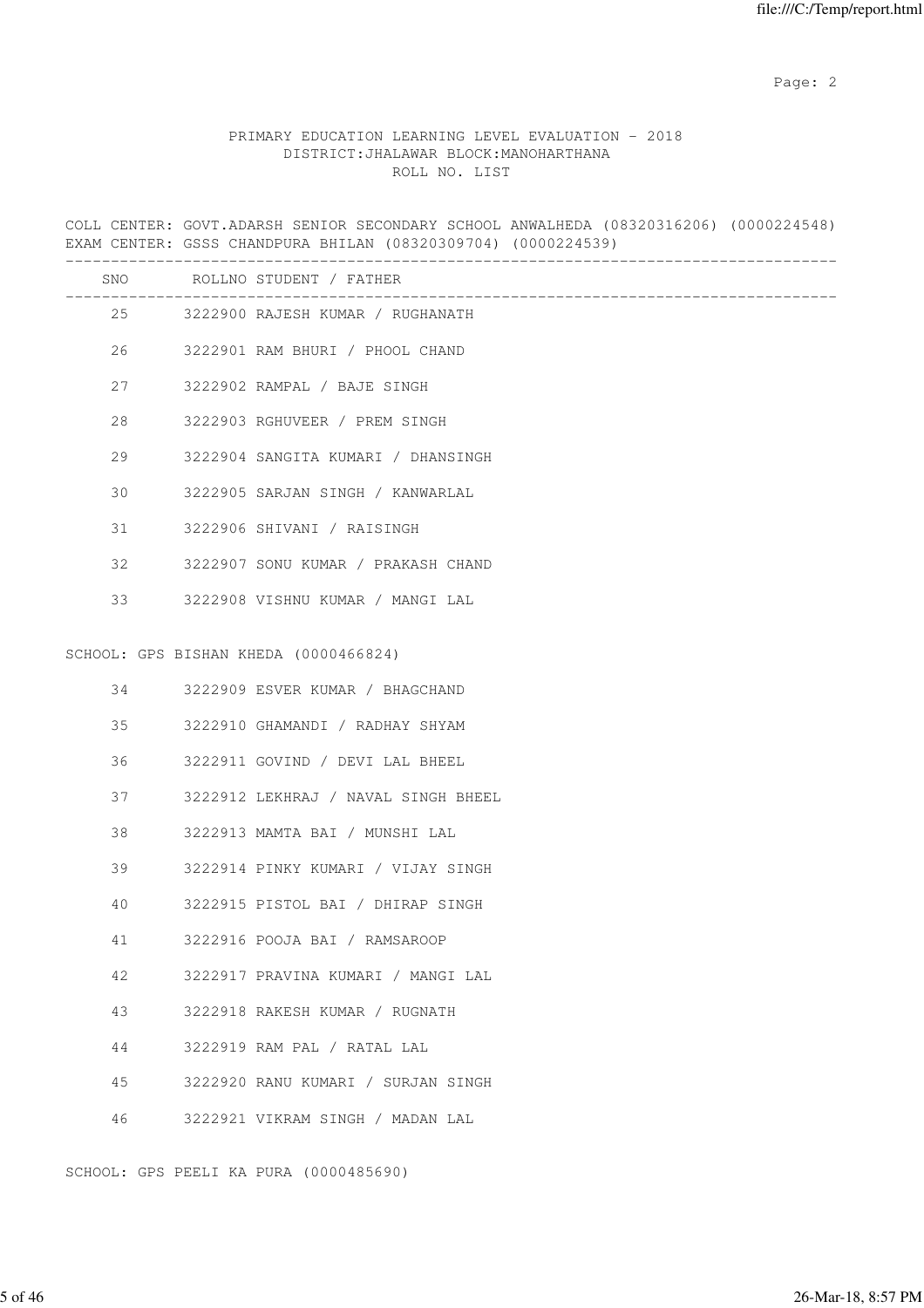Page: 3

# PRIMARY EDUCATION LEARNING LEVEL EVALUATION - 2018 DISTRICT:JHALAWAR BLOCK:MANOHARTHANA ROLL NO. LIST

COLL CENTER: GOVT.ADARSH SENIOR SECONDARY SCHOOL ANWALHEDA (08320316206) (0000224548) EXAM CENTER: GSSS CHANDPURA BHILAN (08320309704) (0000224539)

|                            | SNO ROLLNO STUDENT / FATHER                                                                                                                                |
|----------------------------|------------------------------------------------------------------------------------------------------------------------------------------------------------|
|                            | 47 3222922 CHANRA KALA / RAM DAYAL                                                                                                                         |
| 48                         | 3222923 HASEENA / JAGDISH                                                                                                                                  |
| 49                         | 3222924 JITENDRA / RANG LAL                                                                                                                                |
| 50                         | 3222925 KELAM BAI / GHANSHYAM                                                                                                                              |
| 51                         | 3222926 MAMTA / KALU LAL                                                                                                                                   |
| 52                         | 3222927 NENAM BAI / MOR SINGH                                                                                                                              |
| 53                         | 3222928 OMPRAKASH / RAM CHANDRA                                                                                                                            |
| 54                         | 3222929 PAPPI / DEV KISHAN                                                                                                                                 |
| 55                         | 3222930 PAPPI / MOHAN LAL                                                                                                                                  |
| 56                         | 3222931 PINKI BAI / BIRAM LAL                                                                                                                              |
| 57                         | 3222932 ROOP SINGH / KANWAR LAL                                                                                                                            |
| 58                         | 3222933 SUSHILA BAI / DAYA RAM                                                                                                                             |
| 59                         | 3222934 VISHAL / BIRAM LAL                                                                                                                                 |
|                            | SCHOOL: UPS SANKRIT GHOGHADI (0000540026)                                                                                                                  |
| 60                         | 3222935 BABALI / AMARSING                                                                                                                                  |
| 61                         | 3222936 BABU / RAGHUNATH                                                                                                                                   |
| 62                         | 3222937 BAJESINGH / PURILAL                                                                                                                                |
| 63                         | 3222938 CHANDRA SHEKAR / BIRAMCHAND                                                                                                                        |
| 64                         | 3222939 DALCHAND / MOTILAL                                                                                                                                 |
|                            |                                                                                                                                                            |
|                            |                                                                                                                                                            |
| 67                         | 3222942 KAMAL / LALSINGH                                                                                                                                   |
|                            |                                                                                                                                                            |
|                            |                                                                                                                                                            |
|                            |                                                                                                                                                            |
| 65<br>66<br>68<br>69<br>70 | 3222940 DINESH / NARAYAN<br>3222941 JAGDISH / BIRMCHAND<br>3222943 MANGILAL / BHANVARLAL<br>3222944 NARAYANSING / PRABHULAL<br>3222945 RAMESHI / GHANSHYAM |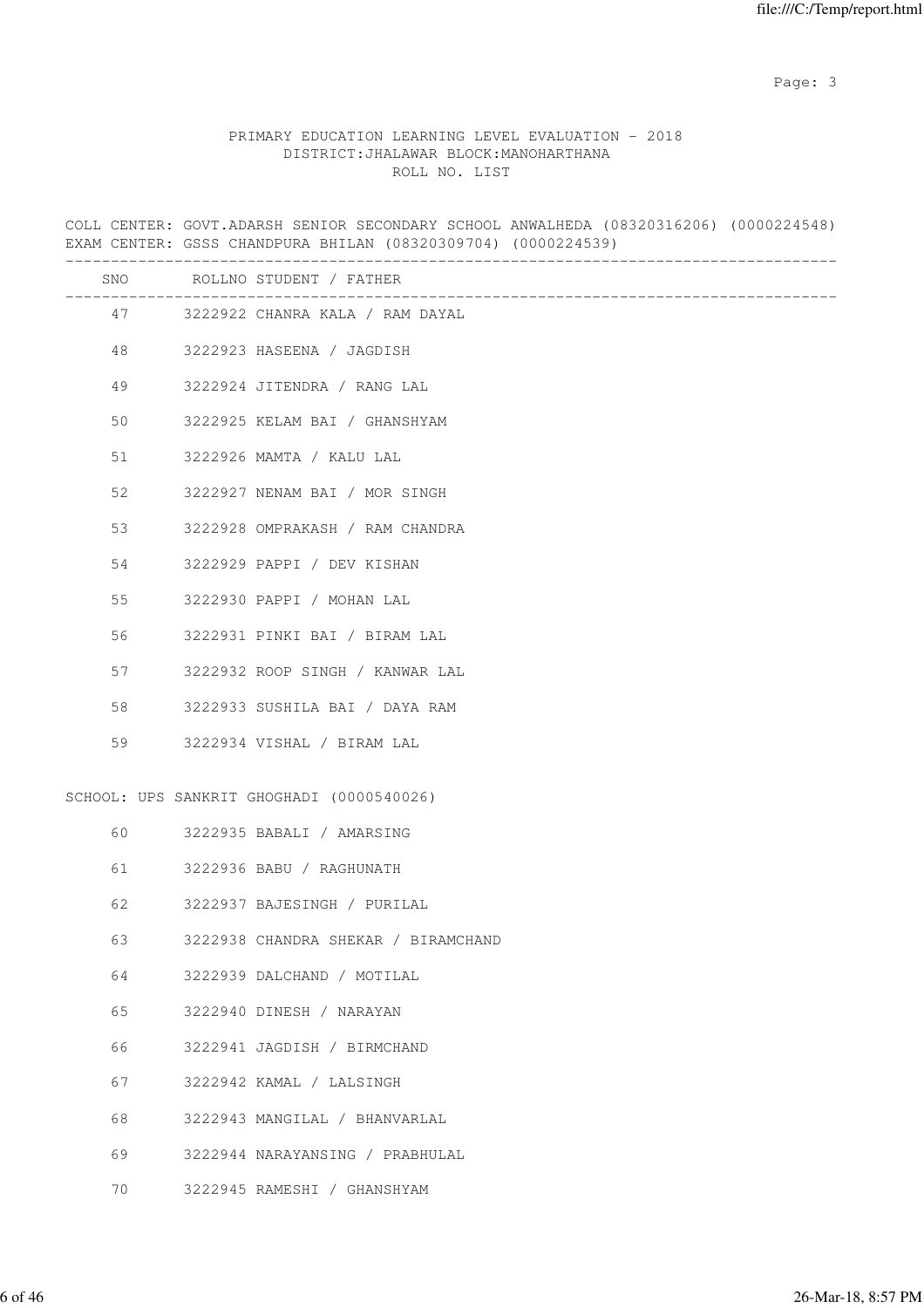Page: 4  $P$ 

# PRIMARY EDUCATION LEARNING LEVEL EVALUATION - 2018 DISTRICT:JHALAWAR BLOCK:MANOHARTHANA ROLL NO. LIST

COLL CENTER: GOVT.ADARSH SENIOR SECONDARY SCHOOL ANWALHEDA (08320316206) (0000224548) EXAM CENTER: GSSS CHANDPURA BHILAN (08320309704) (0000224539)

| SNO | ROLLNO STUDENT / FATHER       |
|-----|-------------------------------|
| 71  | 3222946 RAMKANYA / RAMCHANDRA |
| 72  | 3222947 RAMLAL / GULABCHAND   |
| 73  | 3222948 RASEEL / PRABHULAL    |
| 74  | 3222949 SORAM / DHANSINGH     |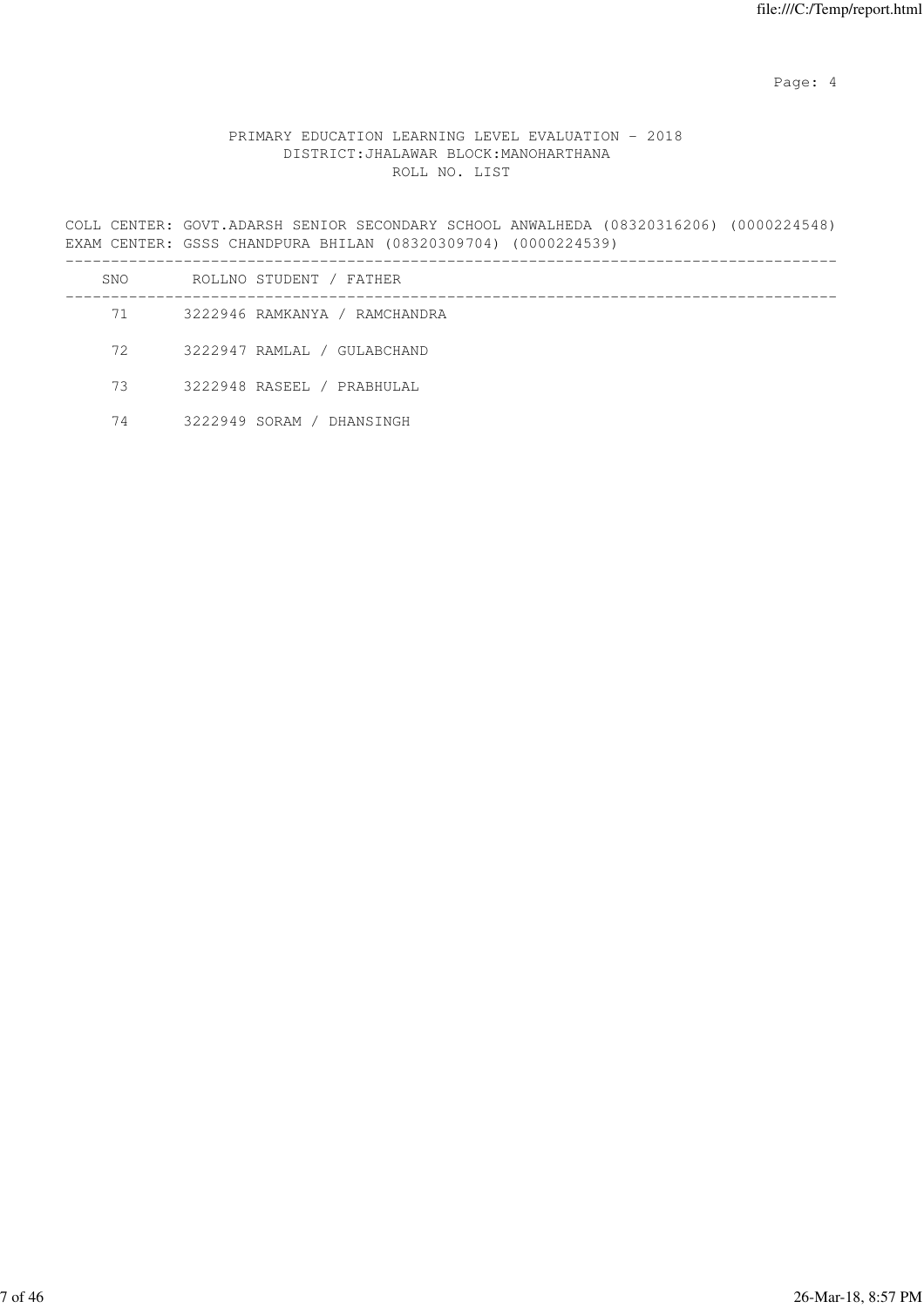# PRIMARY EDUCATION LEARNING LEVEL EVALUATION - 2018 DISTRICT:JHALAWAR BLOCK:MANOHARTHANA ROLL NO. LIST

|                 | COLL CENTER: GOVT.ADARSH SENIOR SECONDARY SCHOOL ANWALHEDA (08320316206) (0000224548)<br>EXAM CENTER: GOVERNMENT AADARSH SENIOR SECONDARY SCHOOL BANSKHERI MEWATIYAN (08320310402 |
|-----------------|-----------------------------------------------------------------------------------------------------------------------------------------------------------------------------------|
|                 | SNO ROLLNO STUDENT / FATHER                                                                                                                                                       |
|                 | SCHOOL: GOVERNMENT AADARSH SENIOR SECONDARY SCHOOL BANSKHERI MEWATIYAN (0000224540)                                                                                               |
| $\mathbf{1}$    | 3222950 BEERAM CHAND BHEEL / RODU LAL                                                                                                                                             |
| $\mathbf{2}$    | 3222951 DEEPAK SAHU / SATYA NARAYAN                                                                                                                                               |
| 3               | 3222952 FIJA BANO / FIROJ KHAN                                                                                                                                                    |
| 4               | 3222953 HARISH BHEEL / KAMLESH                                                                                                                                                    |
| 5               | 3222954 KAPIL BHEEL / MANGI LAL BHEEL                                                                                                                                             |
| 6               | 3222955 KIRAN JOGI / KAMLESH JOGI                                                                                                                                                 |
| $7\phantom{.0}$ | 3222956 KIRAN MEHTAR / JAGDISH MEHTAR                                                                                                                                             |
| 8               | 3222957 KRISHNA LODHA / BADRI LAL LODHA                                                                                                                                           |
| 9               | 3222958 MADHU BALA BHEEL / RAMSWAROOP BHEEL                                                                                                                                       |
| 10              | 3222959 MANBHAR RAIDAS / RAMESH CHAND RAIDAS                                                                                                                                      |
| 11              | 3222960 MUSKAN BI / SULEMAN KHAN                                                                                                                                                  |
| 12              | 3222961 MUSTKIM AHMED / NIZAM KHAN                                                                                                                                                |
| 13              | 3222962 NEERAJ MALI / SHIVRAJ MALI                                                                                                                                                |
| 14              | 3222963 NILOFAR / YAKUB                                                                                                                                                           |
| 15              | 3222964 NISHA BANO / FARIYAD                                                                                                                                                      |
| 16              | 3222965 NISHA BHEEL / SANTRAM BHEEL                                                                                                                                               |
| 17              | 3222966 POOJA BAIRAGI / MUKESH BAIRAGI                                                                                                                                            |
| 18              | 3222967 POOJA BHEEL / BAJRANGLAL BHEEL                                                                                                                                            |
| 19              | 3222968 POOJA BHEEL / MURALI MANOHAR                                                                                                                                              |
| 20              | 3222969 PRAVEEN BHEEL / RAMESH CHAND BHEEL                                                                                                                                        |
| 21              | 3222970 RAVI BHEEL / RAMRAI BHEEL                                                                                                                                                 |
| 22              | 3222971 REENA BHEEL / RADHESHYAM BHEEL                                                                                                                                            |
| 23              | 3222972 SAAJNA BANO / JAMIL KHA                                                                                                                                                   |
| 24              | 3222973 SANIYA BANO / ANVAR ALI                                                                                                                                                   |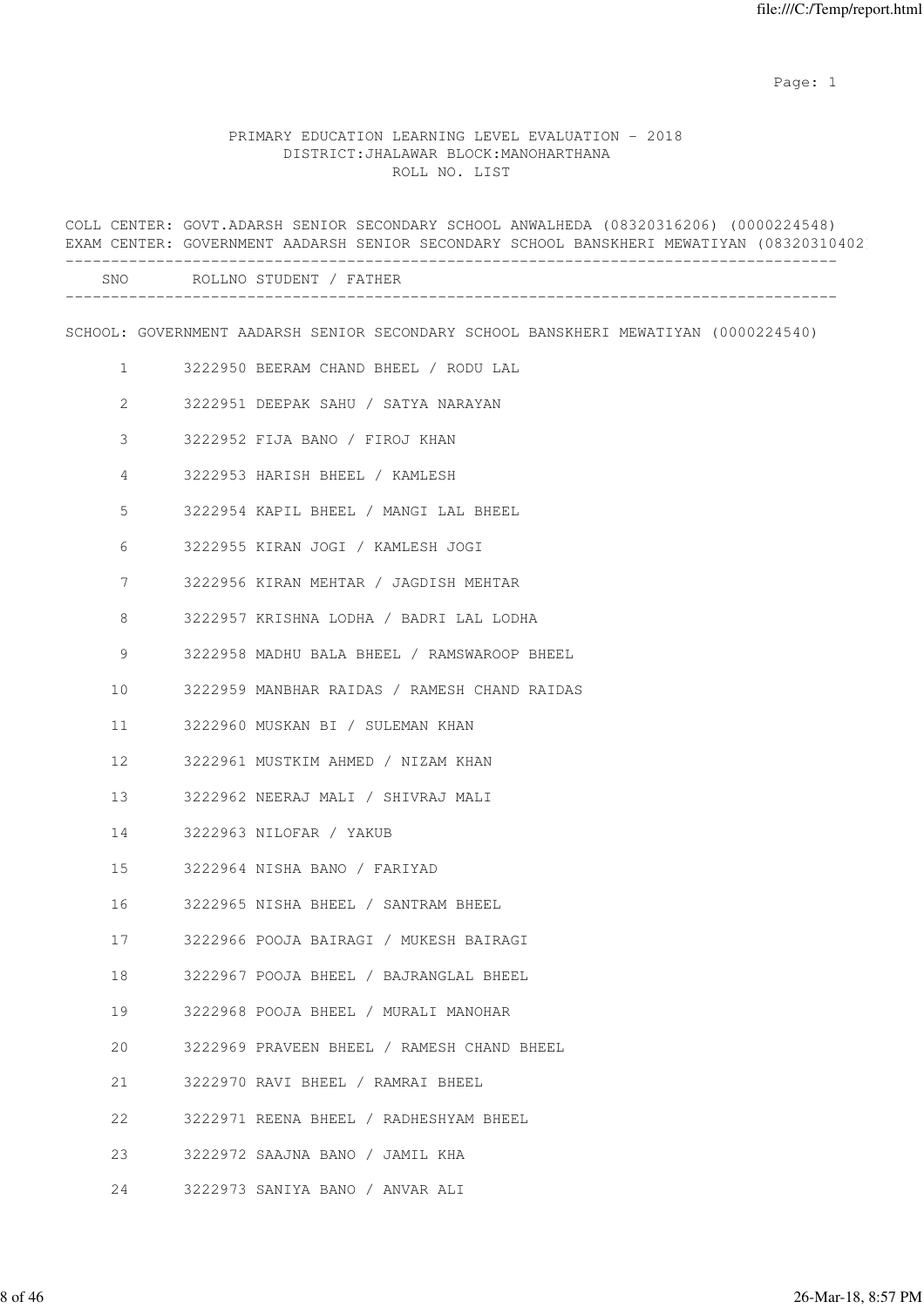# PRIMARY EDUCATION LEARNING LEVEL EVALUATION - 2018 DISTRICT:JHALAWAR BLOCK:MANOHARTHANA ROLL NO. LIST

COLL CENTER: GOVT.ADARSH SENIOR SECONDARY SCHOOL ANWALHEDA (08320316206) (0000224548) EXAM CENTER: GOVERNMENT AADARSH SENIOR SECONDARY SCHOOL BANSKHERI MEWATIYAN (08320310402

|    |                                  | SNO ROLLNO STUDENT / FATHER                    |
|----|----------------------------------|------------------------------------------------|
|    |                                  | 25 3222974 SEEMA SUMAN / BALCHAND SUMAN        |
|    |                                  | 26 3222975 SHIVANI SUMAN / KAILASH CHAND SUMAN |
|    |                                  | 27 3222976 SURESH RAIDAS / RAMESH CHAND RAIDAS |
| 28 |                                  | 3222977 TARANAA NATH / RAMESHWAR NATH          |
| 29 |                                  | 3222978 TEENA BHARTI / BIRAM CHAND             |
| 30 |                                  | 3222979 VASUNDHARA MEHAR / LAXMI CHAND MEHAR   |
|    |                                  | 31 3222980 VIJAY SUMAN / HEMRAJ SUMAN          |
|    |                                  | SCHOOL: GPS, GURADKHEDA (0000485704)           |
|    |                                  | 32 3222981 BIRAM CHAND / PREM CHAND            |
|    |                                  | 33 3222982 DHAPU BAI / BIRAM CHAND             |
|    |                                  | 34 3222983 HARIOM / DESHRAJ                    |
| 35 |                                  | 3222984 JYOTI KUMARI / RAI SINGH               |
|    |                                  | 36 3222985 MANISHA KUMARI / PHALAD SINGH       |
|    |                                  | 37 3222986 VANDHNA KUMARI / CHANDAR PRAKASH    |
|    | SCHOOL: GPS RAJPURA (0000485705) |                                                |
|    |                                  | 38 3222987 JUBER / BAPPU KHA                   |
| 39 |                                  | 3222988 SHAISTA / EMRAN KHA                    |
| 40 |                                  | 3222989 SHANU / FIROJ KHAN                     |
| 41 |                                  | 3222990 SHOYAB / AYUB KHA                      |
| 42 |                                  | 3222991 SIMRAN / ENSHAF KHA                    |
|    | SCHOOL: GUPS, JHIRI (0000487088) |                                                |
| 43 |                                  | 3222992 ANJANA / HIRA LAL                      |
| 44 |                                  | 3222993 BANTI / GULAB CHAND                    |

45 3222994 DEEPAK / JODHRAJ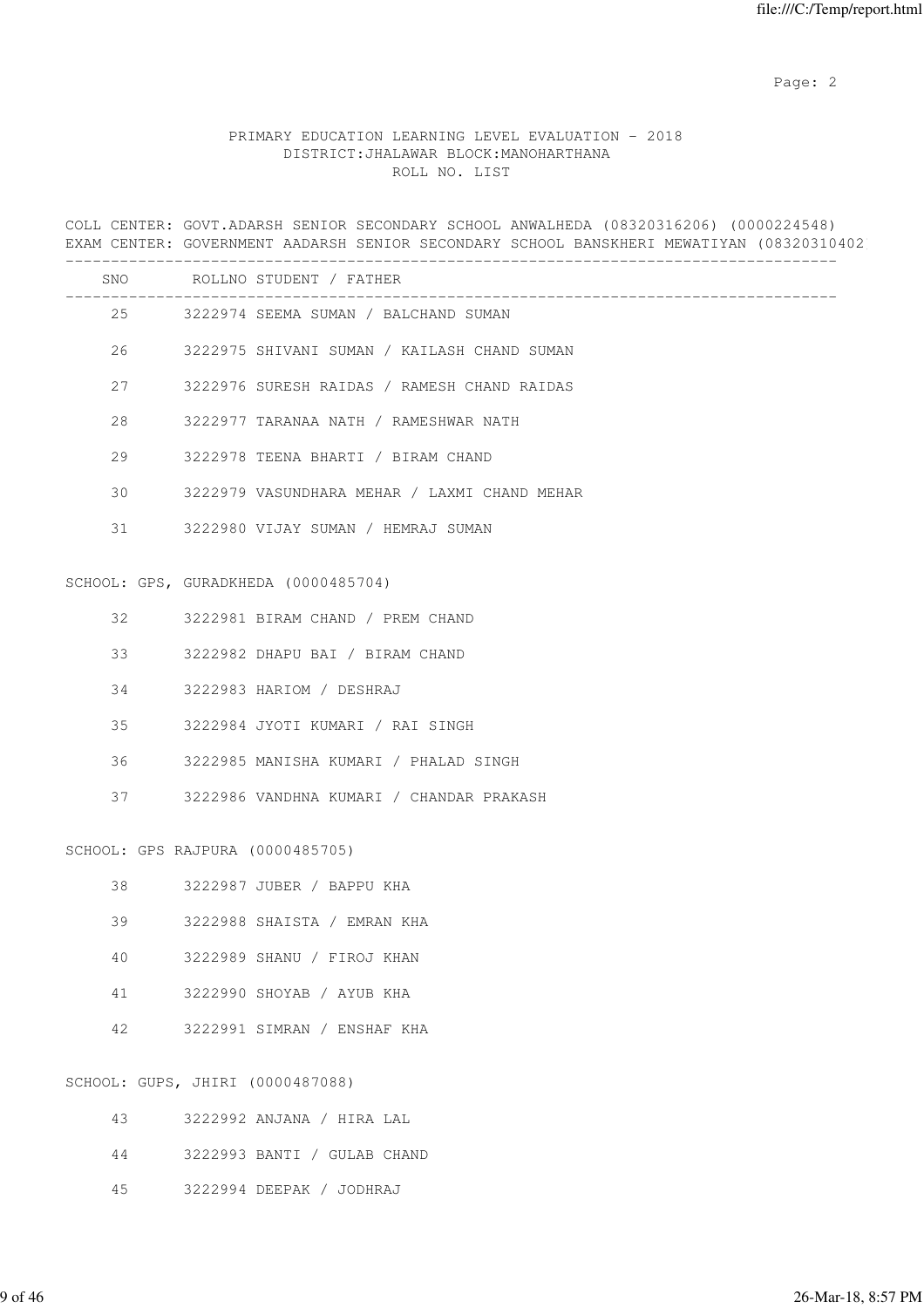Page: 3

# PRIMARY EDUCATION LEARNING LEVEL EVALUATION - 2018 DISTRICT:JHALAWAR BLOCK:MANOHARTHANA ROLL NO. LIST

COLL CENTER: GOVT.ADARSH SENIOR SECONDARY SCHOOL ANWALHEDA (08320316206) (0000224548) EXAM CENTER: GOVERNMENT AADARSH SENIOR SECONDARY SCHOOL BANSKHERI MEWATIYAN (08320310402

|    | SNO ROLLNO STUDENT / FATHER           |
|----|---------------------------------------|
|    | 46 3222995 DHAPU BAI / GIRDHARI LAL   |
|    | 47 3222996 KAUSHLYA / RADHESHYAM      |
|    | 48 3222997 MANISHA KUMARI / PARMANAND |
|    | 49 3222998 RAHUL / GHISA LAL          |
|    | 50 3222999 RAKESH / RAJU LAL          |
|    | 51 3223000 RAMKALA / RODU LAL         |
| 52 | 3223001 RAVINA SEN / NAND LAL SEN     |
|    | 53 3223002 REENA / BIRAM CHNAD        |
| 54 | 3223003 RIMJHIM / RAMESH CHAND        |
| 55 | 3223004 ROHIT / BADRI LAL             |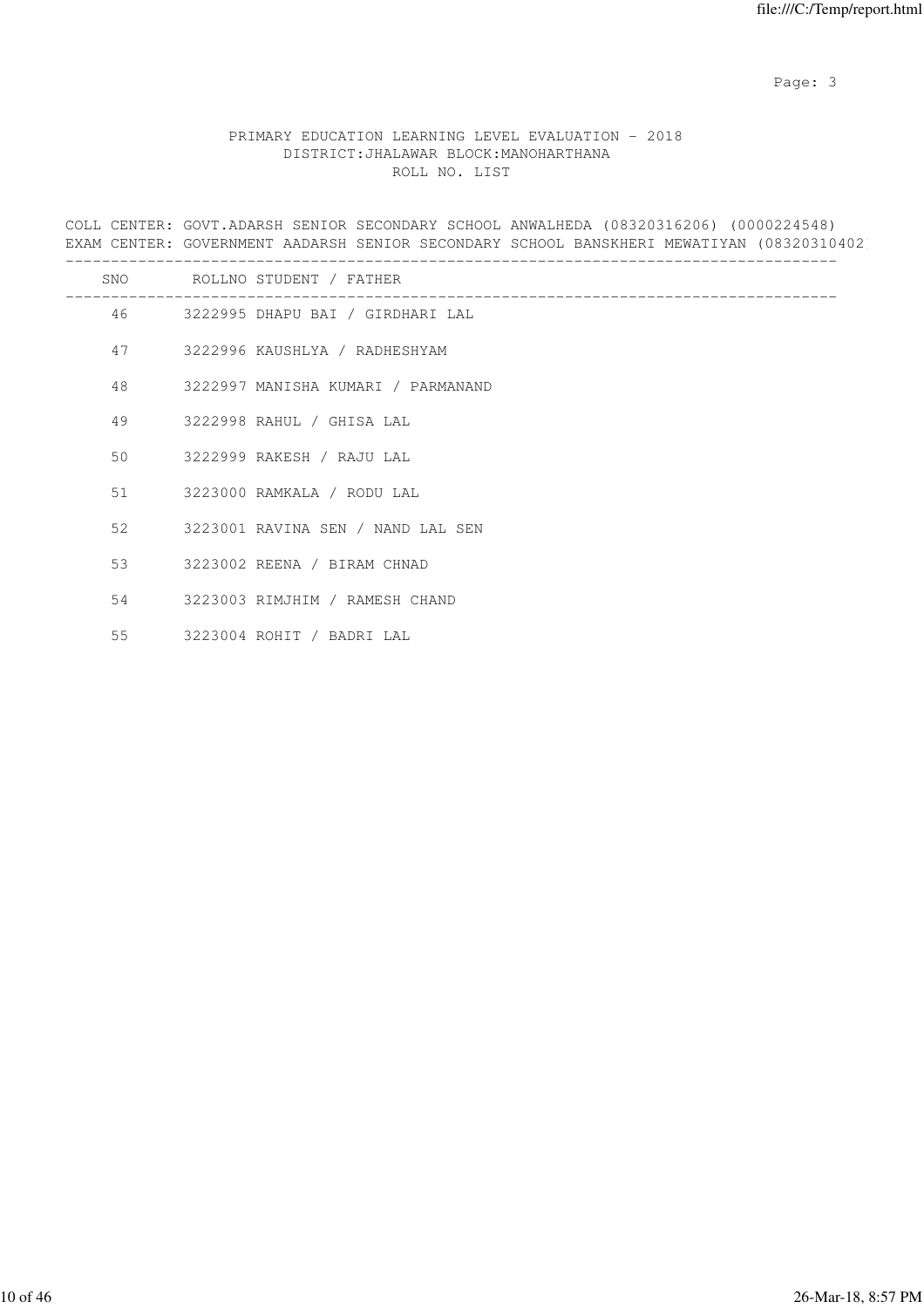### PRIMARY EDUCATION LEARNING LEVEL EVALUATION - 2018 DISTRICT:JHALAWAR BLOCK:MANOHARTHANA ROLL NO. LIST

COLL CENTER: GOVT.ADARSH SENIOR SECONDARY SCHOOL ANWALHEDA (08320316206) (0000224548) EXAM CENTER: GSSS BANSKHERA (08320311407) (0000224541) ------------------------------------------------------------------------------------- SNO ROLLNO STUDENT / FATHER ------------------------------------------------------------------------------------- SCHOOL: KESHAV VIDHYA NIKETAN UPS BANSKHEDA (0000055823) 1 3223005 ANAS KHAN / FHAIM KHAN 2 3223006 HANIS KHAN / SIRAJ KHAN 3 3223007 HARIOM / BANKT LAL 4 3223008 JAHIR KHAN / SALAM KHAN 5 3223009 MAHAVEER / BAJRANG LAL 6 3223010 MAYA KUMARI / BADRI LAL 7 3223011 NITEEN / HEMRAJ 8 3223012 PAWAN KUMAR / HEMRAJ 9 3223013 PRIYA KUMARI / BAL RAM 10 3223014 PUJA KUMARI / HARIRAM 11 3223015 RAVINA KUMARI / NANDLAL 12 3223016 SALOCHANA / BHAGCHAND 13 3223017 VISHAL / JAGDEESH SCHOOL: GSSS BANSKHERA (0000224541) 14 3223018 ARJUN BAIRAGI / VISHNU PRASAD 15 3223019 ARVIND KUMAR / BHIMRAJ 16 3223020 ASHISH KUMAR / BRIJESH KUMAR 17 3223021 BILKISH / MEHBUB KHAN 18 3223022 DHAPU BAI / PARMANAND 19 3223023 JUBER KHAN / BHURE KHAN 20 3223024 KUNJAN KUMARI / BABU LAL

- 21 3223025 MANISHA KUMARI / BALABAGS
- 22 3223026 MEHAK BEE / SHARAFAT KHAN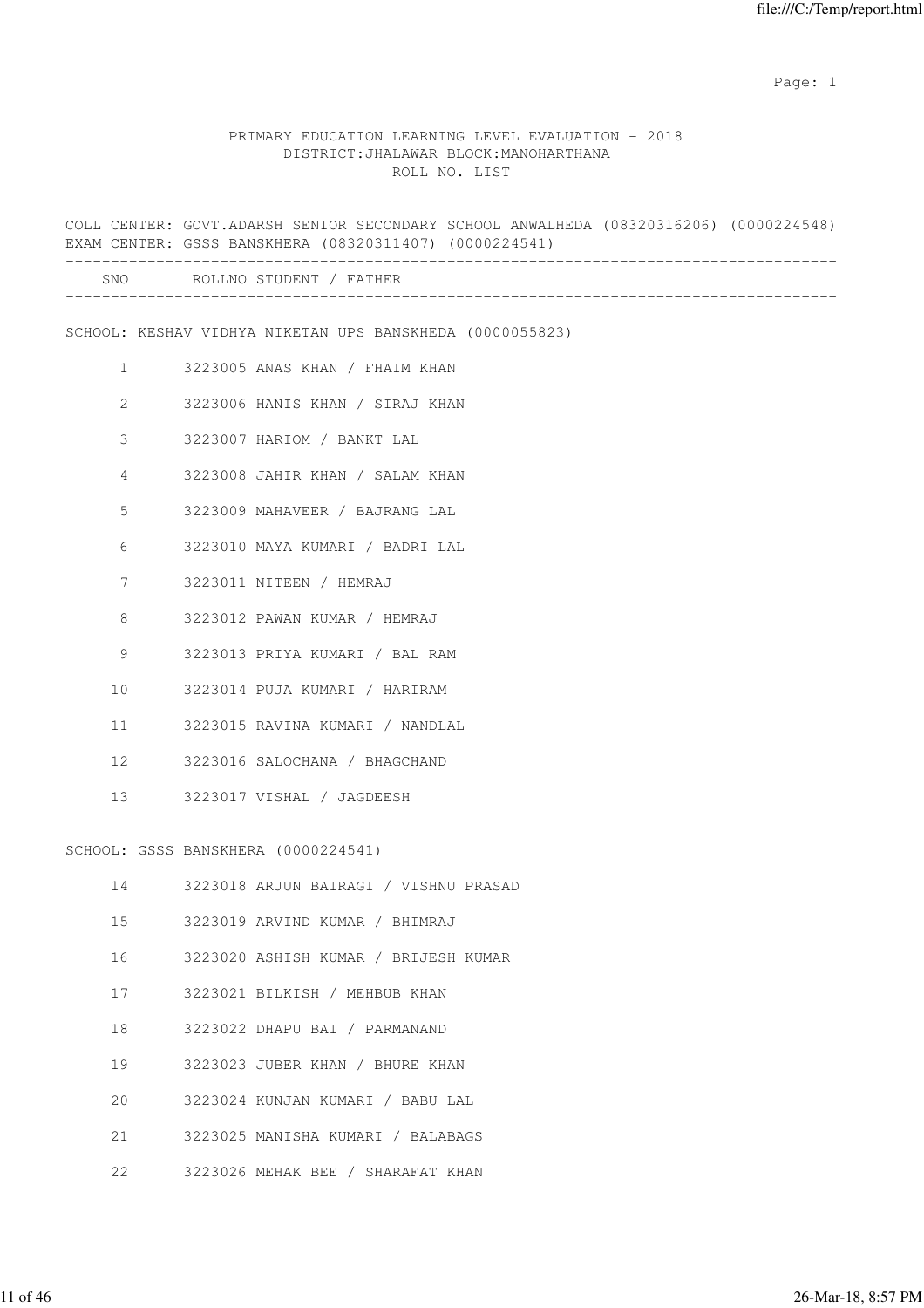# PRIMARY EDUCATION LEARNING LEVEL EVALUATION - 2018 DISTRICT:JHALAWAR BLOCK:MANOHARTHANA ROLL NO. LIST

COLL CENTER: GOVT.ADARSH SENIOR SECONDARY SCHOOL ANWALHEDA (08320316206) (0000224548) EXAM CENTER: GSSS BANSKHERA (08320311407) (0000224541)

|    |                                  | SNO ROLLNO STUDENT / FATHER                 |
|----|----------------------------------|---------------------------------------------|
|    | 23 and $\sim$                    | 3223027 NAJARA BAI / YAKUB KHAN             |
|    |                                  | 24 3223028 NAJIYANA / SHAFI KHAN            |
| 25 |                                  | 3223029 NAJMIN / NANNE KHA                  |
| 26 |                                  | 3223030 PAYAL BAI / JASMAL                  |
| 27 |                                  | 3223031 POOJA BAI / DULI CHAND              |
| 28 |                                  | 3223032 RADHA KUMARI / RAMESH CHAND         |
| 29 |                                  | 3223033 SAINA BAI / ANIS KHAN               |
| 30 |                                  | 3223034 SAMIR KHAN / IRSAD KHAN             |
| 31 |                                  | 3223035 SHAHNAJ BAI / ASALAM KHA            |
| 32 |                                  | 3223036 SOHIL ALI / AASHIK ALI              |
| 33 |                                  | 3223037 SOHIL KHA / YASIR KHA               |
| 34 |                                  | 3223038 SONU KHAN / MEHBUB KHAN             |
|    |                                  | SCHOOL: GUPS MOGIYA BEH LODHAN (0000466714) |
|    |                                  | 35 3223039 KRISHAN GOPAL / KHEM CHAND       |
| 36 |                                  | 3223040 MANBHAR BAI / RAJU LAL              |
| 37 |                                  | 3223041 MANGI LAL / RAM KISHAN              |
| 38 |                                  | 3223042 MANJU BAI / RAMGOPAL                |
| 39 |                                  | 3223043 PUJA BAI / MOHAN LAL                |
| 40 |                                  | 3223044 RAM SWROOP / MANGI LAL              |
| 41 |                                  | 3223045 RESHMA / RAJU LAL                   |
| 42 |                                  | 3223046 ROHIT KUMAR / HAJARI LAL            |
| 43 |                                  | 3223047 SANGITA BAI / GOMDA KAHAR           |
|    | SCHOOL: GPS, JAWARI (0000485669) |                                             |

44 3223048 LAD BAI BHIL / MOTI LAL BHIL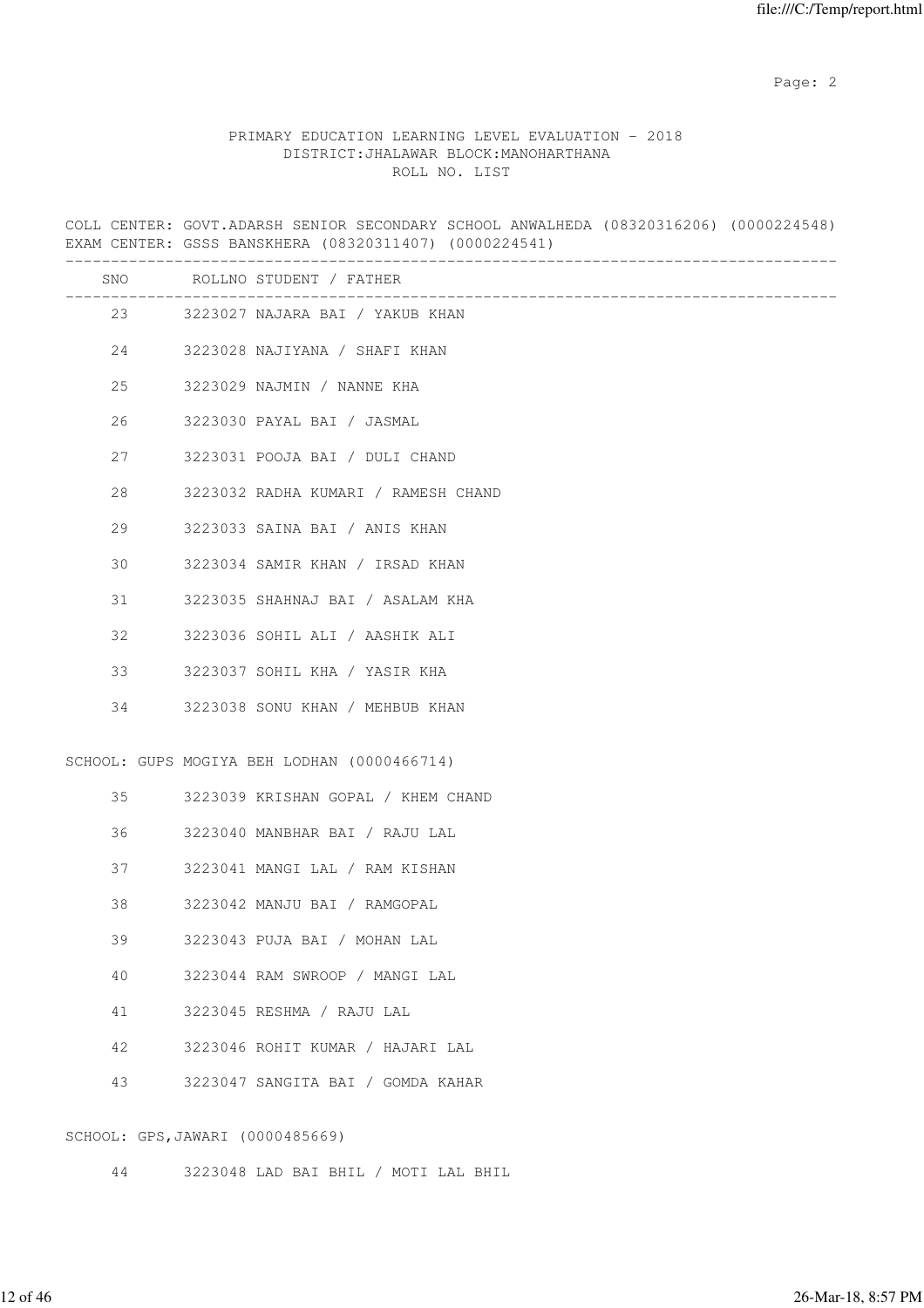Page: 3

# PRIMARY EDUCATION LEARNING LEVEL EVALUATION - 2018 DISTRICT:JHALAWAR BLOCK:MANOHARTHANA ROLL NO. LIST

COLL CENTER: GOVT.ADARSH SENIOR SECONDARY SCHOOL ANWALHEDA (08320316206) (0000224548) EXAM CENTER: GSSS BANSKHERA (08320311407) (0000224541) -------------------------------------------------------------------------------------

| SNO | ROLLNO STUDENT / FATHER           |  |
|-----|-----------------------------------|--|
| 45  | 3223049 MINA KUMARI / ONKAR LAL   |  |
| 46  | 3223050 RAKESH BHIL / KALYAN BHIL |  |
| 47  | 3223051 RAVINA BHIL / BADRI LAL   |  |
| 48  | 3223052 ROHIT BHIL / TEJMAL BHIL  |  |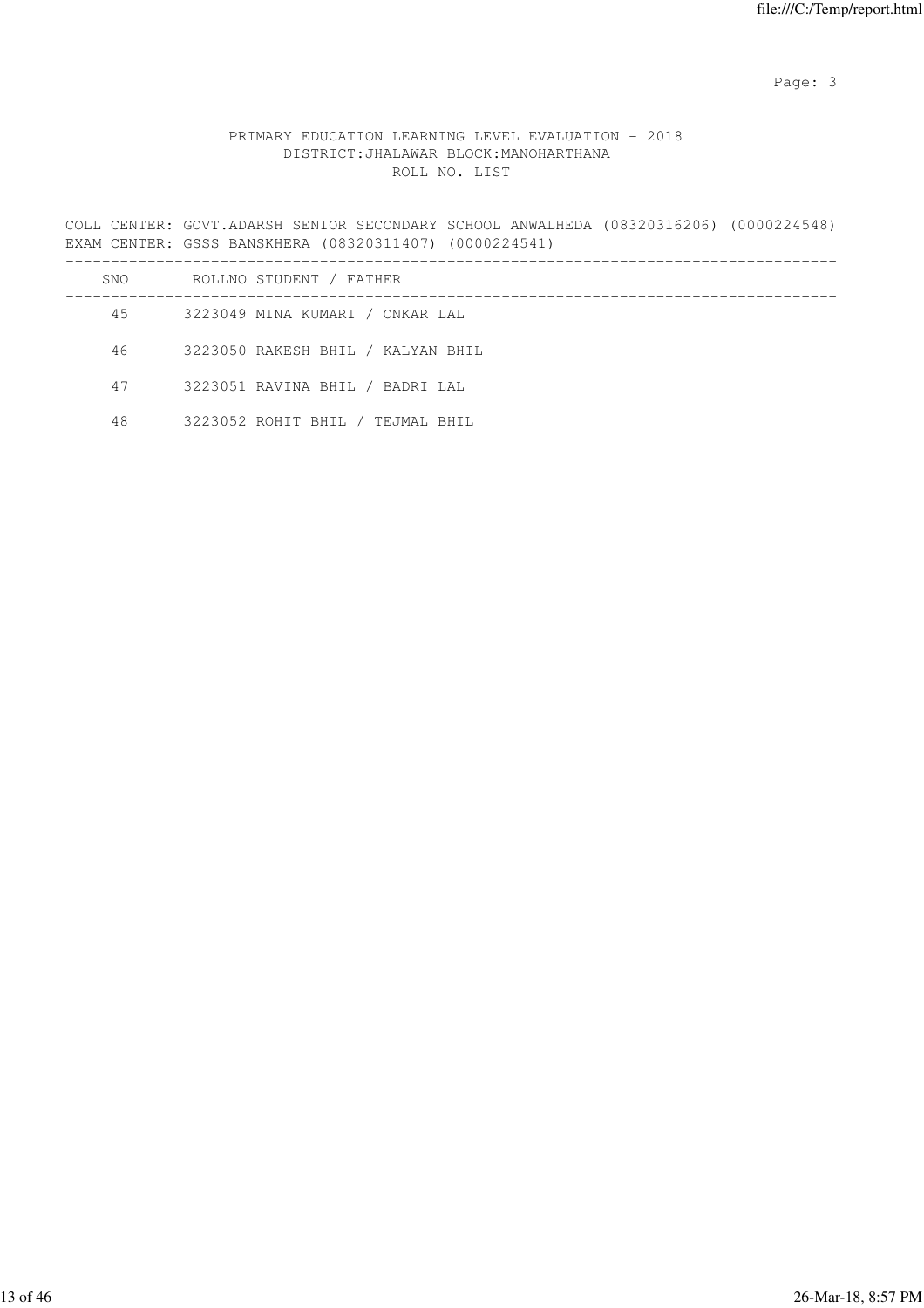#### PRIMARY EDUCATION LEARNING LEVEL EVALUATION - 2018 DISTRICT:JHALAWAR BLOCK:MANOHARTHANA ROLL NO. LIST

COLL CENTER: GOVT.ADARSH SENIOR SECONDARY SCHOOL ANWALHEDA (08320316206) (0000224548) EXAM CENTER: GASSS GARBOLIYA (08320315302) (0000224547) ------------------------------------------------------------------------------------- SNO ROLLNO STUDENT / FATHER ------------------------------------------------------------------------------------- SCHOOL: maharana pratap vidhya niketan ps ankkhedi (0000055814) 1 3223053 ANJNA KUMARI / KAJOR LAL 2 3223054 ARJUN KUMAR / RATAN LAL 3 3223055 ARTI LODHA / MOHAN LAL 4 3223056 BHAGVANDAS / GHISA LAL 5 3223057 BHULI BAI / MOHAN LAL 6 3223058 BRJESH KUMAR / RADESHYAM 7 3223059 JAGDEESH PRSAD / NONTIRAM 8 3223060 KAMLESH KUMAR / HEMRAJ 9 3223061 KAPIL KUMAR / JAGDISH 10 3223062 LALIT KUMAR / RAMKISHAN 11 3223063 NAVAL SINGH / PARMAL SINGH 12 3223064 RAMGOPAL / KALYAN 13 3223065 RAMNIVASH / GHANSHYAM 14 3223066 RAVINA LODHA / BIRAM LAL 15 3223067 SAJNI KUMARI / BIRAM CHAND 16 3223068 SEEMA KUMARI / HEMRAJ 17 3223069 SUNIL KUMAR / MOHAN LAL SCHOOL: GASSS GARBOLIYA (0000224547) 18 3223070 BHAROSI BAI BHEEL / MADAN LAL 19 3223071 BHULI BAI LODHA / KANHAIYA LAL 20 3223072 DOLAT RAM BHEEL / BIRAM LAL

- 21 3223073 HARI OM MALI / PUSHKAR RAJ
- 22 3223074 ISHVAR CHAND LODHA / RAM PRASAD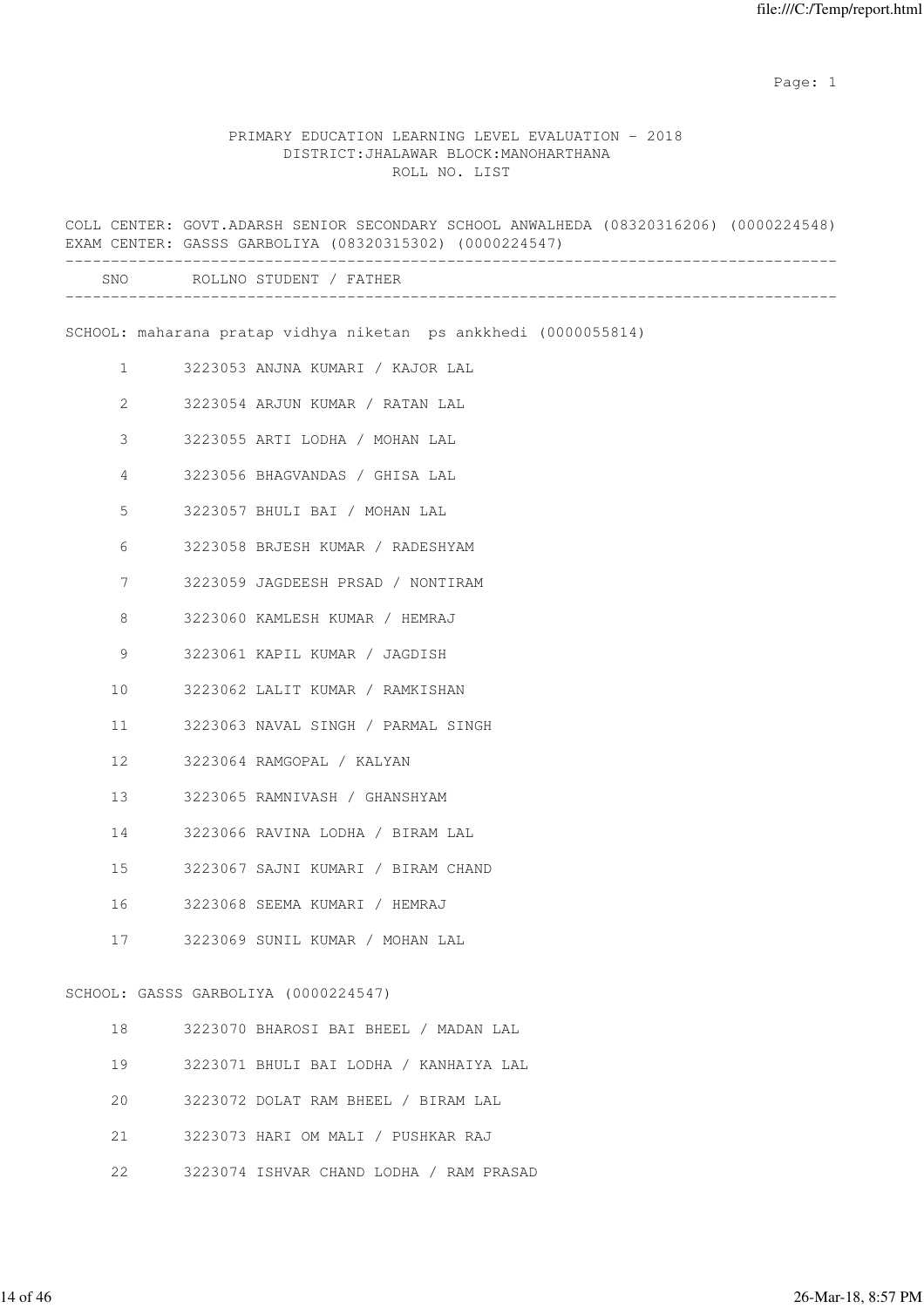### PRIMARY EDUCATION LEARNING LEVEL EVALUATION - 2018 DISTRICT:JHALAWAR BLOCK:MANOHARTHANA ROLL NO. LIST

COLL CENTER: GOVT.ADARSH SENIOR SECONDARY SCHOOL ANWALHEDA (08320316206) (0000224548)

EXAM CENTER: GASSS GARBOLIYA (08320315302) (0000224547) ------------------------------------------------------------------------------------- SNO ROLLNO STUDENT / FATHER ------------------------------------------------------------------------------------- 23 3223075 KUNJAN LOHDA / DAYARAM LODHA 24 3223076 LAKHAN LAL BHEEL / DURGA LAL 25 3223077 LALIT KUMAR BAGRI / KALU RAM BAGRI 26 3223078 LEELA BAI LODHA / MOHAN LAL 27 3223079 LEKHRAJ BHEEL / KAILASH CHAND BHEEL 28 3223080 MADHU KUMARI GADRI / GIRIRAJ GADRI 29 3223081 NEELU KUMARI LODHA / DULI CHAND 30 3223082 NIKUNJ BAIRAGI / DULI CHAND 31 3223083 PAVAN KUMAR BHEEL / SHANKAR LAL 32 3223084 PRAGATI SUMAN / KAILASH CHAND 33 3223085 SHANKAR LAL LODHA / RAMESH CHAND 34 3223086 SHEETAL BAIRAGI / CHETAN RAM 35 3223087 SHIVANI BAIRAGI / ASHOK KUMAR BAIRAGI 36 3223088 SUNIL KUMAR BHEEL / MADAN LAL BHEEL 37 3223089 VISHNU BAGRI / BIRAM LAL 38 3223090 VISHNU LODHA / OM PRAKASH SCHOOL: GUPS,MANYA KHEDI (0000447985) 39 3223091 ABHISHEK MEHAR / SHIV NARAYAN 40 3223092 ANIL LODHA / KHEM CHAND

- 41 3223093 BHAGWAN DAS / BABU LAL
- 42 3223094 DEVENDRA LODHA / JAGDISH LODHA
- 43 3223095 MANISHA PRAJAPTI / BANWARI LAL
- 44 3223096 NAVAL MEENA / RAMSWROOP MEENA
- 45 3223097 ROSHAN TELI / DURGA PRASAD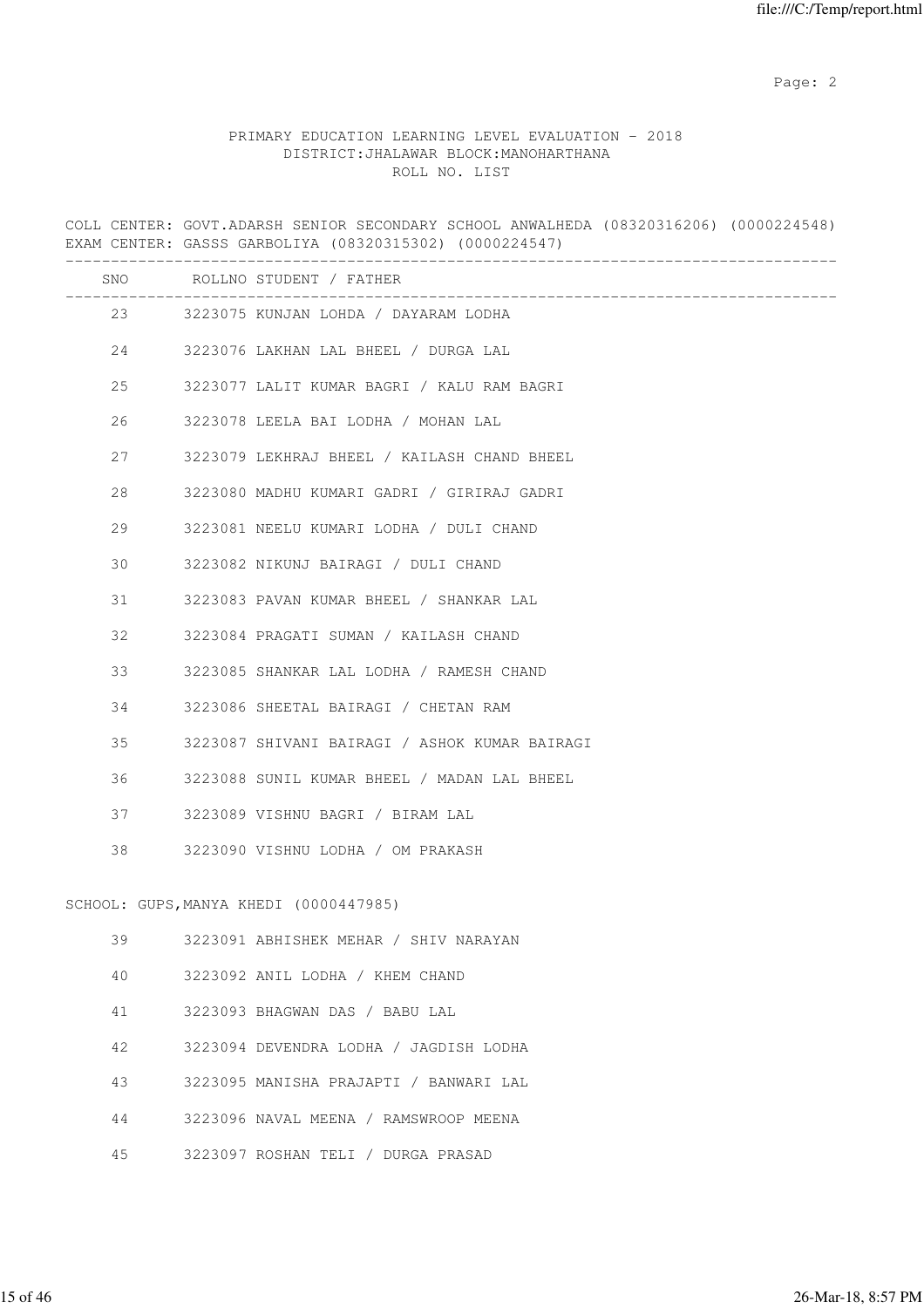Page: 3

# PRIMARY EDUCATION LEARNING LEVEL EVALUATION - 2018 DISTRICT:JHALAWAR BLOCK:MANOHARTHANA ROLL NO. LIST

|    | COLL CENTER: GOVT.ADARSH SENIOR SECONDARY SCHOOL ANWALHEDA (08320316206) (0000224548)<br>EXAM CENTER: GASSS GARBOLIYA (08320315302) (0000224547) |  |
|----|--------------------------------------------------------------------------------------------------------------------------------------------------|--|
|    | SNO ROLLNO STUDENT / FATHER                                                                                                                      |  |
|    | 46 3223098 DILKHUSH CHAMAR / PARMANAND CHAMAR                                                                                                    |  |
| 47 | 3223099 MANBHARI LODHA / GAJANAND LODHA                                                                                                          |  |
| 48 | 3223100 MANISHA LODHA / RADHA KISHAN                                                                                                             |  |
| 49 | 3223101 MEENA LODHA / PAPPU LAL LODHA                                                                                                            |  |
| 50 | 3223102 ROSHANI BAI / KALU RAM LODHA                                                                                                             |  |
|    | SCHOOL: GUPS, ANKKHEDI (0000487090)                                                                                                              |  |
| 51 | 3223103 HARIOM / DOLAT RAM                                                                                                                       |  |
| 52 | 3223104 KALI BAI / MANGI LAL                                                                                                                     |  |
| 53 | 3223105 KUMARI JYOTI / CHANDA LAL                                                                                                                |  |
| 54 | 3223106 KUMARI NIRMALA / BHERU LAL                                                                                                               |  |
| 55 | 3223107 MANBHAR / RATAN LAL                                                                                                                      |  |
| 56 | 3223108 NARENDRA KUMAR / CHANDA LAL                                                                                                              |  |
| 57 | 3223109 POOJA / FOOL CHAND                                                                                                                       |  |
| 58 | 3223110 POOJA / GHISA LAL                                                                                                                        |  |
| 59 | 3223111 RAJESH KUMAR / RADHESHYAM                                                                                                                |  |
| 60 | 3223112 SANDHAYA / RADHESHYAM                                                                                                                    |  |
| 61 | 3223113 SANJU KUMARI / HIRALAL                                                                                                                   |  |
| 62 | 3223114 SNGEETA / MADAN LAL                                                                                                                      |  |
|    | SCHOOL: GPS ANKOLIYA (0000495583)                                                                                                                |  |
| 63 | 3223115 ABHISHEK / RAMBABU                                                                                                                       |  |
| 64 | 3223116 ANITA BAI / PRABHU LAL                                                                                                                   |  |
| 65 | 3223117 ARTI BAI / RAM BILAS                                                                                                                     |  |
|    |                                                                                                                                                  |  |

66 3223118 MAHENDRASINGH / PHOOL CHAND

67 3223119 MAHESH KUMAR / PRABHU LAL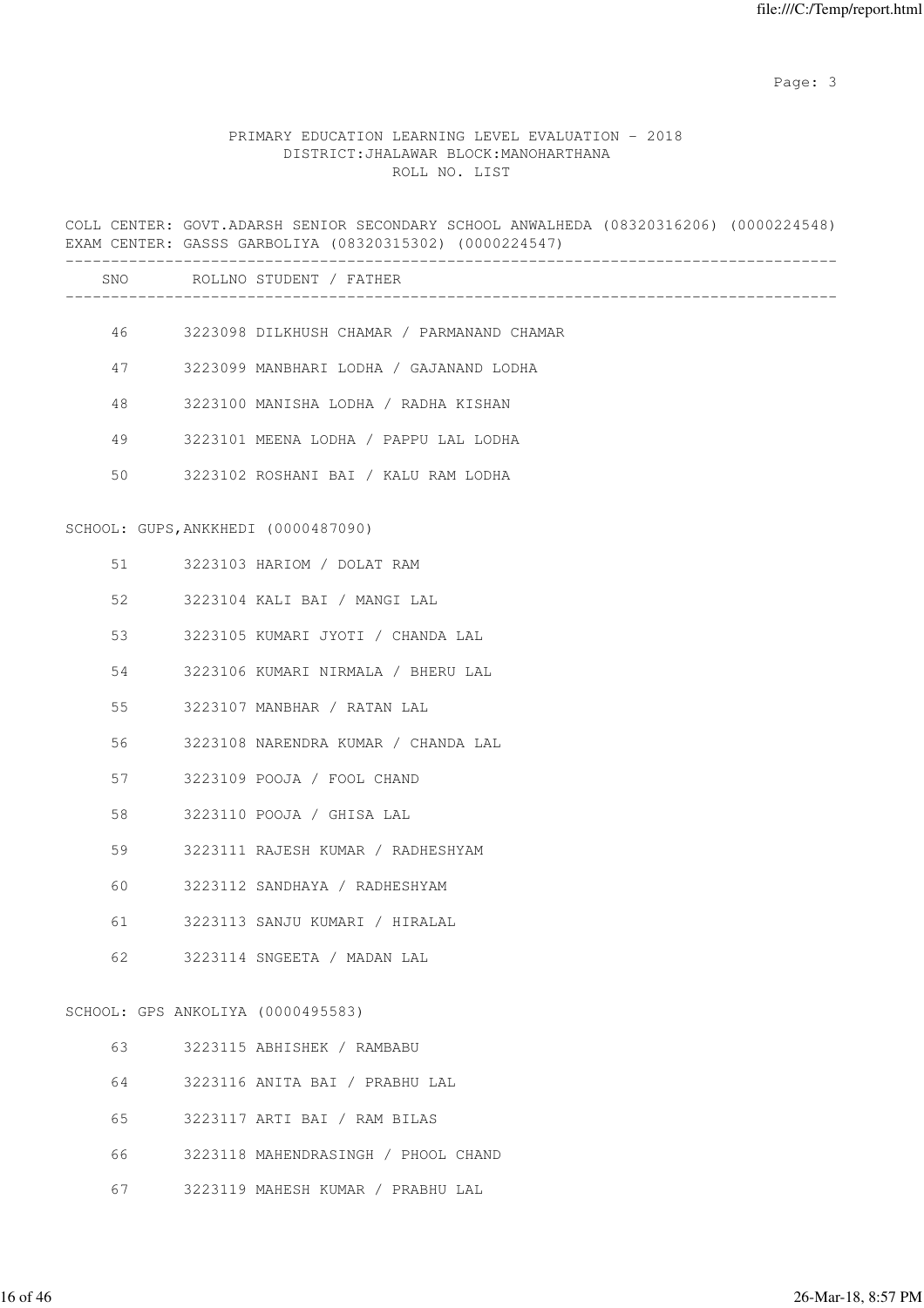Page: 4  $P$ 

# PRIMARY EDUCATION LEARNING LEVEL EVALUATION - 2018 DISTRICT:JHALAWAR BLOCK:MANOHARTHANA ROLL NO. LIST

COLL CENTER: GOVT.ADARSH SENIOR SECONDARY SCHOOL ANWALHEDA (08320316206) (0000224548) EXAM CENTER: GASSS GARBOLIYA (08320315302) (0000224547)

| SNO | ROLLNO STUDENT / FATHER            |
|-----|------------------------------------|
| 68  | 3223120 MAMTA BAI / GULAB CHAND    |
| 69  | 3223121 NIRMAL KUMAR / BAJRANG LAL |
| 70  | 3223122 PRIYANKA KUMARI / JAGDISH  |
| 71  | 3223123 RAJKUMARI BAI / PAPPU LAL  |
| 72  | 3223124 ROHIT KUMAR / HARAK CHAND  |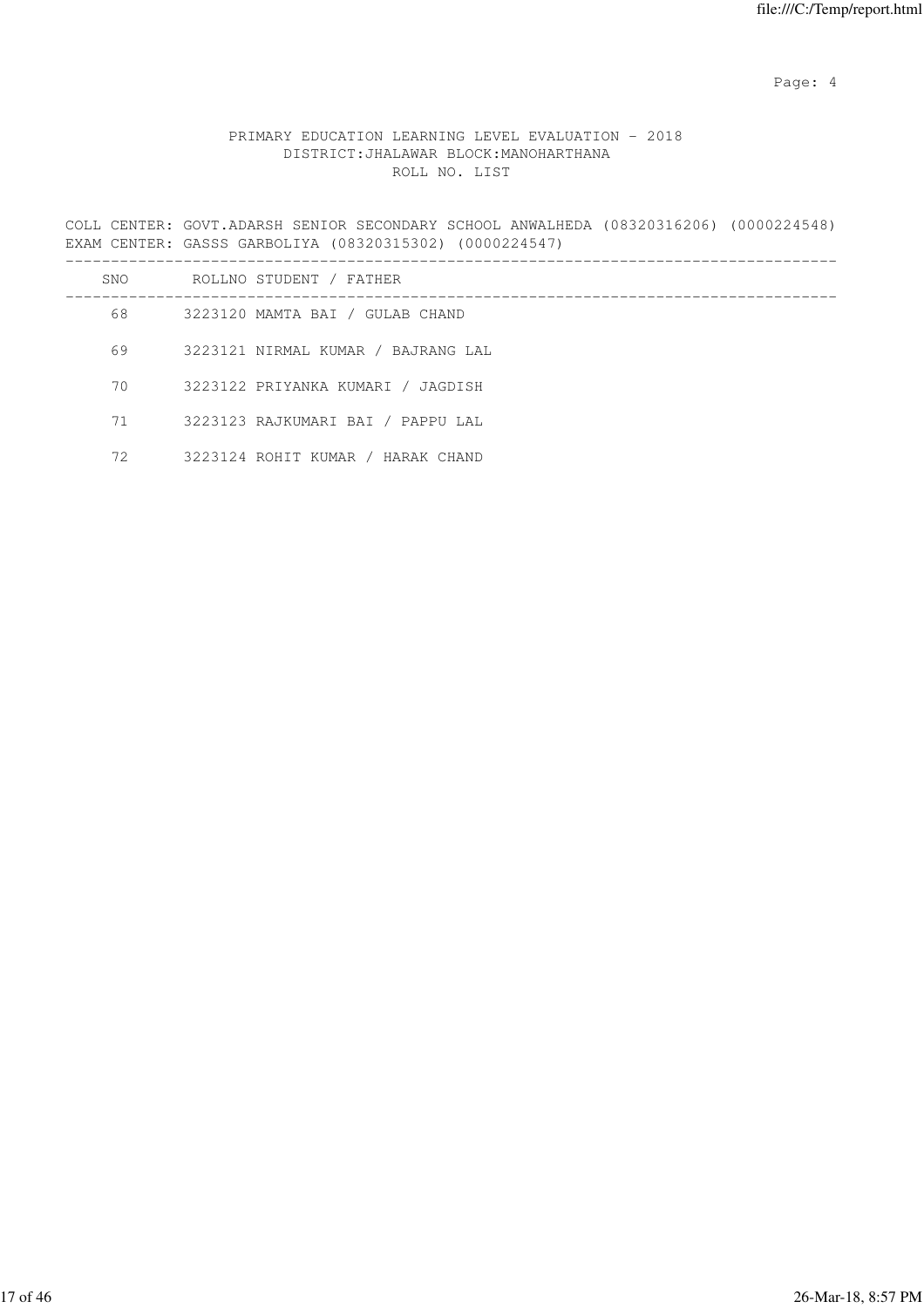### PRIMARY EDUCATION LEARNING LEVEL EVALUATION - 2018 DISTRICT:JHALAWAR BLOCK:MANOHARTHANA ROLL NO. LIST

|                 | COLL CENTER: GOVT.ADARSH SENIOR SECONDARY SCHOOL ANWALHEDA (08320316206) (0000224548)<br>EXAM CENTER: GOVT.ADARSH SENIOR SECONDARY SCHOOL ANWALHEDA (08320316206) (0000224548) |
|-----------------|--------------------------------------------------------------------------------------------------------------------------------------------------------------------------------|
|                 | SNO ROLLNO STUDENT / FATHER                                                                                                                                                    |
|                 | SCHOOL: MAHARANI AVANTIBAI UPPER PRIMARY SCHOOL GURADI (0000018808)                                                                                                            |
| $\mathbf{1}$    | 3223125 BRIJESH KUMAR / BIRAM CHAND                                                                                                                                            |
| 2               | 3223126 DEVENDRA KUMAR / BEERAM CHAND                                                                                                                                          |
| 3               | 3223127 DINESH KUMAR / MADAN LAL                                                                                                                                               |
| 4               | 3223128 DIVYA KUMARI / RAMDAYAL                                                                                                                                                |
| 5               | 3223129 GUNJAN KUMARI / BADRI LAL                                                                                                                                              |
| 6               | 3223130 HARIOM / GOVINDRAM                                                                                                                                                     |
| 7               | 3223131 HARIOM / RAM KALYAN                                                                                                                                                    |
| 8               | 3223132 HEMLATA KUMARI / BIRAM CHAND                                                                                                                                           |
| 9               | 3223133 KRISHNA GOPAL / RAMBILAS                                                                                                                                               |
| 10              | 3223134 KRISHNAGOPAL / BIRAM CHAND                                                                                                                                             |
| 11              | 3223135 NILESH KUMAR / MURLI DHAR                                                                                                                                              |
| 12 <sup>°</sup> | 3223136 RAJ KUMAR / BIRDHI CHAND                                                                                                                                               |
| 13              | 3223137 RAM LAKHAN / KAILASH CHAND                                                                                                                                             |
| 14              | 3223138 RAVI KUMAR / GIRDHARI LAL                                                                                                                                              |
| 15              | 3223139 SUGNA KUMARI / RAMESH CHAND                                                                                                                                            |
| 16              | 3223140 TEENA KUMARI / MADAN LAL                                                                                                                                               |
|                 | SCHOOL: AADRSH BAL VIDHYA MANDIR SEC. SCHOOL AANVALHEDA (0000019213)                                                                                                           |
| 17              | 3223141 AASHA RANI / MURALI MANOHAR                                                                                                                                            |
| 18              | 3223142 ANIL KUMAR / ASARAM                                                                                                                                                    |
| 19              | 3223143 ANKIT LODHA / BANWARI LAL                                                                                                                                              |

- 20 3223144 ARJUN KUMAR LODHA / RAM PRASAD
- 21 3223145 BIRAM CHAND BHEEL / KAILASH CHAND BHEEL
- 22 3223146 DILEEP GURJAR / VIJAY SINGH GURJAR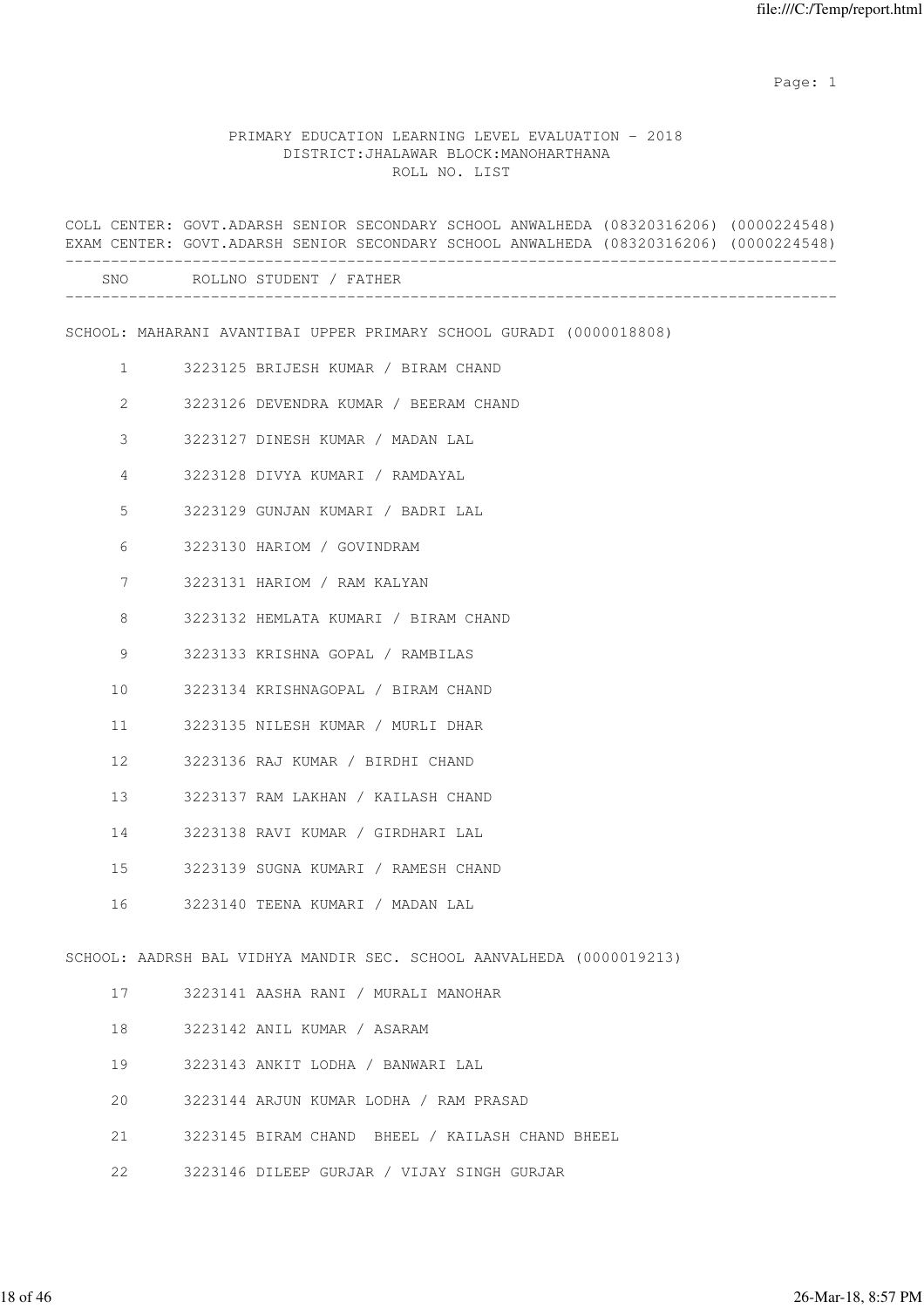### PRIMARY EDUCATION LEARNING LEVEL EVALUATION - 2018 DISTRICT:JHALAWAR BLOCK:MANOHARTHANA ROLL NO. LIST

COLL CENTER: GOVT.ADARSH SENIOR SECONDARY SCHOOL ANWALHEDA (08320316206) (0000224548) EXAM CENTER: GOVT.ADARSH SENIOR SECONDARY SCHOOL ANWALHEDA (08320316206) (0000224548) ------------------------------------------------------------------------------------- SNO ROLLNO STUDENT / FATHER ------------------------------------------------------------------------------------- 23 3223147 DINESH LODHA / LAXMI CHAND 24 3223148 GHANSHYAM GURJAR / SHIV NARAYAN GURJAR 25 3223149 HARIOM GURJAR / JASWANT SINGH 26 3223150 KIRAN KUMARI / CHATRU LAL 27 3223151 KRISHNA GUJAR / SHIV NARAYAN 28 3223152 MANGI BHEEL / HARBHAJAN BHEEL 29 3223153 PRIYA SEN / RAMBILAS 30 3223154 RAMA GRJAR / RADHESHYAM GURJAR 31 3223155 RAMKRISHNA GURJAR / OMPRAKASH 32 3223156 RAVI KUMAR LODHA / NANDLAL 33 3223157 ROSHANI LOHAR / DINESH LOHAR 34 3223158 SHUBHAM MEENA / JAGDISH MEENA 35 3223159 SUMER SINGH GURJAR / SITARAM GURJAR SCHOOL: GOVT.ADARSH SENIOR SECONDARY SCHOOL ANWALHEDA (0000224548) 36 3223160 ARJUN KUMAR LODHA / DEVKARAN 37 3223161 BANWARI LAL LODHA / PRABHU LAL 38 3223162 BHARAT KUMAR LODHA / RAM LAL 39 3223163 BHAWNA / AMAR LAL 40 3223164 CHATNA GURJAR / ARJUN SINGH 41 3223165 CHETNA / KANHAIYA LAL 42 3223166 DEVENDRA SINGH / HANUMANT SINGH 43 3223167 GOVIND RAM / BIRAM CHAND 44 3223168 HARI OM LODHA / JAGANNATH LODHA 45 3223169 HARISH KUMAR LODHA / PARVAT SINGH LODHA 46 3223170 KAVITA / HARAKCHAND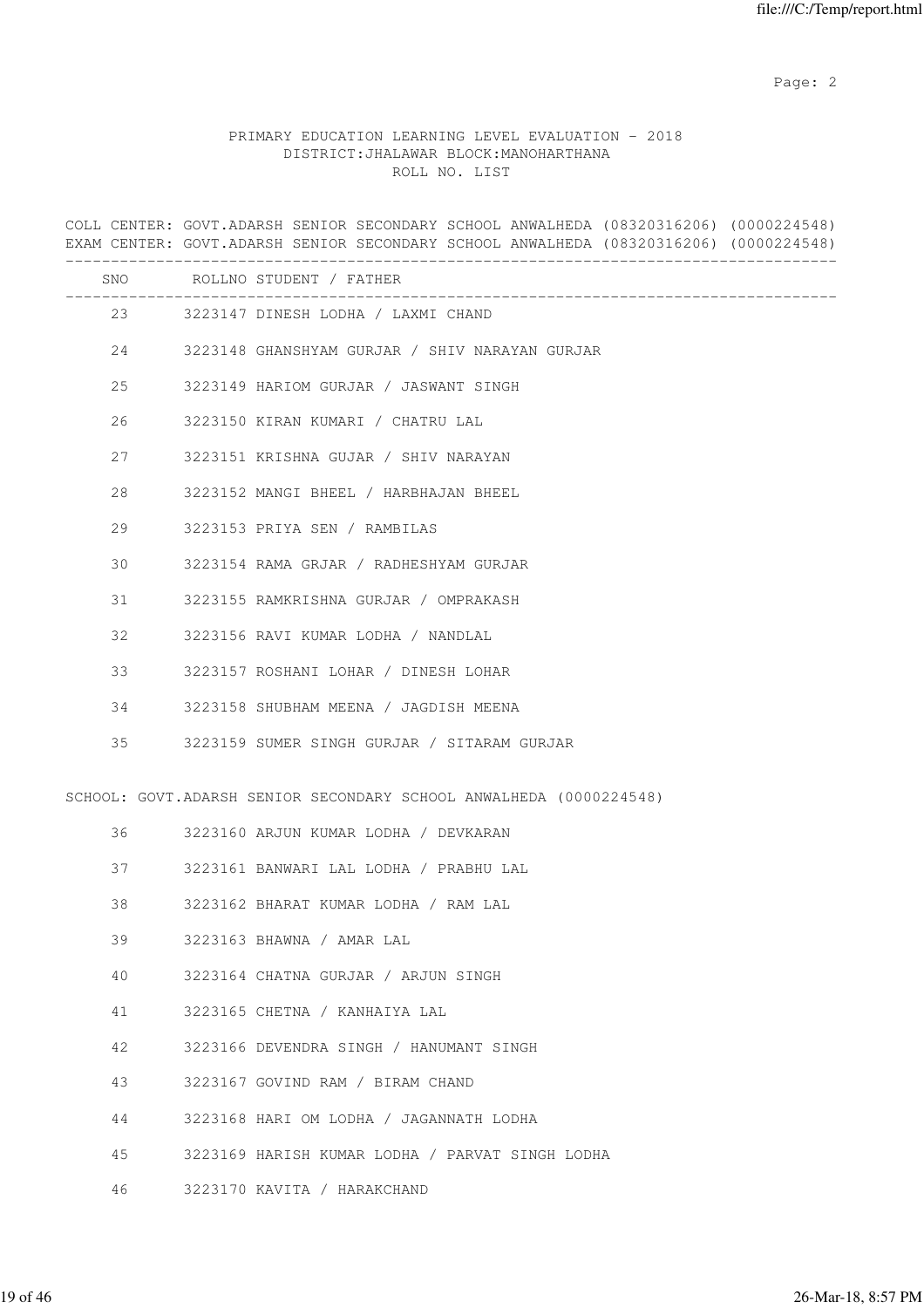Page: 3

# PRIMARY EDUCATION LEARNING LEVEL EVALUATION - 2018 DISTRICT:JHALAWAR BLOCK:MANOHARTHANA ROLL NO. LIST

|    | COLL CENTER: GOVT.ADARSH SENIOR SECONDARY SCHOOL ANWALHEDA (08320316206) (0000224548)<br>EXAM CENTER: GOVT.ADARSH SENIOR SECONDARY SCHOOL ANWALHEDA (08320316206) (0000224548) |
|----|--------------------------------------------------------------------------------------------------------------------------------------------------------------------------------|
|    | SNO ROLLNO STUDENT / FATHER                                                                                                                                                    |
|    | 47 3223171 KAVITA BAI / NONTI RAM                                                                                                                                              |
| 48 | 3223172 MAMTA BAI / BADRI LAL                                                                                                                                                  |
| 49 | 3223173 NAND LAL CHAMAR / GOMDA                                                                                                                                                |
| 50 | 3223174 PUJA / HARAKCHAND                                                                                                                                                      |
| 51 | 3223175 RAGHUVEER / PHOOL CHAND                                                                                                                                                |
| 52 | 3223176 RAJ KUMAR LODHA / RATAN LAL                                                                                                                                            |
| 53 | 3223177 RAJU LODHA / RADHA KISHAN                                                                                                                                              |
| 54 | 3223178 RAM BHAROSI / BADRI LAL                                                                                                                                                |
| 55 | 3223179 RAM MUKESH GURJAR / HARISHANKAR                                                                                                                                        |
| 56 | 3223180 RAM MURTI / BADRI LAL                                                                                                                                                  |
| 57 | 3223181 RAM REKHA / GOPAL                                                                                                                                                      |
| 58 | 3223182 RAM REKHA / RAM CHARAN                                                                                                                                                 |
| 59 | 3223183 RAMSIYA LODHA / RAM RATAN                                                                                                                                              |
| 60 | 3223184 RAVINA BAI / SHRI LAL                                                                                                                                                  |
| 61 | 3223185 RAVINA BHIL / BHURA LAL                                                                                                                                                |
| 62 | 3223186 SHIVANI / PRABHU LAL                                                                                                                                                   |
| 63 | 3223187 UMA BAI GURJAR / DAYARAM                                                                                                                                               |
|    | SCHOOL: GUPS, GURADI (0000487097)                                                                                                                                              |
| 64 | 3223188 AARATI / RAM DAYAL                                                                                                                                                     |
| 65 | 3223189 BEERAM CHAND / RATAN LAL                                                                                                                                               |
| 66 | 3223190 BHAWANA KUMARI / HARAK CHAND                                                                                                                                           |
| 67 | 3223191 DEVENDRA KUMAR / BABU LAL                                                                                                                                              |
| 68 | 3223192 GAYATRI KUMARI / BEERAM CHAND                                                                                                                                          |
| 69 | 3223193 GUNJAN LOVEVANSHI / LAL CHAND                                                                                                                                          |
| 70 | 3223194 HARI OM LOVEVANSHI / KANWAR LAL                                                                                                                                        |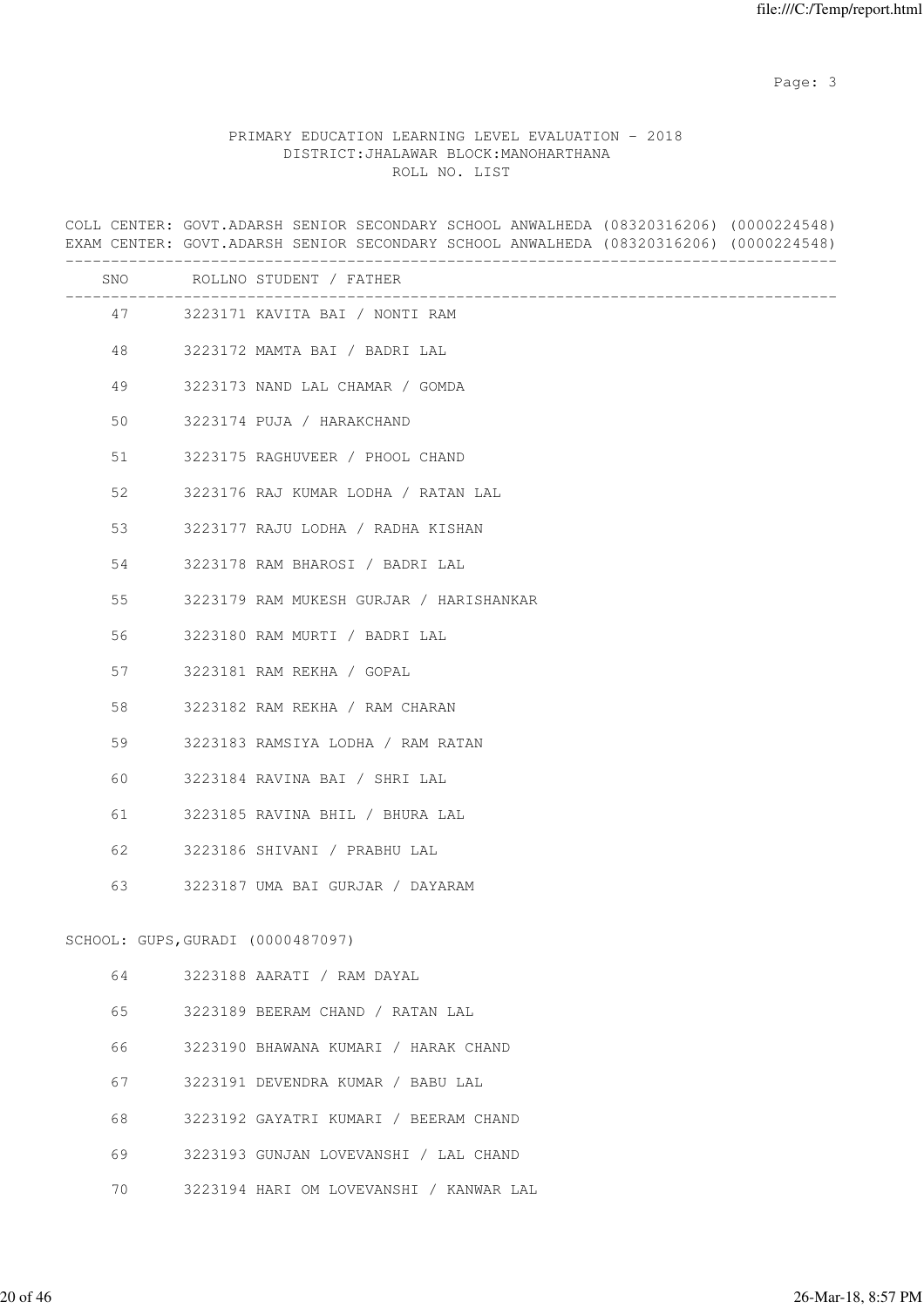Page: 4  $P$ 

# PRIMARY EDUCATION LEARNING LEVEL EVALUATION - 2018 DISTRICT:JHALAWAR BLOCK:MANOHARTHANA ROLL NO. LIST

|     | COLL CENTER: GOVT.ADARSH SENIOR SECONDARY SCHOOL ANWALHEDA (08320316206) (0000224548)<br>EXAM CENTER: GOVT.ADARSH SENIOR SECONDARY SCHOOL ANWALHEDA (08320316206) (0000224548) |
|-----|--------------------------------------------------------------------------------------------------------------------------------------------------------------------------------|
| SNO | ROLLNO STUDENT / FATHER                                                                                                                                                        |
|     | 71 3223195 HARIOM / DEEPAK KUMAR                                                                                                                                               |
| 72  | 3223196 HEMANT KUMAR / RAGHURAJ                                                                                                                                                |
| 73  | 3223197 HUKAM CHAND / KANHI RAM                                                                                                                                                |
| 74  | 3223198 MANGI BAI / GULAB CHAND                                                                                                                                                |
| 75  | 3223199 MANJU BAI / RAM KALYAN                                                                                                                                                 |
| 76  | 3223200 MAYAWATI / JAGDISH                                                                                                                                                     |
| 77  | 3223201 POOJA KUMARI / PRAKASH BHEEL                                                                                                                                           |
| 78  | 3223202 POOJA KUMARI / RAM DAYAL                                                                                                                                               |
| 79  | 3223203 RADHA KUMARI / RATAN LAL                                                                                                                                               |
| 80  | 3223204 RAMKANYA / HEMRAJ                                                                                                                                                      |
| 81  | 3223205 RAVI KUAMR / SHANKAR LAL                                                                                                                                               |
| 82  | 3223206 RAVINA / JAGNNATH                                                                                                                                                      |
| 83  | 3223207 ROHIT / JAGNNATH                                                                                                                                                       |
| 84  | 3223208 ROSHAN KUMAR / BALABAKS                                                                                                                                                |
|     | SCHOOL: GUPS, ROOPAHEDA (0000504370)                                                                                                                                           |
| 85  | 3223209 KIRAN / HAJARI LAL                                                                                                                                                     |
| 86  | 3223210 LAXMI / PURSHOTAM                                                                                                                                                      |
| 87  | 3223211 MANGI BAI / HARIRAM                                                                                                                                                    |
| 88  | 3223212 MANISHA / NAND LAL                                                                                                                                                     |
| 89  | 3223213 MANISHA LODHA / MOTI LAL                                                                                                                                               |
| 90  | 3223214 NAVAL KISHOR / HARI BHAJAN                                                                                                                                             |
| 91  | 3223215 RAJ MAL / BANWARI LAL                                                                                                                                                  |
| 92  | 3223216 VISHAL REDAS / PHOOL CHAND                                                                                                                                             |

SCHOOL: GUPS,KHANKHARA LODHAN (0000504378)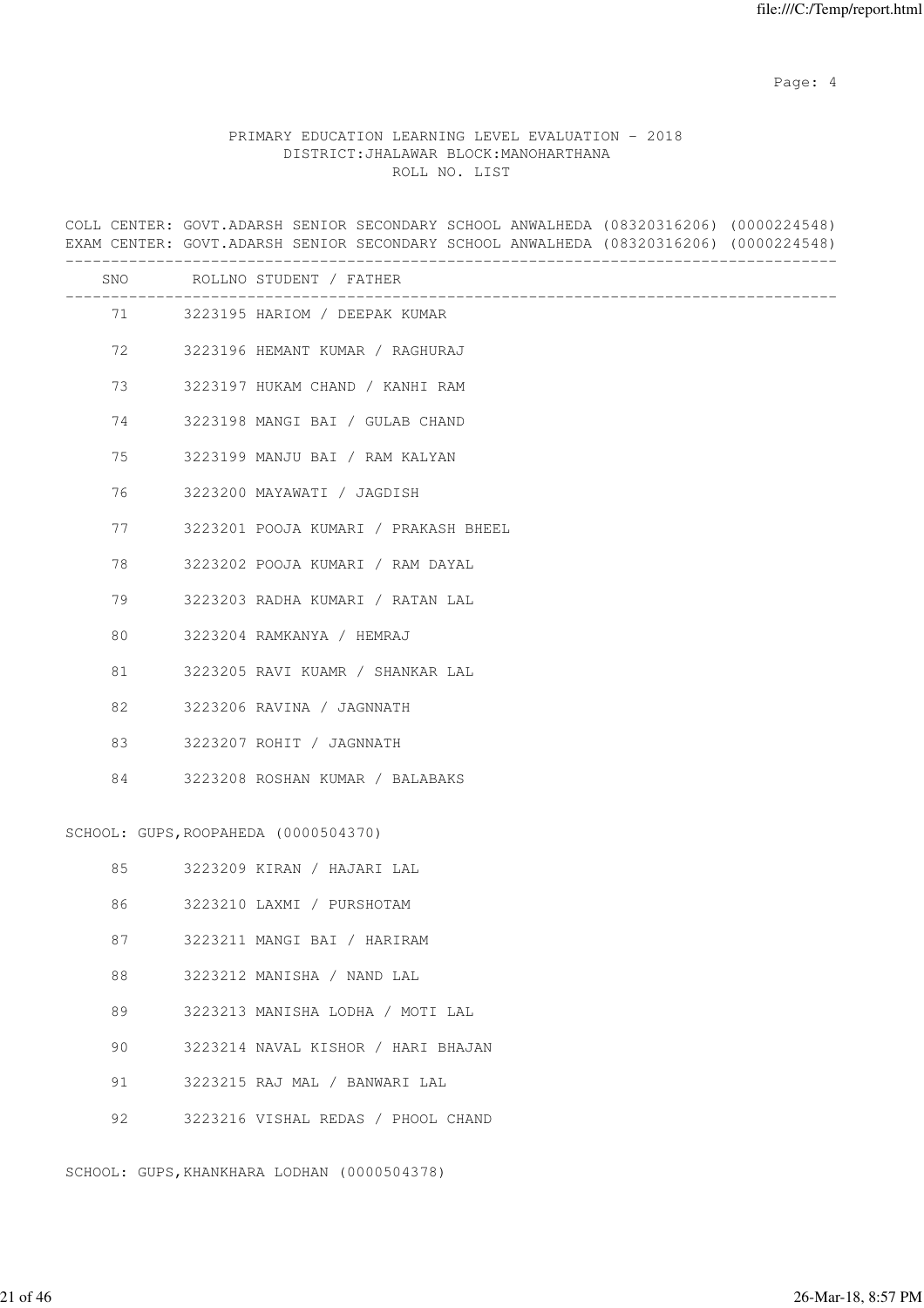Page: 5  $P$  and  $P$  and  $P$  and  $P$  and  $P$  and  $P$  and  $P$  and  $P$  and  $P$  and  $P$  and  $P$  and  $P$  and  $P$  and  $P$  and  $P$  and  $P$  and  $P$  and  $P$  and  $P$  and  $P$  and  $P$  and  $P$  and  $P$  and  $P$  and  $P$  and  $P$  and  $P$  an

# PRIMARY EDUCATION LEARNING LEVEL EVALUATION - 2018 DISTRICT:JHALAWAR BLOCK:MANOHARTHANA ROLL NO. LIST

COLL CENTER: GOVT.ADARSH SENIOR SECONDARY SCHOOL ANWALHEDA (08320316206) (0000224548) EXAM CENTER: GOVT.ADARSH SENIOR SECONDARY SCHOOL ANWALHEDA (08320316206) (0000224548) -------------------------------------------------------------------------------------

| SNO | ROLLNO STUDENT / FATHER                |
|-----|----------------------------------------|
| 93  | 3223217 ANKIT KUMAR LODHA / SHYAM LAL  |
| 94  | 3223218 ANURAG SINGH / ASHOK KUMAR     |
| 95  | 3223219 AVINASH BHEEL / SAMUNDAR SINGH |
| 96  | 3223220 DIPAK LODHA / RAM DAYAL        |
| 97  | 3223221 HARIOM LODHA / RODHU LAL       |
| 98  | 3223222 MANGI LAL / CHOTU LAL          |
| 99  | 3223223 RAM BABU BHEEL / VIJAY SINGH   |
| 100 | 3223224 ROHIT KUMAR BHEEL / DHAN SINGH |
| 101 | 3223225 VISHAL BHEEL / RAM DAYAL       |
|     |                                        |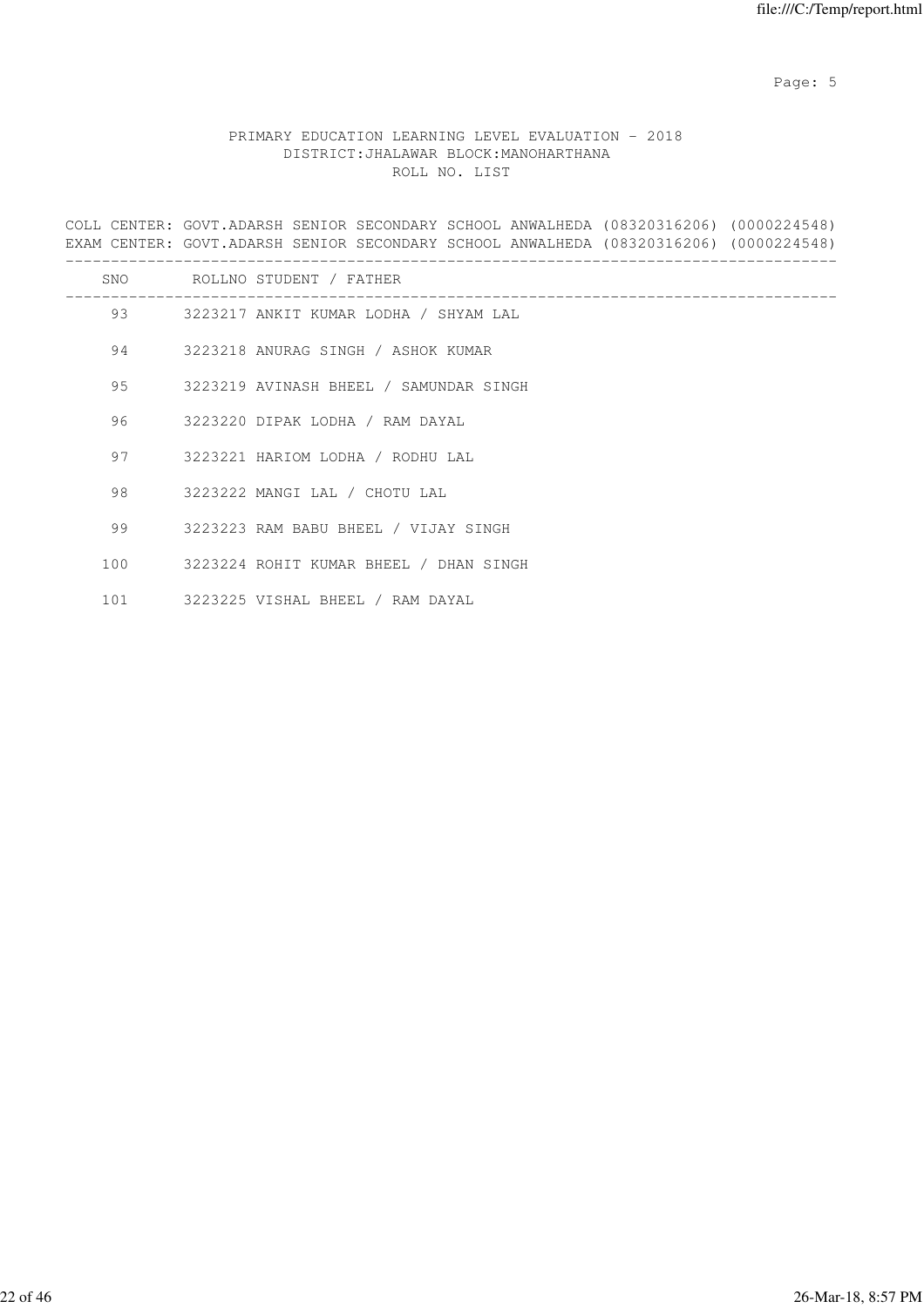### PRIMARY EDUCATION LEARNING LEVEL EVALUATION - 2018 DISTRICT:JHALAWAR BLOCK:MANOHARTHANA ROLL NO. LIST

COLL CENTER: GOVT.ADARSH SENIOR SECONDARY SCHOOL ANWALHEDA (08320316206) (0000224548) EXAM CENTER: GSSS MANPASAR (08320316802) (0000224549) ------------------------------------------------------------------------------------- SNO ROLLNO STUDENT / FATHER ------------------------------------------------------------------------------------- SCHOOL: GSSS MANPASAR (0000224549) 1 3223226 LAXMI BAI / GHEESA LAL 2 3223227 MAMTA KUMARI / BEERAM CHAND LODHA 3 3223228 OM BAI / LAXMAN 4 3223229 OMPRAKASH / HEMRAJ 5 3223230 SHIVRAJ / JAWAHAR LAL 6 3223231 SHREE RAM / AAJAD 7 3223232 SONU KUMAR / SHREE LAL SCHOOL: GPS SARALI(MANPASAR) (0000404426) 8 3223233 GOVIND / GHANSHYAM 9 3223234 MOR BAI / GHANSHYAM 10 3223235 NARENDRA KUMAR / SALAG RAM 11 3223236 NIKKLESH / PREM SINGH 12 3223237 NIRMAL KUMAR / DHAN SINGH SCHOOL: GPS MOTI PURA (0000404486) 13 3223238 KARAN LODHA / KAMLESH KUMAR 14 3223239 PUJA KUMARI / HARIBALLABH 15 3223240 SIMA KUMARI / KHEM CHAND 16 3223241 SREE KALYAN / SANTOSHI LAL 17 3223242 SUGNA KUMARI / SHREE LAL SCHOOL: GPS JALAMPURA (0000404503)

18 3223243 CHETNA / KALU LAL

19 3223244 DEVENDRA / MANGI LAL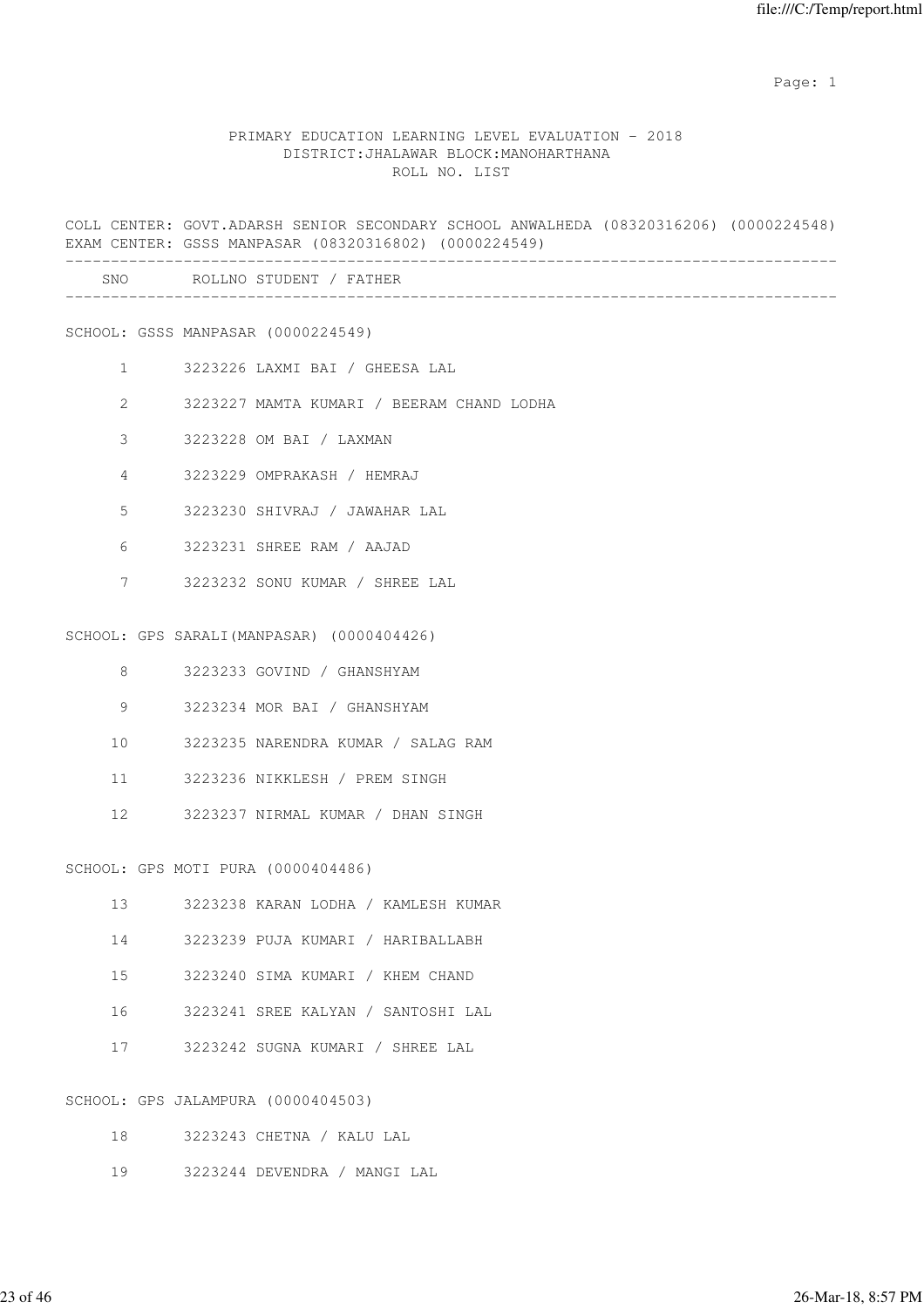### PRIMARY EDUCATION LEARNING LEVEL EVALUATION - 2018 DISTRICT:JHALAWAR BLOCK:MANOHARTHANA ROLL NO. LIST

COLL CENTER: GOVT.ADARSH SENIOR SECONDARY SCHOOL ANWALHEDA (08320316206) (0000224548) EXAM CENTER: GUPS,PAHADPURA (08320315501) (0000404674) ------------------------------------------------------------------------------------- SNO ROLLNO STUDENT / FATHER ------------------------------------------------------------------------------------- SCHOOL: GUPS,PAHADPURA (0000404674) 1 3223245 ANARI BAI / PARWAT SINGH 2 3223246 ANITA BAI / BAPU LAL 3 3223247 ANTAR BAI / KANSHI RAM 4 3223248 BABLU / RAMCHARAN 5 3223249 BAJE SINGH / MANGI LAL 6 3223250 BANKAT / MOHAN LAL 7 3223251 BHURI BAI / PURI LAL 8 3223252 CHANDI BAI / SHANKAR LAL 9 3223253 DINESH / PRABHU LAL 10 3223254 GHANSHYAM / JAGDISH 11 3223255 HEMLATA / RAM SINGH 12 3223256 KALAWATI / KISHAN LAL 13 3223257 KALI BAI / JAGDISH 14 3223258 KRISHNA BAI / MANGI LAL 15 3223259 LAKHAN / DEV CHAND 16 3223260 MAMTA / RAMBABU 17 3223261 MAMTA BAI / PAPPU LAL 18 3223262 MORSINGH / PREM SINGH 19 3223263 MUKESH KUMAR / DHAN SINGH 20 3223264 NAHAR SINGH / GANGA RAM 21 3223265 NEELU / MANGI LAL 22 3223266 PAHALWAN / HARI SINGH 23 3223267 PINKI BAI / KANHEYA LAL 24 3223268 PINTU / JAGDISH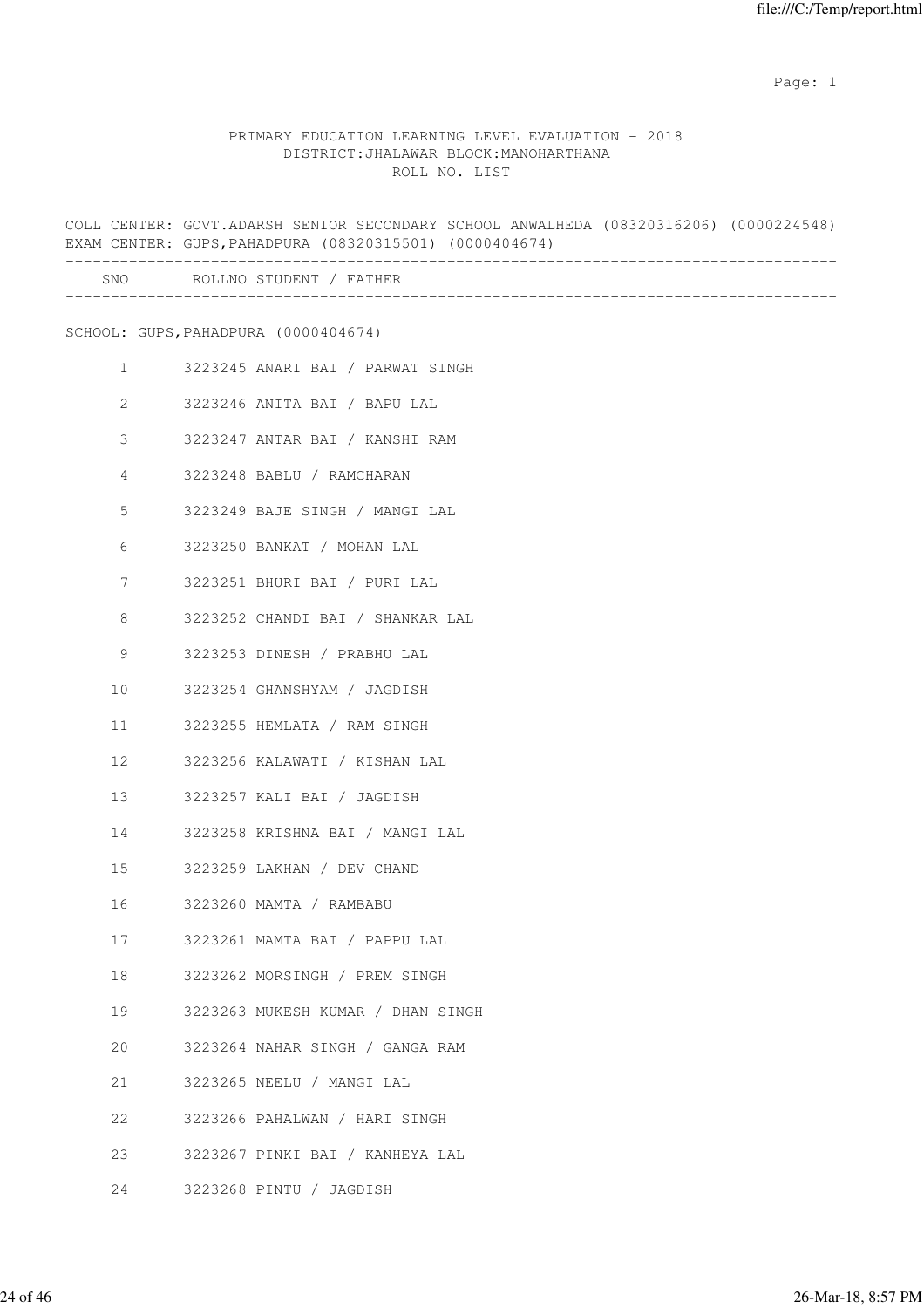# PRIMARY EDUCATION LEARNING LEVEL EVALUATION - 2018 DISTRICT:JHALAWAR BLOCK:MANOHARTHANA ROLL NO. LIST

COLL CENTER: GOVT.ADARSH SENIOR SECONDARY SCHOOL ANWALHEDA (08320316206) (0000224548) EXAM CENTER: GUPS,PAHADPURA (08320315501) (0000404674)

| SNO | ROLLNO STUDENT / FATHER               |
|-----|---------------------------------------|
|     | 25 3223269 PRAKASH / CHOTHMAL         |
| 26  | 3223270 RAKESH / PHOOL CHAND          |
| 27  | 3223271 RAKESH / MADAN LAL            |
| 28  | 3223272 RAM KARAN / KANHEYA LAL       |
| 29  | 3223273 RAYSINGH / BIRAM LAL          |
| 30  | 3223274 SANTI BAI / BALRAM            |
| 31  | 3223275 SATTU LAL / KESAR SINGH       |
| 32  | 3223276 SURESH / SHYAM LAL            |
| 33  | 3223277 URMILA / BIRAM LAL            |
| 34  | 3223278 VINOD / DEV LAL               |
| 35  | 3223279 VISHNU / GANGA RAM            |
|     | SCHOOL: GPS, BIRJI PURA (0000487089)  |
| 36  | 3223280 BABLU / CHEN SINGH            |
| 37  | 3223281 HARIOM / BANE SINGH           |
| 38  | 3223282 MEHTAB / RAMCHANDRA           |
| 39  | 3223283 SANTOSH / MANGI LAL           |
| 40  | 3223284 SHOKINA BAI / RAM LAL         |
|     | SCHOOL: GPS, BHAWANIPURA (0000487096) |
| 41  | 3223285 BHURI BAI / RUPSINGH          |
| 42  | 3223286 DINESH KUMAR / RAMDAYAL       |
| 43  | 3223287 LEKHRAJ / RAM LAL             |
| 44  | 3223288 MAMTA BAI / BADRI LAL         |

- 45 3223289 RAJESH / BIRAM LAL
- 46 3223290 RAMPRASAD / BAPU LAL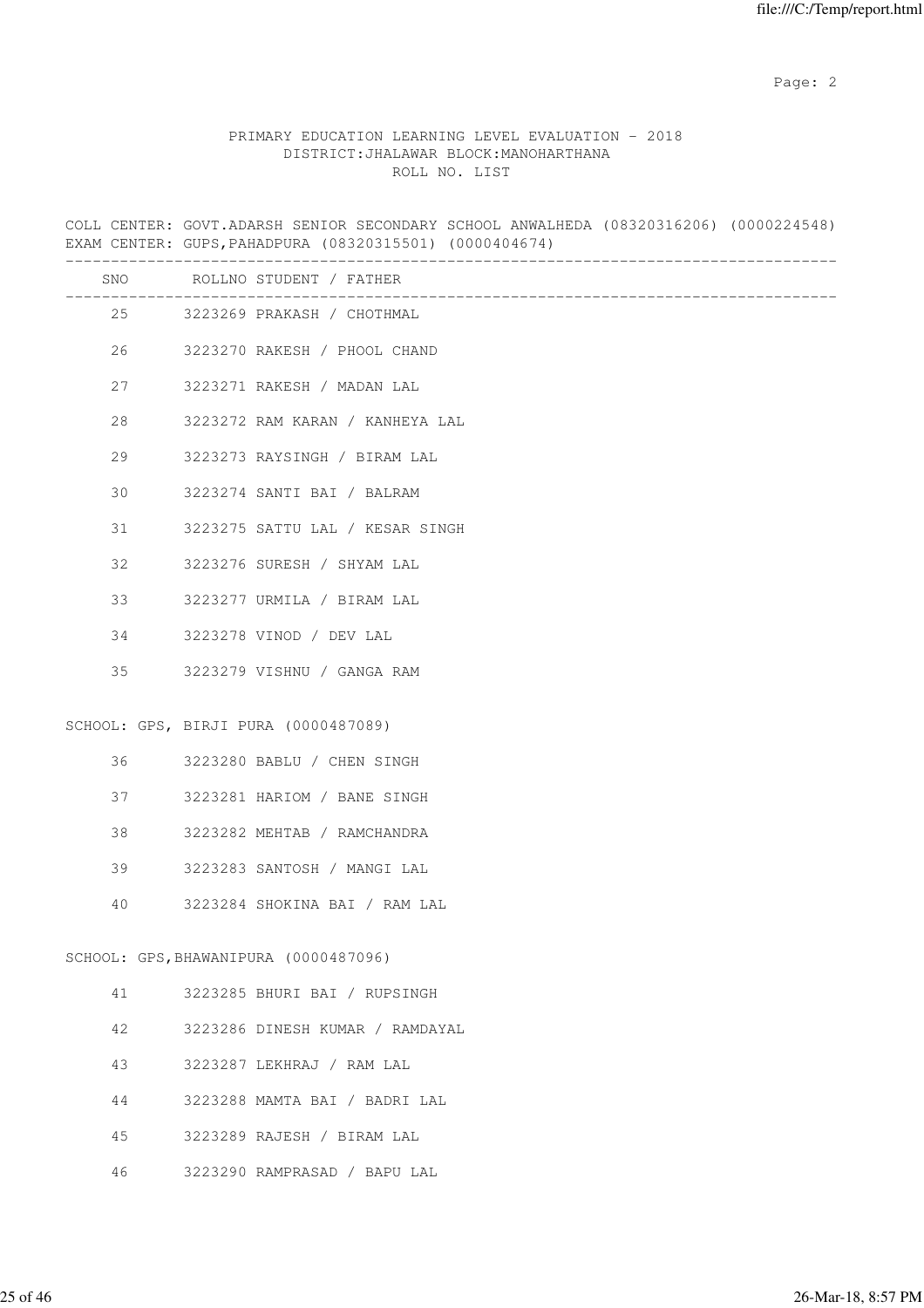### PRIMARY EDUCATION LEARNING LEVEL EVALUATION - 2018 DISTRICT:JHALAWAR BLOCK:MANOHARTHANA ROLL NO. LIST

COLL CENTER: GOVT.ADARSH SENIOR SECONDARY SCHOOL ANWALHEDA (08320316206) (0000224548) EXAM CENTER: GUPS,HANOTIYA LODHAN (08320305601) (0000484943) ------------------------------------------------------------------------------------- SNO ROLLNO STUDENT / FATHER ------------------------------------------------------------------------------------- SCHOOL: GPS TANDI TANWARAN (0000466659) 1 3223291 BHOORI BAI / RANG LAL 2 3223292 GULAB CHAND / DAYA RAM 3 3223293 OM PRAKASH / RAM CHAND 4 3223294 PAVAN KUMAR / RAMESH SCHOOL: GPS KHENJADA KA PURA (0000474172) 5 3223295 BALU RAM / INDRA SINGH 6 3223296 BEERU BAI / ANTAR SINGH 7 3223297 JITENDRA KUMAR / MORSINGH 8 3223298 KRISHNA BAI / NATHU LAL 9 3223299 OMPRAKASSH / BHURA LAL 10 3223300 RUSTAM / PARMAL SINGH SCHOOL: GPS,DEKDIYA KHEDI (0000474173) 11 3223301 DINESH / AMAR LAL 12 3223302 KALU RAM / MANGEE LAL 13 3223303 KAMLA / JAGDISH 14 3223304 KANCHAN BAI / BANSHI LAL 15 3223305 RAJU LAL / RAY SINGH 16 3223306 RAM SWROOP / GHEESA LAL 17 3223307 RASITA / MATHURA LAL 18 3223308 SHOKINA / JAGANNATH

#### SCHOOL: GPS,PANCHPIPALI (0000474205)

19 3223309 BABLU TANWAR / JAGDISH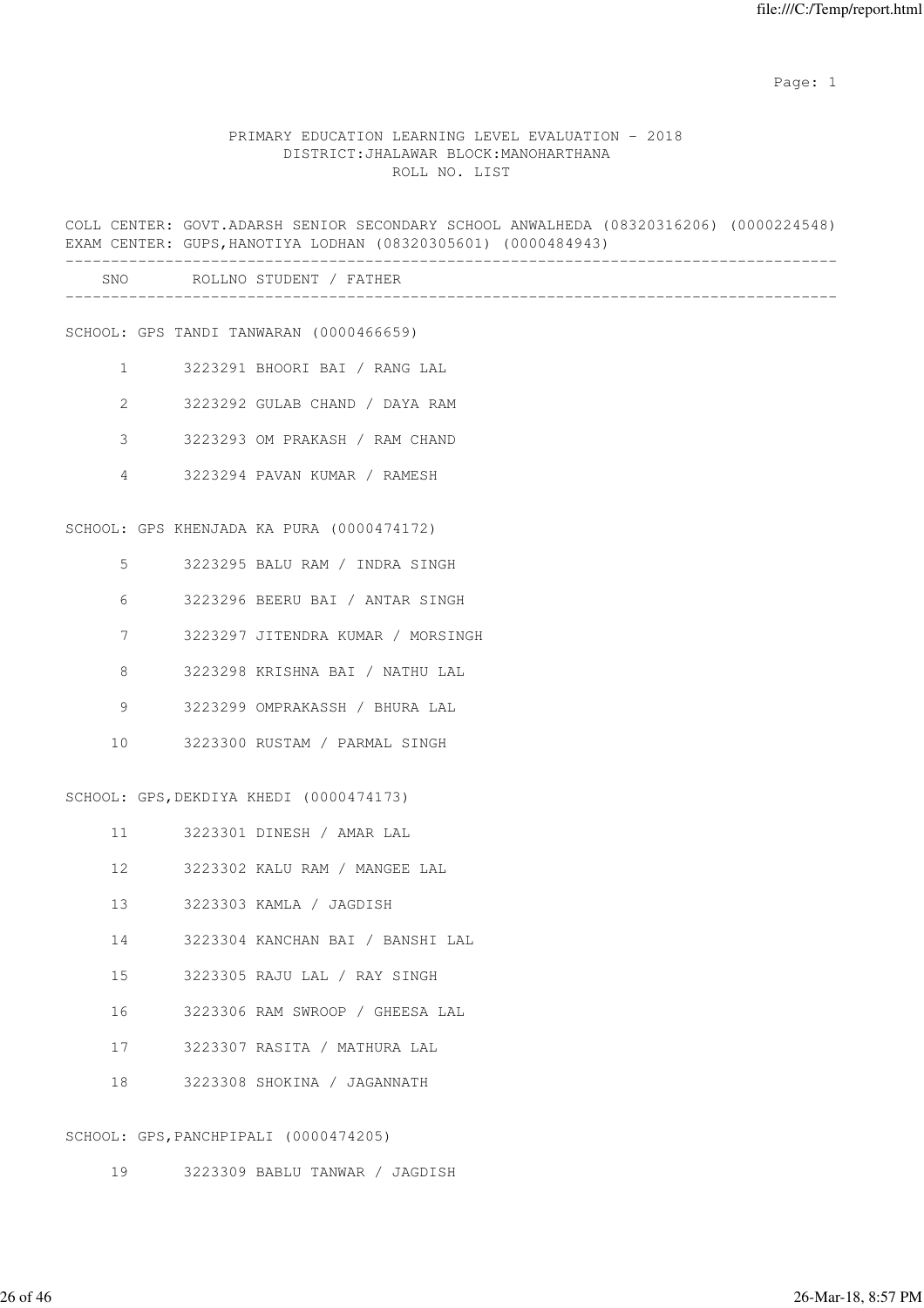# PRIMARY EDUCATION LEARNING LEVEL EVALUATION - 2018 DISTRICT:JHALAWAR BLOCK:MANOHARTHANA ROLL NO. LIST

COLL CENTER: GOVT.ADARSH SENIOR SECONDARY SCHOOL ANWALHEDA (08320316206) (0000224548) EXAM CENTER: GUPS,HANOTIYA LODHAN (08320305601) (0000484943)

|    |    | SNO ROLLNO STUDENT / FATHER<br>___________________________________ |
|----|----|--------------------------------------------------------------------|
|    | 20 | 3223310 BALRAM / KANWAR LAL                                        |
|    |    | 21 3223311 BANWARI / DULI CHAND                                    |
| 22 |    | 3223312 BANWASI BAI / KANWAR LAL                                   |
| 23 |    | 3223313 CHOTU LAL / KANWAR LAL                                     |
| 24 |    | 3223314 JITENDAR / KANHIRAM                                        |
| 25 |    | 3223315 JITENDAR / RAMESHCHAND                                     |
| 26 |    | 3223316 JITENDRA / NARAYAN                                         |
| 27 |    | 3223317 KAILI BAI / RAM KISHAN                                     |
| 28 |    | 3223318 MANJU KUMARI / FOOL CHAND                                  |
| 29 |    | 3223319 MURLI TANWAR / HEERA LAL                                   |
| 30 |    | 3223320 RINKU BAI / RAMESH CHAND                                   |
| 31 |    | 3223321 SONU / RAM CHANDRA                                         |
| 32 |    | 3223322 VISHAL TANWAR / GANGA RAM                                  |
|    |    | SCHOOL: GUPS, HANOTIYA LODHAN (0000484943)                         |
| 33 |    | 3223323 ANIL BHEEL / RAMESH BHEEL                                  |
| 34 |    |                                                                    |
|    |    | 3223324 ANKIT BHEEL / RAMESH BHEEL                                 |
| 35 |    | 3223325 BINDA BAI BHEEL / RAM BHAROS BHEEL                         |
| 36 |    | 3223326 BIRAM LAL BHEEL / MANGI LAL BHEEL                          |
| 37 |    | 3223327 DEV SINGH BHEEL / RAM SWROOP BHEEL                         |
| 38 |    | 3223328 DHAPU BAI BHEEL / PARVAT SINGH                             |
| 39 |    | 3223329 DHAPU BAI TANWAR / GULAB CHAND TANWAR                      |
| 40 |    | 3223330 DHARAM RAJ BHEEL / BANE SINGH BHEEL                        |
| 41 |    | 3223331 DHULI BAI / PARVAT SINGH                                   |
| 42 |    | 3223332 DINESH TANWAR / RAM CHANDRA TANWAR                         |
| 43 |    | 3223333 DIVAN SINGH / KARAN SINGH                                  |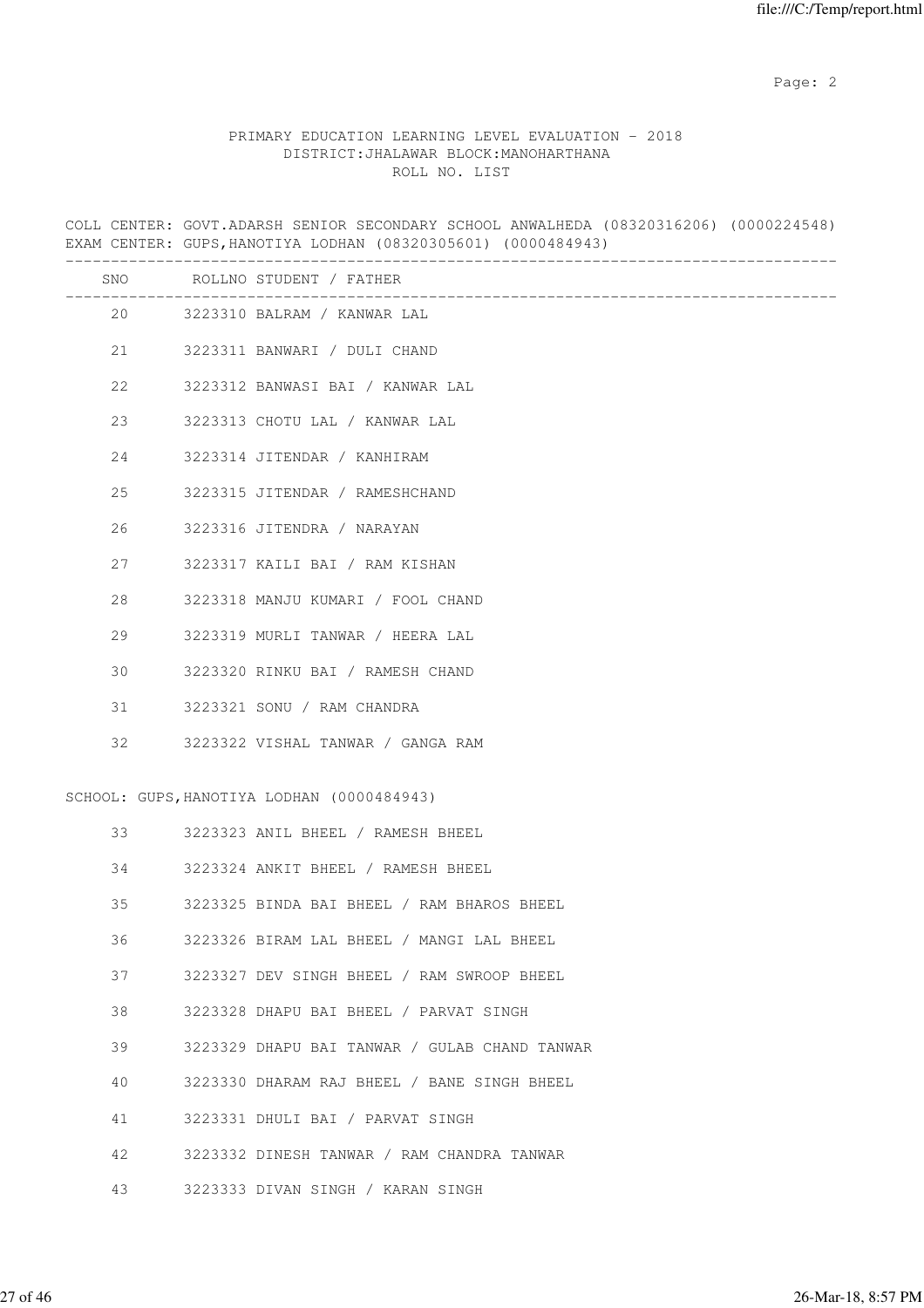Page: 3

### PRIMARY EDUCATION LEARNING LEVEL EVALUATION - 2018 DISTRICT:JHALAWAR BLOCK:MANOHARTHANA ROLL NO. LIST

COLL CENTER: GOVT.ADARSH SENIOR SECONDARY SCHOOL ANWALHEDA (08320316206) (0000224548) EXAM CENTER: GUPS,HANOTIYA LODHAN (08320305601) (0000484943) ------------------------------------------------------------------------------------- SNO ROLLNO STUDENT / FATHER ------------------------------------------------------------------------------------- 44 3223334 HANSRAJ BHEEL / MANNALAL BHEEL 45 3223335 HANSRAJ BHEEL / BADRI LAL BHEEL 46 3223336 JYOTI KUMARI / GHANSHYAM BHEEL 47 3223337 KALI BAI / KANWAR LAL 48 3223338 LALITA BAI TANWAR / GANGA RAM TANWAR 49 3223339 MAHENDRA BHEEL / JAGANNATH 50 3223340 MANISHA KUMARI BHEEL / KASHI RAM 51 3223341 MURTI BAI BHEEL / RAMESH CHAND BHEEL 52 3223342 NEELU BHEEL / KANWAR SINGH 53 3223343 NIRMA BAI / PAPPU LAL BHEEL 54 3223344 OMPRAKASH BHEEL / DAYA RAM BHEEL 55 3223345 PANCHI BAI BHEEL / PARWAT SINGH 56 3223346 PAPPU LAL / DHULI LAL BHEEL 57 3223347 PINKI BAI BHEEL / DHAN SINGH BHEEL 58 3223348 PINKI BAI TANWAR / BANSHI LAL TANWAR 59 3223349 POOJA BAI TANWAR / MANGI LAL 60 3223350 POOJA KUMARI / RAY SINGH 61 3223351 RADHA SEN / RAY SINGH SEN 62 3223352 RAHUL BHEEL / BADRI LAL BHEEL 63 3223353 RAJNTI BAI / BANE SINGH 64 3223354 RAM BHAROSI BAI / VIJAY SINGH BHEEL 65 3223355 RAM NARAYAN BHEEL / RATAN LAL 66 3223356 RAM NIWAS BHEEL / JAGDISH BHEEL 67 3223357 SEERI BAI TANWAR / LAL SINGH TANWAR 68 3223358 SHIVANI BHEEL / SULTAN SINGH BHEEL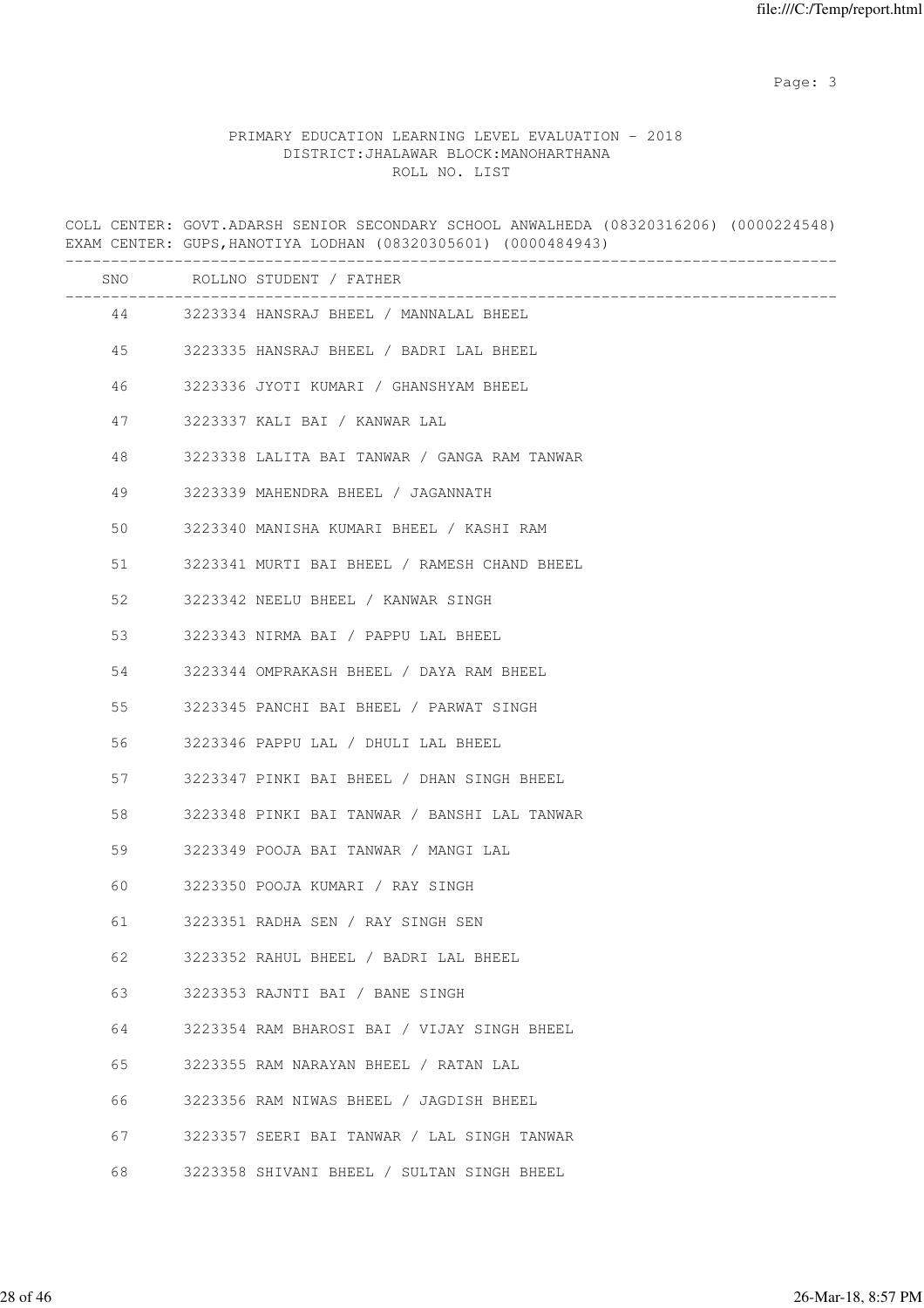Page: 4  $P$ 

# PRIMARY EDUCATION LEARNING LEVEL EVALUATION - 2018 DISTRICT:JHALAWAR BLOCK:MANOHARTHANA ROLL NO. LIST

COLL CENTER: GOVT.ADARSH SENIOR SECONDARY SCHOOL ANWALHEDA (08320316206) (0000224548) EXAM CENTER: GUPS,HANOTIYA LODHAN (08320305601) (0000484943) -------------------------------------------------------------------------------------

| SNO. | ROLLNO STUDENT / FATHER                |  |
|------|----------------------------------------|--|
| 69   | 3223359 TEENA BHEEL / JAGDISH BHEEL    |  |
| 70   | 3223360 VARSHA BAI / RAM KAILASH BHEEL |  |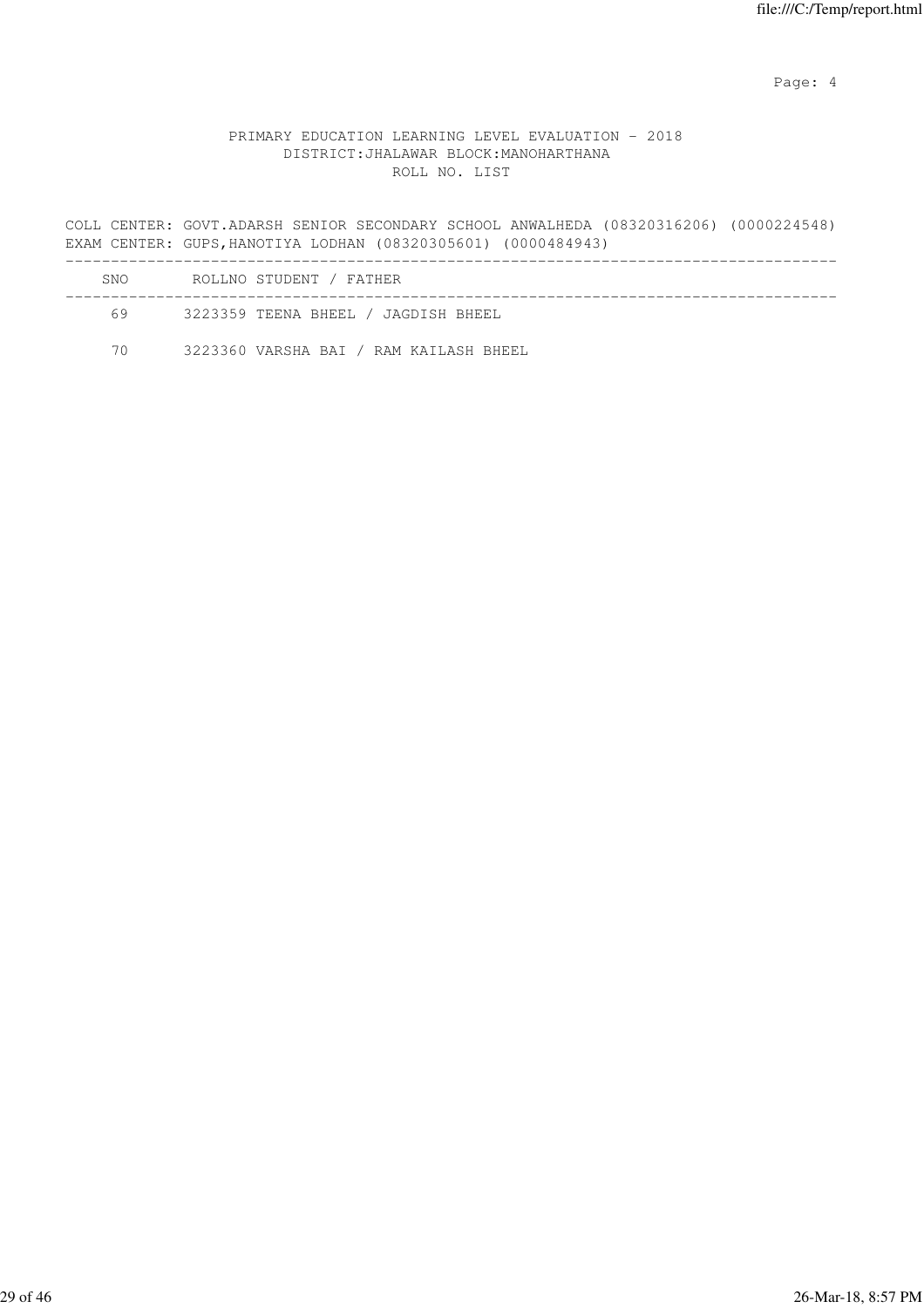# PRIMARY EDUCATION LEARNING LEVEL EVALUATION - 2018 DISTRICT:JHALAWAR BLOCK:MANOHARTHANA ROLL NO. LIST

|                       |                                    | COLL CENTER: GOVT.ADARSH SENIOR SECONDARY SCHOOL ANWALHEDA (08320316206) (0000224548)<br>EXAM CENTER: GUUPS GORIYA KHERA PODDAR (08320312102) (0000485668) |
|-----------------------|------------------------------------|------------------------------------------------------------------------------------------------------------------------------------------------------------|
|                       |                                    | SNO ROLLNO STUDENT / FATHER                                                                                                                                |
|                       |                                    | SCHOOL: GUUPS GORIYA KHERA PODDAR (0000485668)                                                                                                             |
|                       | $\mathbf{1}$                       | 3223361 ANJANA LODHA / GOKUL PRASAD LODHA                                                                                                                  |
| $\mathbf{2}^{\prime}$ |                                    | 3223362 ARJUN KUMAR LODHA / AMAR LAL LODHA                                                                                                                 |
| 3                     |                                    | 3223363 BASANTI BAI LODHA / DHULEE CHAND LODHA                                                                                                             |
| 4                     |                                    | 3223364 BEERAM CHAND LODHA / RAMESH CHAND LODHA                                                                                                            |
| 5                     |                                    | 3223365 DILIP KUMAR LODHA / HARI BAKSH LODHA                                                                                                               |
| 6                     |                                    | 3223366 HARIOM GADREE / GOPAL GADREE                                                                                                                       |
| 7                     |                                    | 3223367 JITENDRA KUMAR MEHAR / PANMAL MEHAR                                                                                                                |
| 8                     |                                    | 3223368 KAUSHLYA LODHA / DANMAL LODHA                                                                                                                      |
| $\mathsf 9$           |                                    | 3223369 KAVITA LODHA / RAM CHANDRA LODHA                                                                                                                   |
| 10                    |                                    | 3223370 LOKESH CHAMAR / BABU LAL CHAMAR                                                                                                                    |
| 11                    |                                    | 3223371 LOKESH KUMAR LODHA / GOPAL LODHA                                                                                                                   |
| 12                    |                                    | 3223372 MANBHAR CHAMAR / RAMBILASH CHAMAR                                                                                                                  |
| 13                    |                                    | 3223373 PINKI BAI LODHA / GHEESA LAL LODHA                                                                                                                 |
| 14                    |                                    | 3223374 RAMNIVAS LODHA / BEERAM CHAND LODHA                                                                                                                |
| 15                    |                                    | 3223375 RINKI LODHA / PHOOL CHAND LODHA                                                                                                                    |
| 16                    |                                    | 3223376 SHIVANI CHAMAR / MOHAN LAL CHAMAR                                                                                                                  |
| 17                    |                                    | 3223377 VIDHYA MEHAR / MANGI LAL MEHAR                                                                                                                     |
|                       | SCHOOL: GUPS, PIPLODI (0000487084) |                                                                                                                                                            |
| 18                    |                                    | 3223378 DHAPU BAI / GHANSHYAM                                                                                                                              |
| 19                    |                                    | 3223379 GOVIND / LAKSHMAN SINGH                                                                                                                            |
| 20                    |                                    | 3223380 IKLESH / MOR SINGH                                                                                                                                 |
| 21                    |                                    | 3223381 MAHAVIR PRASAD / MANGI LAL                                                                                                                         |

22 3223382 MANGI BAI / RAM SWROOP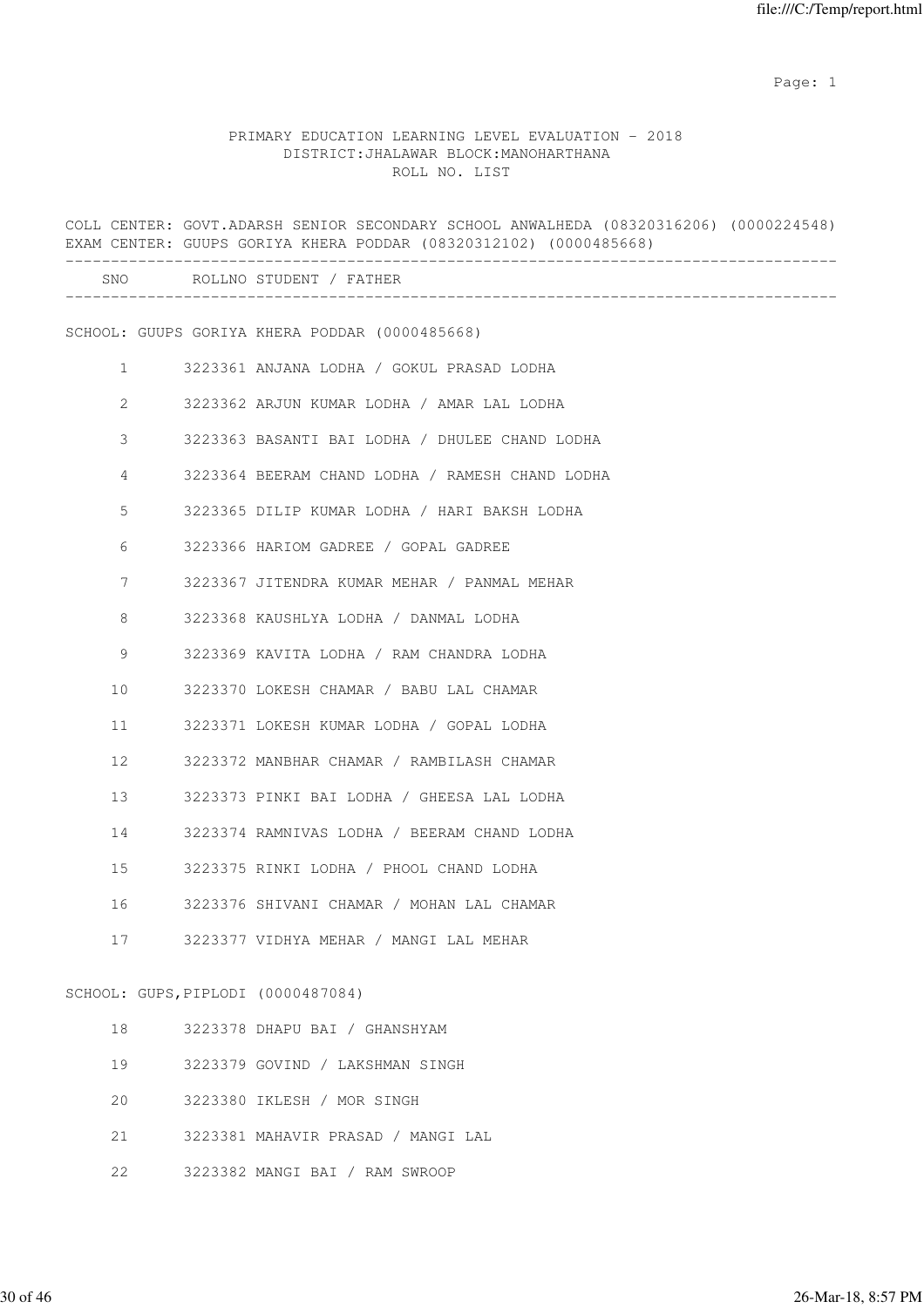# PRIMARY EDUCATION LEARNING LEVEL EVALUATION - 2018 DISTRICT:JHALAWAR BLOCK:MANOHARTHANA ROLL NO. LIST

COLL CENTER: GOVT.ADARSH SENIOR SECONDARY SCHOOL ANWALHEDA (08320316206) (0000224548) EXAM CENTER: GUUPS GORIYA KHERA PODDAR (08320312102) (0000485668)

| SNO | ROLLNO STUDENT / FATHER         |
|-----|---------------------------------|
| 23  | 3223383 MANISHA / MOR SINGH     |
| 24  | 3223384 MAYA KUMARI / RAM DAYAL |
| 2.5 | 3223385 RAJA RAM / MADHO LAL    |
| 26  | 3223386 SACHIN KUMAR / JASMAL   |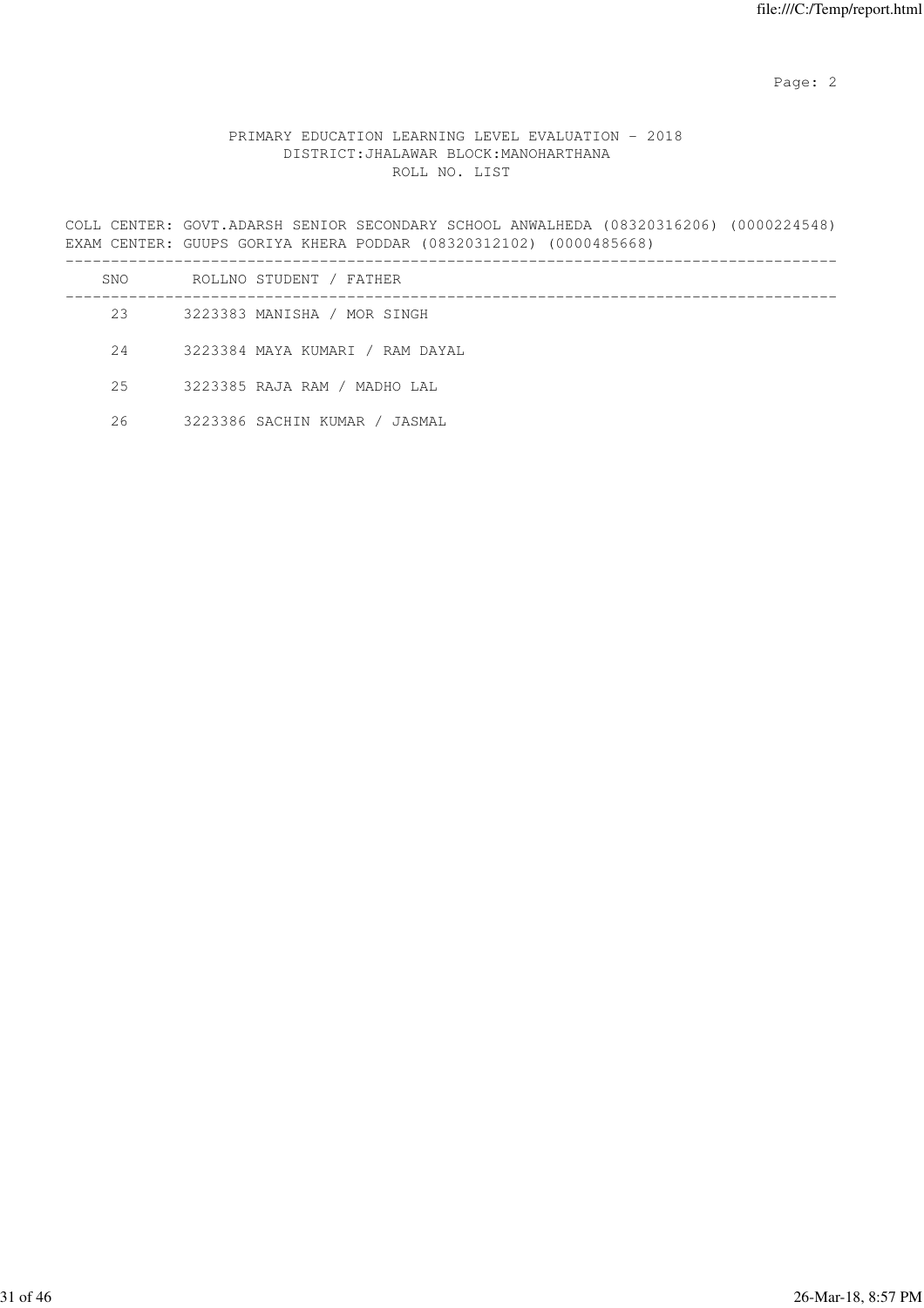### PRIMARY EDUCATION LEARNING LEVEL EVALUATION - 2018 DISTRICT:JHALAWAR BLOCK:MANOHARTHANA ROLL NO. LIST

COLL CENTER: GOVT.ADARSH SENIOR SECONDARY SCHOOL ANWALHEDA (08320316206) (0000224548) EXAM CENTER: GUPS,CHHAN (08320311901) (0000485678) ------------------------------------------------------------------------------------- SNO ROLLNO STUDENT / FATHER ------------------------------------------------------------------------------------- SCHOOL: MADARSA JA. IS. HU. CHHAN (0000053054) 1 3223387 ABDUL HUQE / MOHAMMAD ALAMGIR 2 3223388 FAREED KHAN / MEHBOB KHAN 3 3223389 FARUKH KHAN / MEHBOB KHAN 4 3223390 MOHAMMAD ALTAF / MOHAMMAD RAIS 5 3223391 MOHAMMAD DANISH / MOHAMMAD MUSLIM 6 3223392 MOHAMMAD KHALID / MOHAMMAD NISAR SCHOOL: GPS,KUNJARI (0000405174) 7 3223393 ALTAAB / AFJAL 8 3223394 JAFAR / BABU KHA 9 3223395 MUSKAN / ABDUL 10 3223396 RANI / BABU KHA 11 3223397 RIYASAT / ASLAM KHA 12 3223398 SANA / PAPPU KHA 13 3223399 SANID / AFJAL SCHOOL: GPS,DHABA (0000440073) 14 3223400 ANUSIYA KUMARI / OMPRAKASH 15 3223401 HARIOM / OMPRAKASH 16 3223402 KAVITA KUMARI / KAILASH CHAND 17 3223403 LALIT KUMAR / JAGDISH CHAND 18 3223404 PARWATI BAI / NAND LAL

19 3223405 PAWAN KUMAR / PAPPU LAL

20 3223406 RADHA BAI / BADRI LAL

21 3223407 SUMAN KUMARI / GHANSHYAM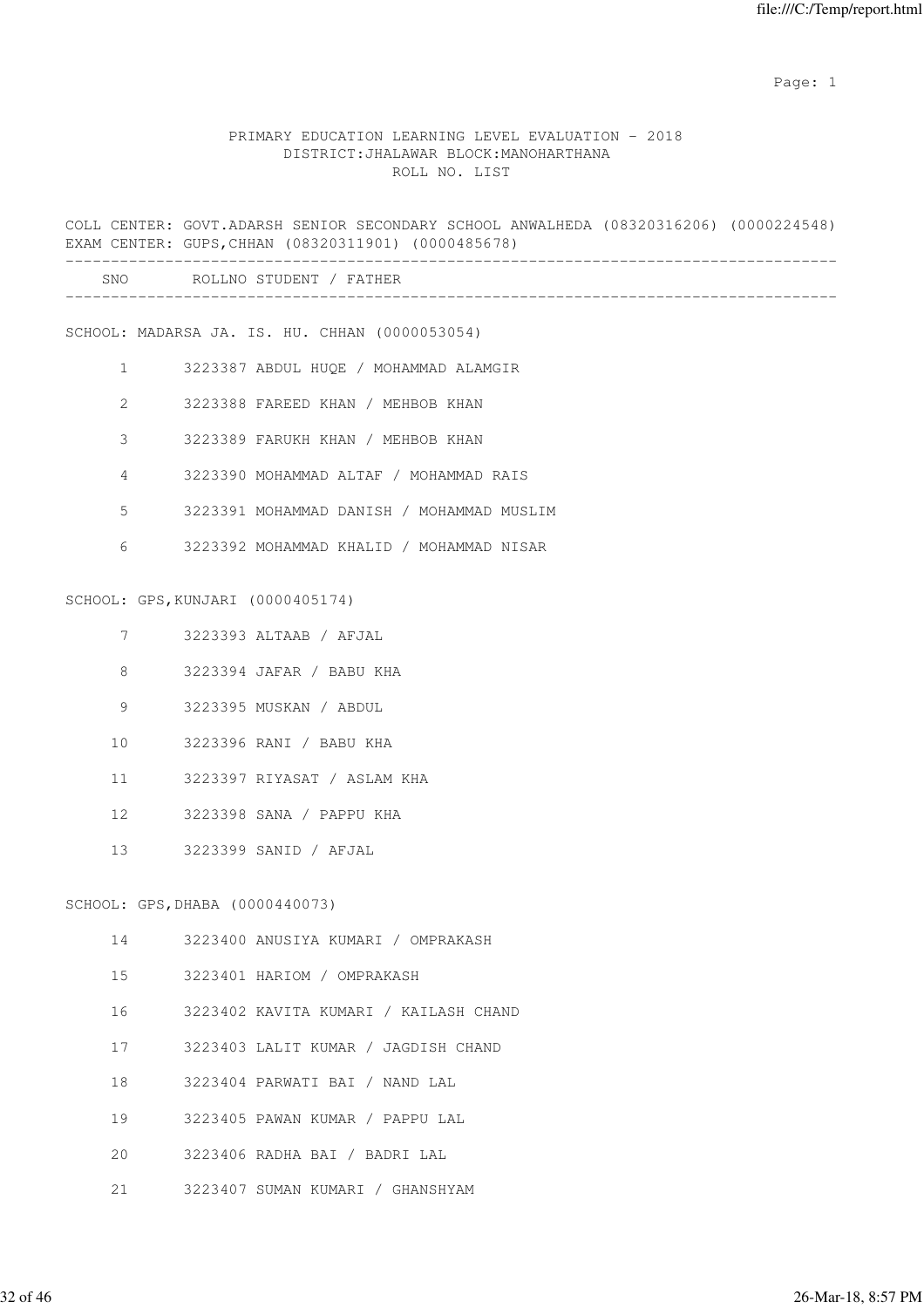#### PRIMARY EDUCATION LEARNING LEVEL EVALUATION - 2018 DISTRICT:JHALAWAR BLOCK:MANOHARTHANA ROLL NO. LIST

COLL CENTER: GOVT.ADARSH SENIOR SECONDARY SCHOOL ANWALHEDA (08320316206) (0000224548) EXAM CENTER: GUPS,CHHAN (08320311901) (0000485678) ------------------------------------------------------------------------------------- SNO ROLLNO STUDENT / FATHER ------------------------------------------------------------------------------------- SCHOOL: GUPS,GODIA (0000474231) 22 3223408 AAKID / HABIB KHAN 23 3223409 ABDUL / SHABBIR 24 3223410 AKBAR / RAIS 25 3223411 ARSAD / ASMAT 26 3223412 FARHAN / FAKRUDDIN 27 3223413 NAJMA / RAIS 28 3223414 SABINA / KHALIL 29 3223415 SAHIL / ANWAR KHAN 30 3223416 SANIYA / RAIS KHAN 31 3223417 SIMRAN / NISAR KHAN 32 3223418 SIMRAN / KALIM SCHOOL: GUPS,CHHAN (0000485678) 33 3223419 AASHIYANA BI / ANVAR KHA 34 3223420 JASIM KHA / ABDUL RAUF KHA 35 3223421 MANBHARI BAI / RAM DAYAL CHAMAR 36 3223422 OM PRAKASH / CHOTHMAL GOAD 37 3223423 RAM DULARI / DEV LAL CHAMAR 38 3223424 SAJID KHA / DEEDAR KHA 39 3223425 SAMIR KHA / ASHRAF KHA 40 3223426 SAMIR KHA / ALAM KHA 41 3223427 SHIVANI GOAD / HEMRAJ GOAD SCHOOL: GPS AAFUKHERI (0000485681)

42 3223428 AAFIYA BEE / IKLAQ KHAN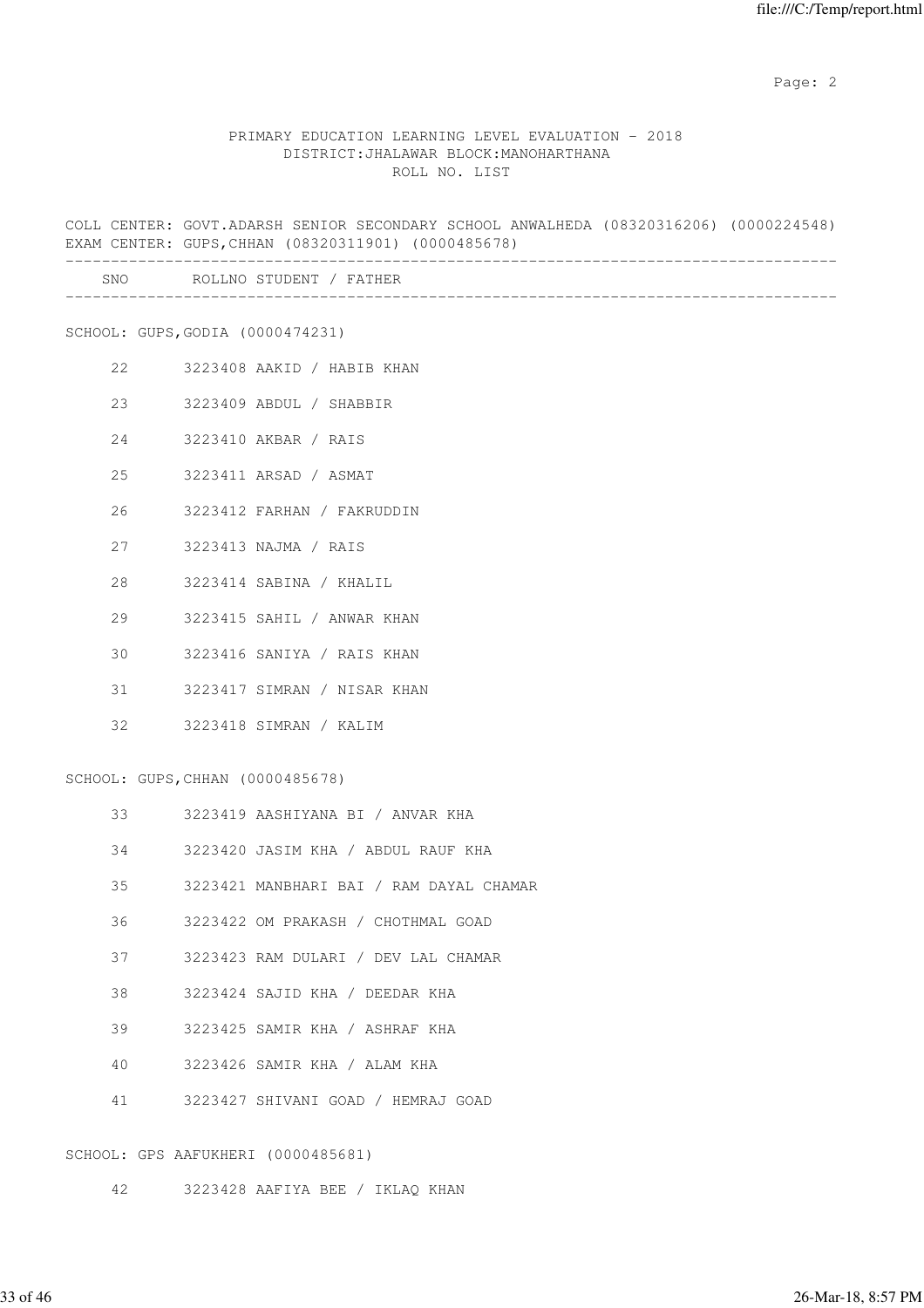Page: 3

# PRIMARY EDUCATION LEARNING LEVEL EVALUATION - 2018 DISTRICT:JHALAWAR BLOCK:MANOHARTHANA ROLL NO. LIST

COLL CENTER: GOVT.ADARSH SENIOR SECONDARY SCHOOL ANWALHEDA (08320316206) (0000224548) EXAM CENTER: GUPS,CHHAN (08320311901) (0000485678)

| SNO | ROLLNO STUDENT / FATHER        |
|-----|--------------------------------|
| 43  | 3223429 AALIYA BAI / IKLAK KHA |
| 44  | 3223430 ANJUM BAI / MOSAM KHA  |
| 45  | 3223431 ARJU BAI / RAHIM KHA   |
| 46  | 3223432 NAJISH BAI / HANIF KHA |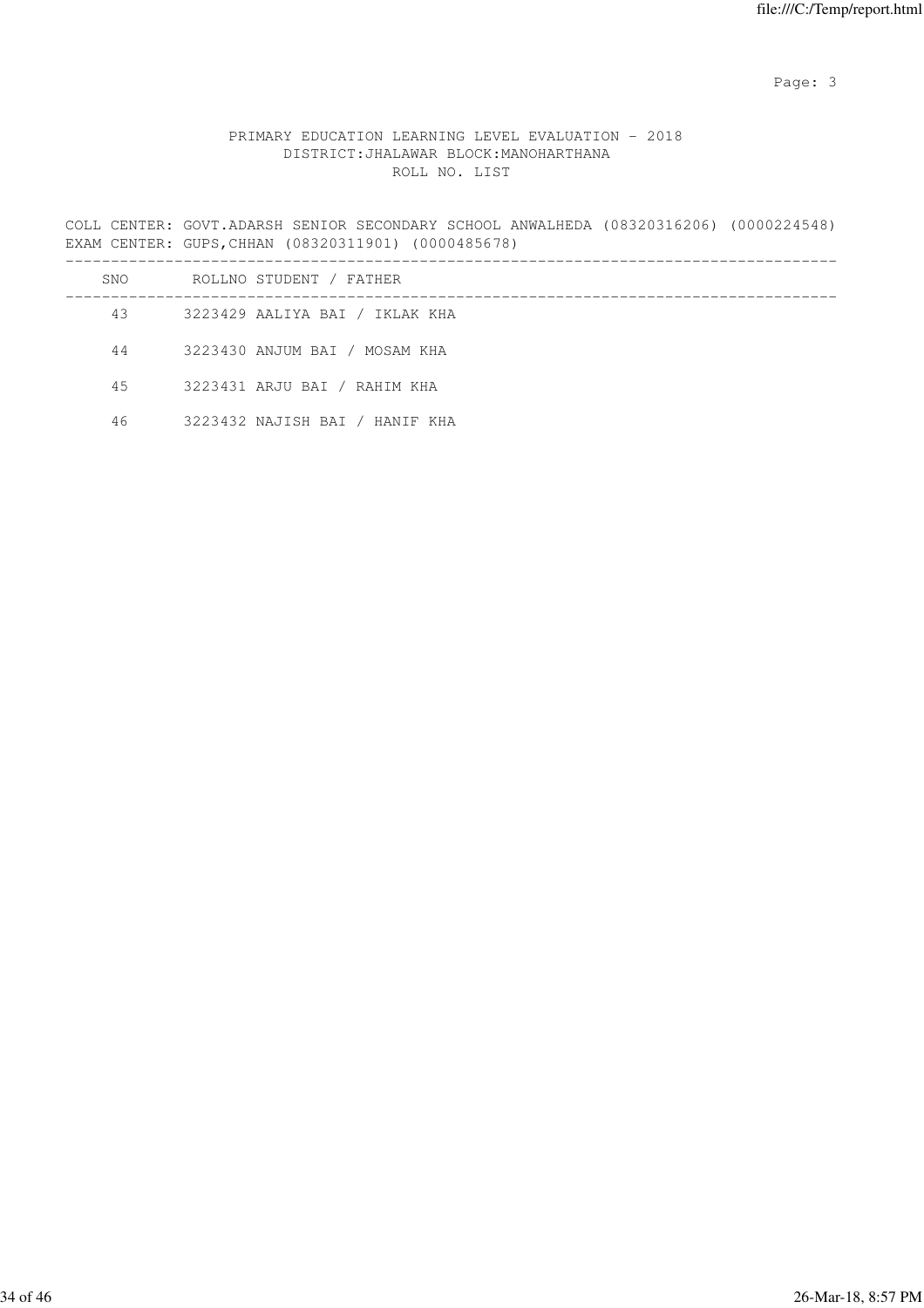#### PRIMARY EDUCATION LEARNING LEVEL EVALUATION - 2018 DISTRICT:JHALAWAR BLOCK:MANOHARTHANA ROLL NO. LIST

COLL CENTER: GOVT.ADARSH SENIOR SECONDARY SCHOOL ANWALHEDA (08320316206) (0000224548) EXAM CENTER: GUPS,MOHANPURA (08320310201) (0000485689) ------------------------------------------------------------------------------------- SNO ROLLNO STUDENT / FATHER ------------------------------------------------------------------------------------- SCHOOL: GPS,GANESHPURA LODHAN (0000467099) 1 3223433 BANWAREE LAL / LAL SINGH 2 3223434 DEEVAN SINGH / CHAMPA LAL 3 3223435 DINESH CHAND / RAMESH CHAND 4 3223436 GAYTRI BAI / MEHTAB SINGH 5 3223437 GHANSHYAM / MEHTAB SINGH 6 3223438 JITENDRA SINGH / NAND RAM 7 3223439 KALAVATI / BHAGCHAND 8 3223440 MAMTA BAI / RAJENDRA KUMAR 9 3223441 MANGI LAL / MEHTAB SING 10 3223442 NIRMA BAI / BADRI LAL 11 3223443 PINKY BAI / RANGLAL 12 3223444 RADHESHYAM / KANHI RAM 13 3223445 RAGHUVEER / DEEP CHAND 14 3223446 SUNITA BAI / JAGDISH 15 3223447 SUSHILA BAI / RADHYSHYAM SCHOOL: GUPS,BAMALA BEH (0000474171) 16 3223448 DEEPCHAND / MOR SINGH 17 3223449 DINESH / AMAR SINGH 18 3223450 GULAB CHAND / HAR CHAND 19 3223451 KALAWATI / PREM SINGH 20 3223452 KALU LAL / GYARSI RAM

21 3223453 SANTOSH BAI / AMAR SINGH

SCHOOL: GPS GURAD KHERA (0000474240)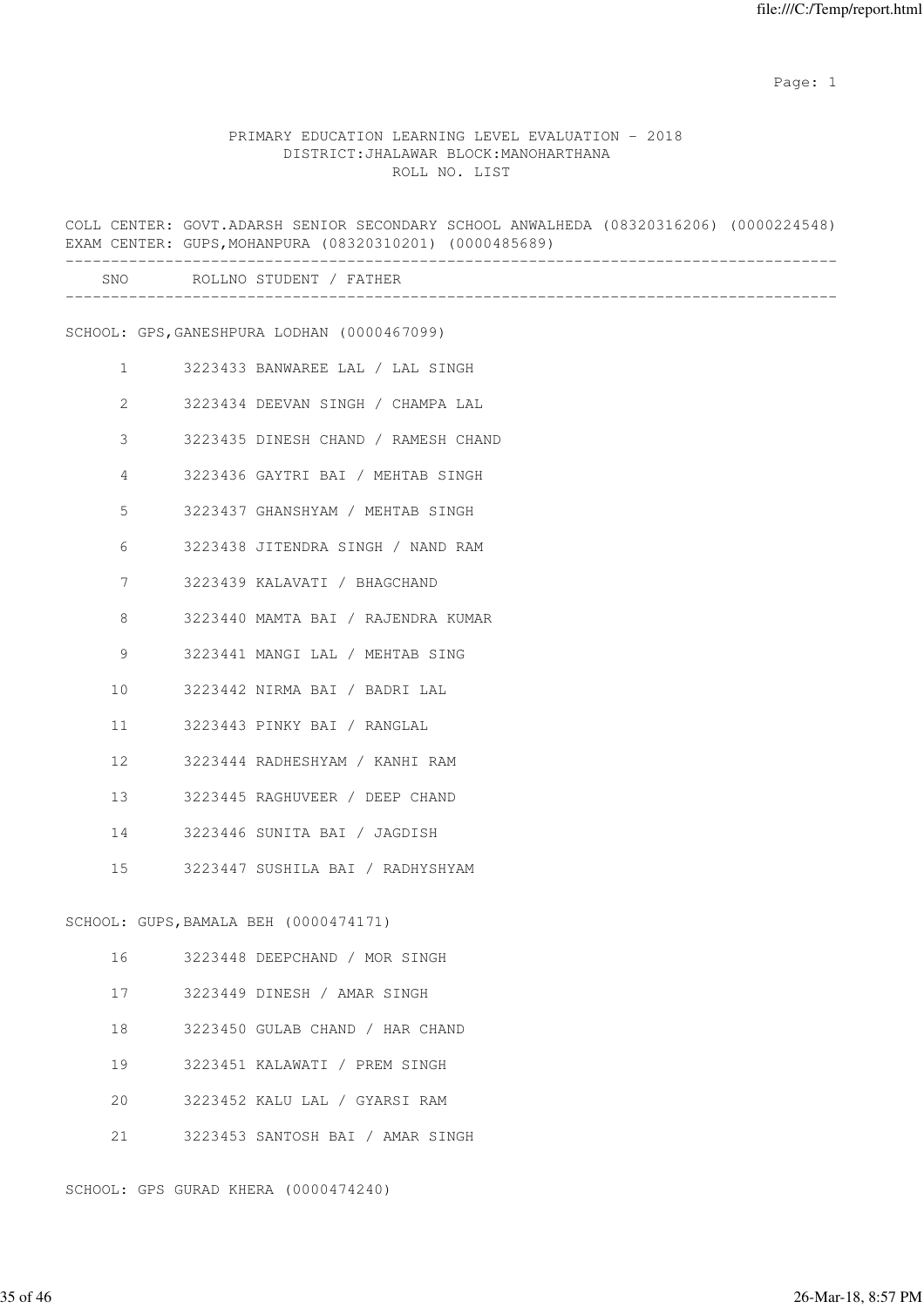# PRIMARY EDUCATION LEARNING LEVEL EVALUATION - 2018 DISTRICT:JHALAWAR BLOCK:MANOHARTHANA ROLL NO. LIST

COLL CENTER: GOVT.ADARSH SENIOR SECONDARY SCHOOL ANWALHEDA (08320316206) (0000224548) EXAM CENTER: GUPS,MOHANPURA (08320310201) (0000485689)

|    | SNO ROLLNO STUDENT / FATHER             |
|----|-----------------------------------------|
|    | 22 3223454 ANITA BAI / HAJARI LAL       |
|    | 23 3223455 BHURI BAI / PREM SINGH       |
|    | 24 3223456 HEMRAJ / HAJARI LAL          |
| 25 | 3223457 KAMLESH / MANGI LAL             |
| 26 | 3223458 MANEESHA / LAL SINGH            |
|    | 27 3223459 RAMCHANDRA / MOHAN SINGH     |
|    | 28 3223460 SUGNA BAI / RAM PRASAD       |
|    | SCHOOL: GPS, NESHCHARNAN (0000485688)   |
|    |                                         |
| 29 | 3223461 MANISHA KUMAR / RAM CHANDRA     |
| 30 | 3223462 NAVNEET KUMAR / RAMESH CHAND    |
| 31 | 3223463 SUNIL KUMAR / BIRAM LAL         |
|    | SCHOOL: GUPS, MOHANPURA (0000485689)    |
| 32 | 3223464 DARIYAV BAI / KAMAL SINGH       |
|    | 3223465 DEVI SINGH / DEEP CHAND         |
| 34 | 3223466 DINESH TANWAR / RANG LAL        |
| 35 | 3223467 HARI OM TANWAR / DEVI SINGH     |
| 36 | 3223468 MEVA BAI / RADHE SHYAM          |
| 37 | 3223469 NITU KUMARI / POORI LAL         |
| 38 | 3223470 OMPRAKASH TANWAR / RAMESH CHAND |
| 39 | 3223471 PAHALWAN / GULAB CHAND          |
| 40 | 3223472 PRAKASH TANWAR / DAYA RAM       |
| 41 | 3223473 PRAKASH TANWAR / BIRAM LAL      |
| 42 | 3223474 PRAKASH TANWAR / GULAB CHAND    |
| 43 | 3223475 PURAN MAL / MOHAN LAL           |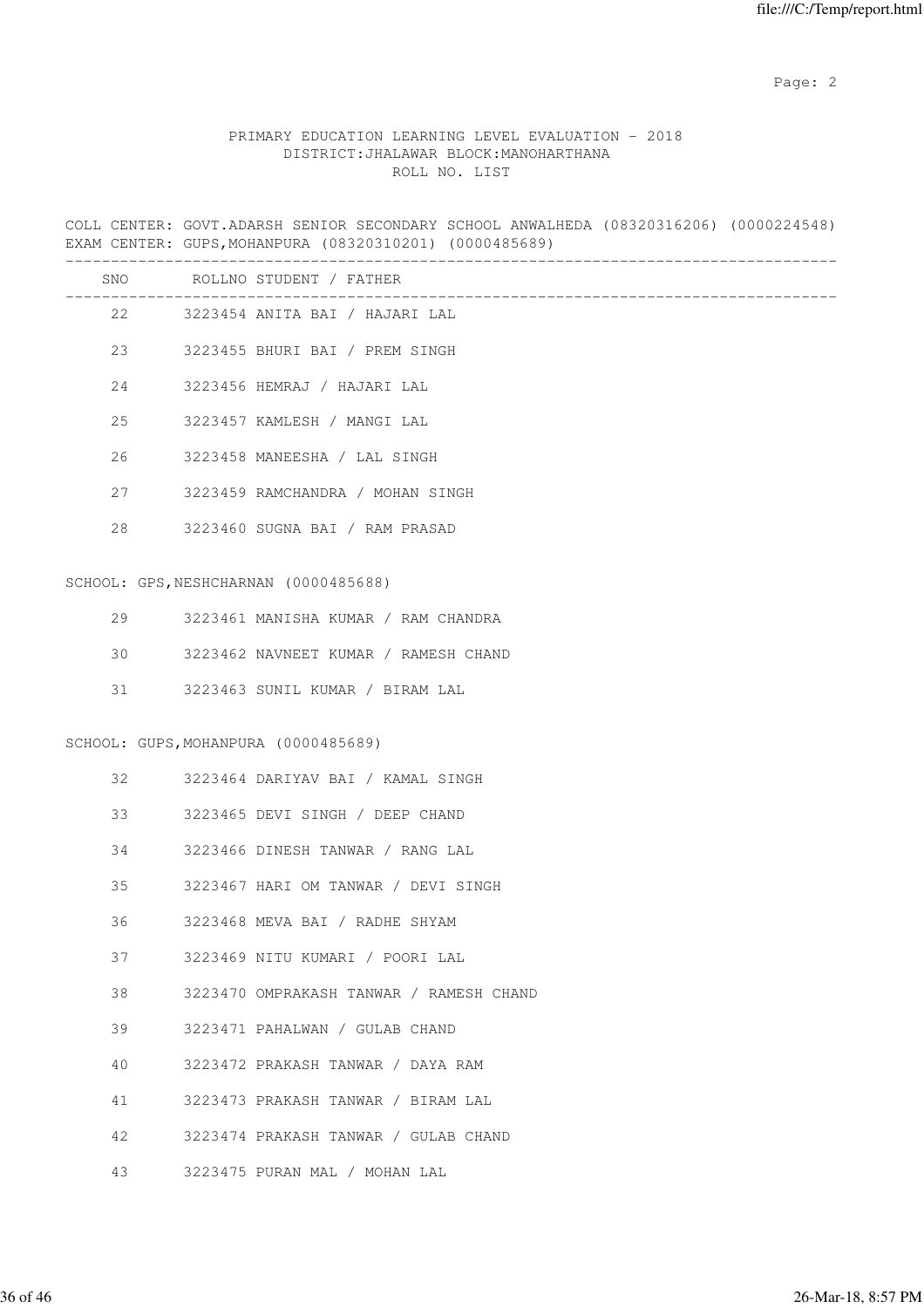Page: 3 Advanced 20 April 2014 2016 2017 2022 3 April 2017 2022 3 April 2022 3 April 2022 3 April 2022 3 April 2022 3 April 2022 3 April 2022 3 April 2022 3 April 2022 3 April 2022 3 April 2022 3 April 2022 3 April 2022 3

# PRIMARY EDUCATION LEARNING LEVEL EVALUATION - 2018 DISTRICT:JHALAWAR BLOCK:MANOHARTHANA ROLL NO. LIST

COLL CENTER: GOVT.ADARSH SENIOR SECONDARY SCHOOL ANWALHEDA (08320316206) (0000224548) EXAM CENTER: GUPS,MOHANPURA (08320310201) (0000485689)

|    | SNO ROLLNO STUDENT / FATHER                |
|----|--------------------------------------------|
|    | 44 3223476 RAM GOPAL / BIRAM LAL           |
| 45 | 3223477 RAM MURTI / KAMAL SINGH            |
| 46 | 3223478 RAM PRASAD / MOR SINGH             |
| 47 | 3223479 RAMSWROOP / HEMRAJ                 |
| 48 | 3223480 SEEMA BAI / ROOP CHAND             |
| 49 | 3223481 SUHSILA BAI / PURI LAL             |
| 50 | 3223482 URMILA BAI / RATAN LAL             |
| 51 | 3223483 VISHNU PRASAD / HAR CHAND          |
|    |                                            |
|    | SCHOOL: GUPS, KANWARIYA KHEDI (0000485691) |
| 52 | 3223484 ARJUN KUMAR / PAPU LAL             |
| 53 | 3223485 BABLU / CHAIN SINGH                |
| 54 | 3223486 BHAGAVAN SINGH GURJAR / HARI OM    |
| 55 | 3223487 DEVA TANWAR / GHANSHYAM            |
| 56 | 3223488 DEVKARAN / GYARSI RAM              |
| 57 | 3223489 DHANRAJ TANWAR / MOTI LAL TANWAR   |
| 58 | 3223490 KAMLI BAI / MEHTAB                 |
| 59 | 3223491 KARAN SINGH / HARI SINGH           |
| 60 | 3223492 LAXMI BAI / GHANSHYAM              |
| 61 | 3223493 MANGI BAI / BANSHI LAL             |
| 62 | 3223494 MANISHA / BANKAT SINGH             |
| 63 | 3223495 MINTU BAI / BHAGWAN SINGH TANWAR   |
| 64 | 3223496 NENKI RAM / JANKI LAL              |
| 65 | 3223497 OMPRAKASH / RAMESH CHAND           |
| 66 | 3223498 RAJENDRA TANWAR / CHAIN SINGH      |
| 67 | 3223499 RESHAM KUMARI / KANSHI RAM         |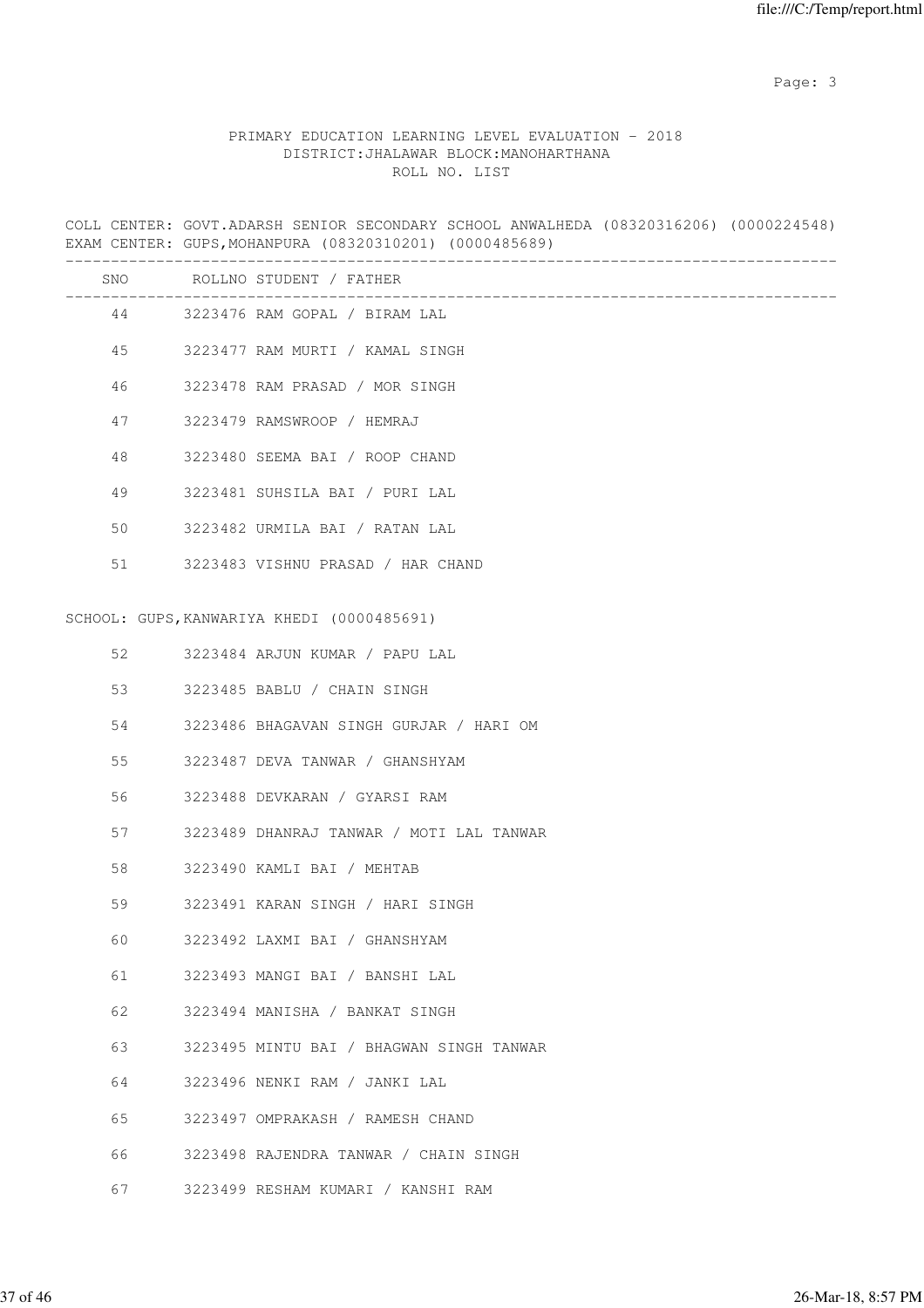Page: 4  $P$ 

### PRIMARY EDUCATION LEARNING LEVEL EVALUATION - 2018 DISTRICT:JHALAWAR BLOCK:MANOHARTHANA ROLL NO. LIST

COLL CENTER: GOVT.ADARSH SENIOR SECONDARY SCHOOL ANWALHEDA (08320316206) (0000224548) EXAM CENTER: GUPS,MOHANPURA (08320310201) (0000485689) ------------------------------------------------------------------------------------- SNO ROLLNO STUDENT / FATHER ------------------------------------------------------------------------------------- 68 3223500 SEEMA KUMARI TANWAR / RAM PRASAD TANWAR 69 3223501 SHANTI BAI / RAMDAYAL 70 3223502 SOKINA BAI / SHANKAR LAL SCHOOL: GUPS,LAXMIPURA (0000485693) 71 3223503 ANKIT KUMAR / CHANDRA SINGH 72 3223504 ANOKHI BAI / JAGANNATH 73 3223505 BHURI BAI / PREM SINGH 74 3223506 DULICHAND / MANGI LAL 75 3223507 KANTI / BHANWAR LAL 76 3223508 KAVITA BAI / UNKAR SINGH 77 3223509 KAVITA BAI / DEVI SINGH 78 3223510 LEELA BAI / CHATUR SINGH 79 3223511 MANGI BAI / BADRI LAL 80 3223512 MEENA BAI / UNKAR SINGH 81 3223513 MEVA BAI / KISHANLAL 82 3223514 NARAYAN SINGH / NANDRAM 83 3223515 OM PRAKASH / MEHTAB 84 3223516 PANI BAI / DAYA RAM 85 3223517 RAJU / NARAYAN SINGH 86 3223518 RAM CHANDRA / SHANKAR LAL 87 3223519 RAVINA BAI / RAI SINGH 88 3223520 REENA BAI / PARVAT SINGH 89 3223521 SHAKINA BAI / DEVI SINGH

90 3223522 SHOKINA BAI / BANSHI LAL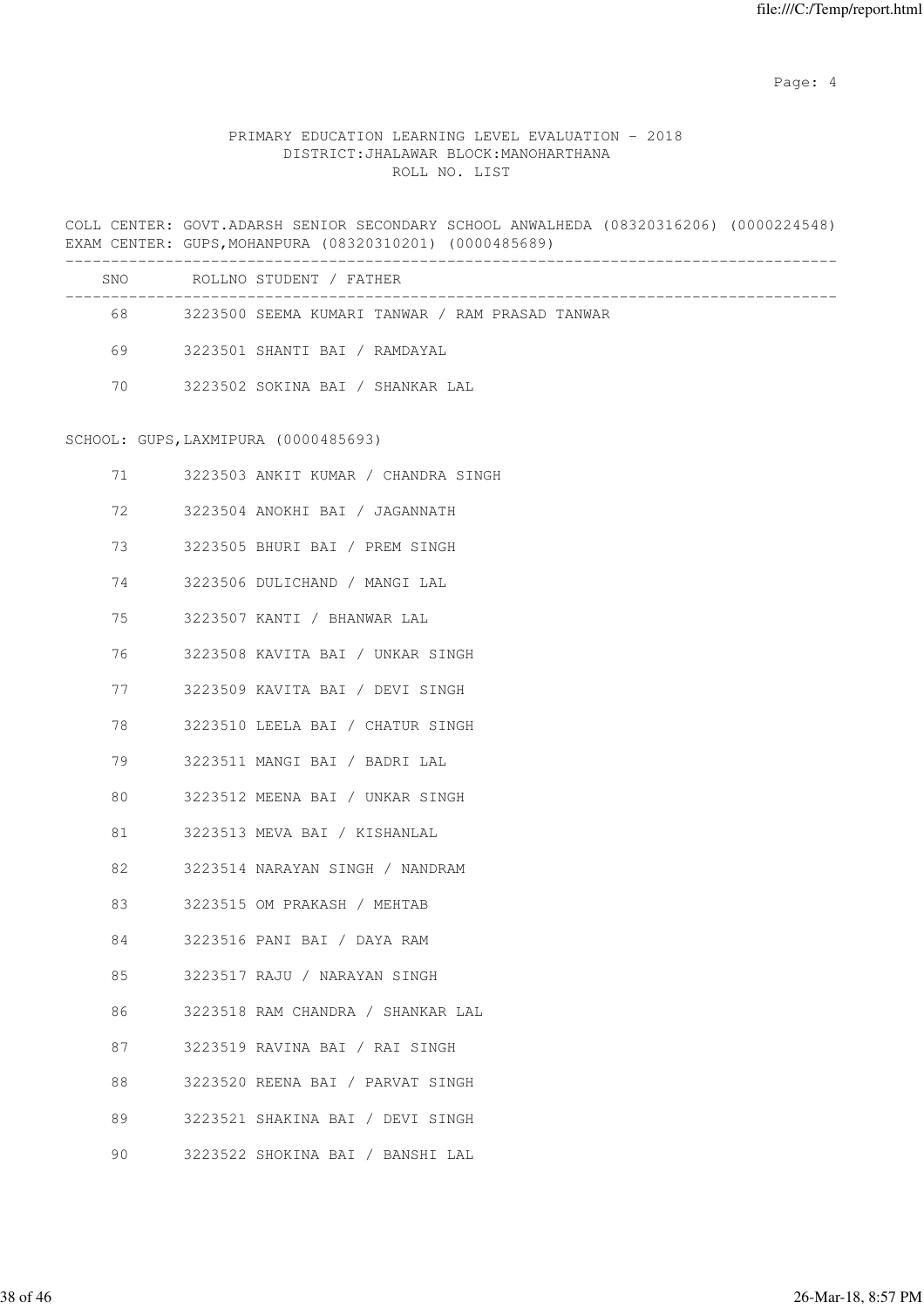### PRIMARY EDUCATION LEARNING LEVEL EVALUATION - 2018 DISTRICT:JHALAWAR BLOCK:MANOHARTHANA ROLL NO. LIST

COLL CENTER: GOVT.ADARSH SENIOR SECONDARY SCHOOL ANWALHEDA (08320316206) (0000224548) EXAM CENTER: GUPS,GHADAWALI (08320310501) (0000485703) ------------------------------------------------------------------------------------- SNO ROLLNO STUDENT / FATHER ------------------------------------------------------------------------------------- SCHOOL: VEER SAVRKAR UPS GHADAWLI (0000033784) 1 3223523 ANKIT KUMAR / PHOOLCHAND 2 3223524 ANURAG / RAMCHANDRA 3 3223525 ARVIND KUMAR / BANSHI LAL 4 3223526 BABLU / PANCHULAL 5 3223527 BAJRANG SEN / MISHREELAL 6 3223528 BANTI MEHAR / BANE SINGH 7 3223529 BEERAM CHAND / DHANNA LAL 8 3223530 BHAVANISHNKAR / SATYANARAYAN 9 3223531 BHOLASANKAR / DINESH 10 3223532 BHURI KUMARI LODHA / SHIRI LAL 11 3223533 DILKHUSH / RAMDAYAL 12 3223534 ESHWAR / DEEPCHAND 13 3223535 GUNJAN LODHA / NAWAL KISHOR 14 3223536 ISMAL TANWAR / INDAR SINGH 15 3223537 KAMLESH / MADANLAL 16 3223538 KAMLESH / RAMCHANDRA 17 3223539 KAMLKISHOR / LAXMINARAYAN 18 3223540 KIRTAN KUMAR / DURGALAL 19 3223541 KOSHLIYA KUMARI LODHA / BHANWAR LAL 20 3223542 KULDEEP / JAGDISH 21 3223543 KULDEEP / RADESHYAM 22 3223544 LAKKI KUMAR LODHA / MANGI LAL 23 3223545 LALIT KUMAR / RAMDAYAL 24 3223546 LAXMI KUMARI / OM PRKASH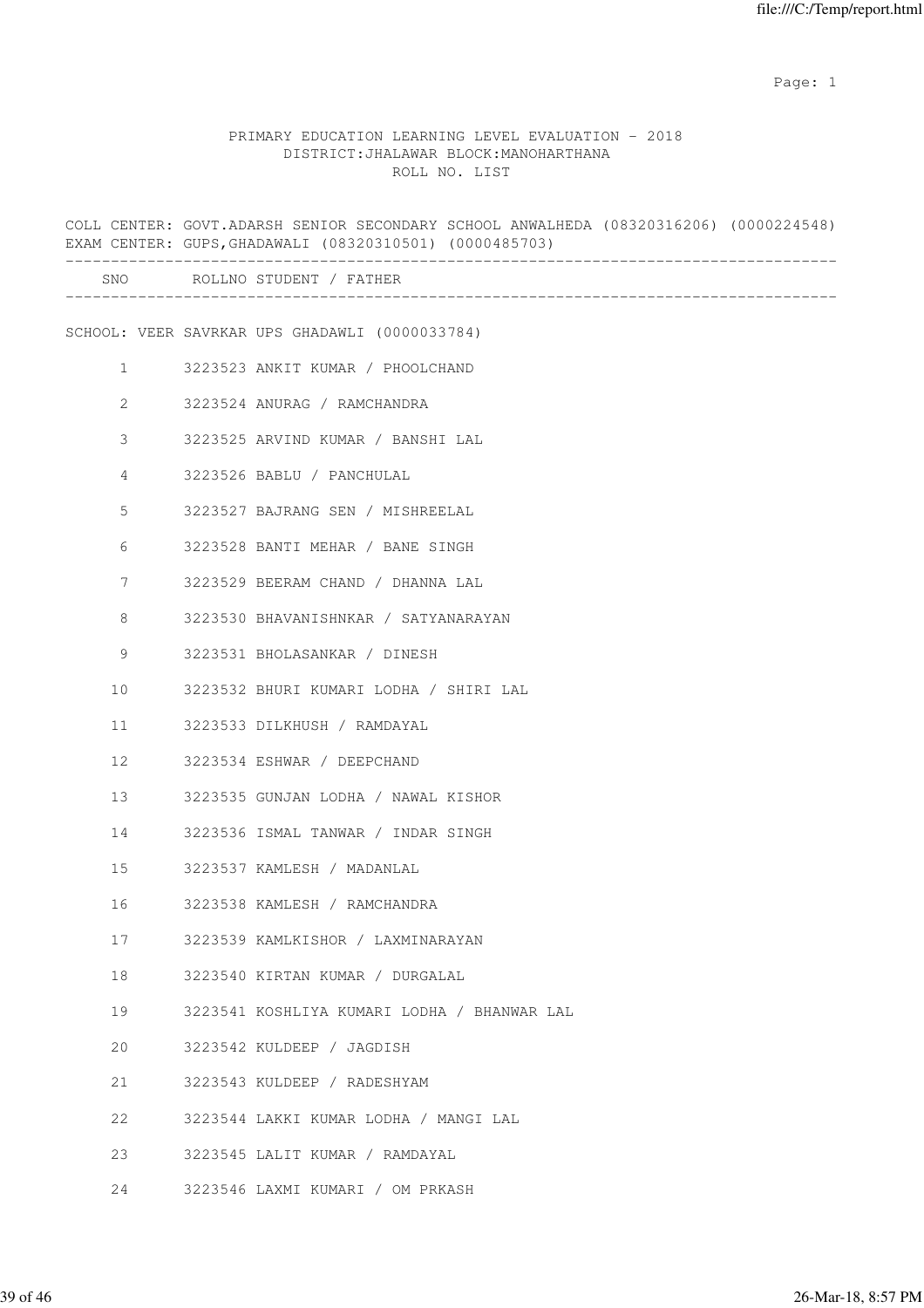### PRIMARY EDUCATION LEARNING LEVEL EVALUATION - 2018 DISTRICT:JHALAWAR BLOCK:MANOHARTHANA ROLL NO. LIST

COLL CENTER: GOVT.ADARSH SENIOR SECONDARY SCHOOL ANWALHEDA (08320316206) (0000224548) EXAM CENTER: GUPS,GHADAWALI (08320310501) (0000485703) ------------------------------------------------------------------------------------- SNO ROLLNO STUDENT / FATHER ------------------------------------------------------------------------------------- 25 3223547 MADHU KUMARI / RADESHYAM 26 3223548 MEENAKSHI / JAGDISH PARSAD 27 3223549 NARENDRA KUMAR / PAPPU LAL 28 3223550 NARENDRA KUMAR / RADESHYAM 29 3223551 ONKAR LAL / RAMSINGH 30 3223552 PAVAN KUMAR / RAMKALYAN 31 3223553 POOJA KUMARI / MANGILAL 32 3223554 PRAVIN KUMAR / LAXMINARAYAN 33 3223555 PRIYANKA KUMARI / KALURAM 34 3223556 PRIYATAM / LAXMINARAYAN 35 3223557 RAHUL KUMAR / BHANWAR LAL 36 3223558 RAJKUMAR / DULICHAND 37 3223559 RAMCHANDRA / GOPAL 38 3223560 RAMLAKHAN / SHRILAL 39 3223561 RAMSWROOP / NONTILAL 40 3223562 SHILPA KUMARI / MOHANLAL 41 3223563 SHIVANI KUMARI / DAL CHAND 42 3223564 SHIVANI LODHA / JAGDISH PARSAD 43 3223565 SUNIL KUMAR / MATHURA LAL 44 3223566 SUNIL KUMAR LODHA / LAXMIKANT 45 3223567 SURESH KUMAR / BADRILAL 46 3223568 TUPHAN SINGH / BAPU LAL 47 3223569 VINAYAK / MANGILAL 48 3223570 VISHNU KUMAR / GHANSHYAM

SCHOOL: GPS BAMAN GAONV KI TAPRIYA (0000474263)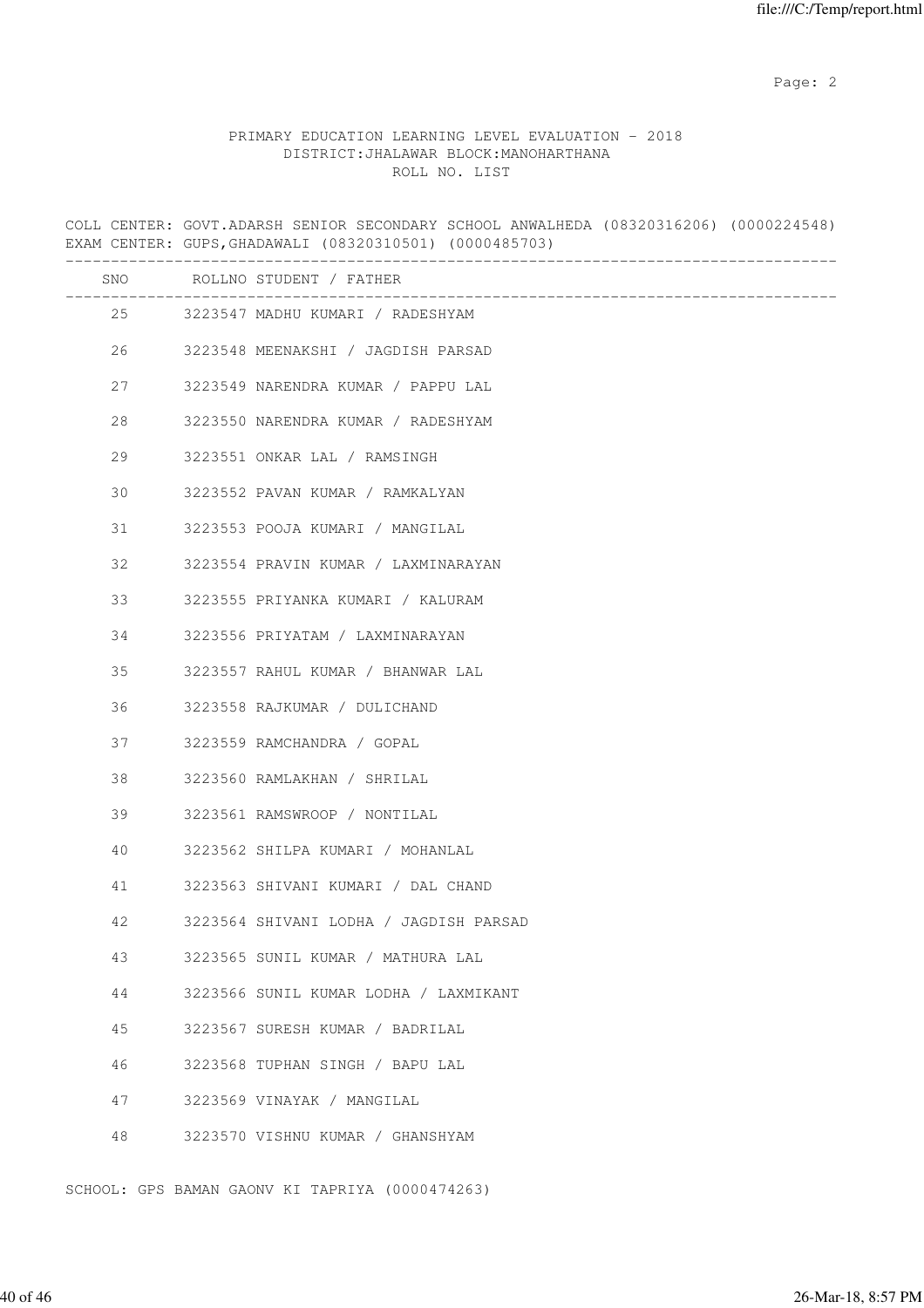Page: 3 Advanced 20 April 2014 2016 2017 2022 3 April 2017 2022 3 April 2022 3 April 2022 3 April 2022 3 April 2022 3 April 2022 3 April 2022 3 April 2022 3 April 2022 3 April 2022 3 April 2022 3 April 2022 3 April 2022 3

# PRIMARY EDUCATION LEARNING LEVEL EVALUATION - 2018 DISTRICT:JHALAWAR BLOCK:MANOHARTHANA ROLL NO. LIST

COLL CENTER: GOVT.ADARSH SENIOR SECONDARY SCHOOL ANWALHEDA (08320316206) (0000224548) EXAM CENTER: GUPS,GHADAWALI (08320310501) (0000485703)

| SNO | ROLLNO STUDENT / FATHER                   |
|-----|-------------------------------------------|
| 49  | 3223571 AASTANA BEE / FIROJ KHAN          |
| 50  | 3223572 AJAJ KHAN / FAREED KHAN           |
| 51  | 3223573 NAJIL KHAN / HAMID KHAN           |
|     | SCHOOL: GPS, KHEDI MEWATIYAN (0000474264) |

|  |  | 3223574 CHAYANA BAI |  |  | / NART . | KHAN |  |
|--|--|---------------------|--|--|----------|------|--|
|--|--|---------------------|--|--|----------|------|--|

- 53 3223575 INAYAT / RAIS KHAN
- 54 3223576 RUMIYA / AFJAL KHAN
- 55 3223577 SADIYA / QUIM KHA
- 56 3223578 SAHIBA / KAMAL KHA

#### SCHOOL: GPS,PUNYAKHEDIKAMAJARA (0000485679)

| 57 | 3223579 AKSHAY KUMAR / JAGDISH CHAND  |
|----|---------------------------------------|
| 58 | 3223580 ANJANA KUMARI / GOKUL PRASAD  |
| 59 | 3223581 DINDAYAL / SHYAM LAL          |
| 60 | 3223582 DROPATI KUMARI / RAM LAL      |
| 61 | 3223583 LAKHAN LAL / GOVIND LAL       |
| 62 | 3223584 MANGI KUMARI / RANG LAL       |
| 63 | 3223585 MANGI LAL / BALRAM            |
| 64 | 3223586 NISHA KUAMRI / BHAIRU LAL     |
| 65 | 3223587 POOJA KUMARI / BIRAM LAL      |
| 66 | 3223588 RAVINA KUMARI / NAND LAL      |
| 67 | 3223589 RAVINA KUMARI / CHANDALAL     |
| 68 | 3223590 SANGEETA KUMARI / RAM NARAYAN |
| 69 | 3223591 SANTOSH KUMARI / CHAMPA LAL   |
| 70 | 3223592 SHATRUHAN / MANOHAR LAL       |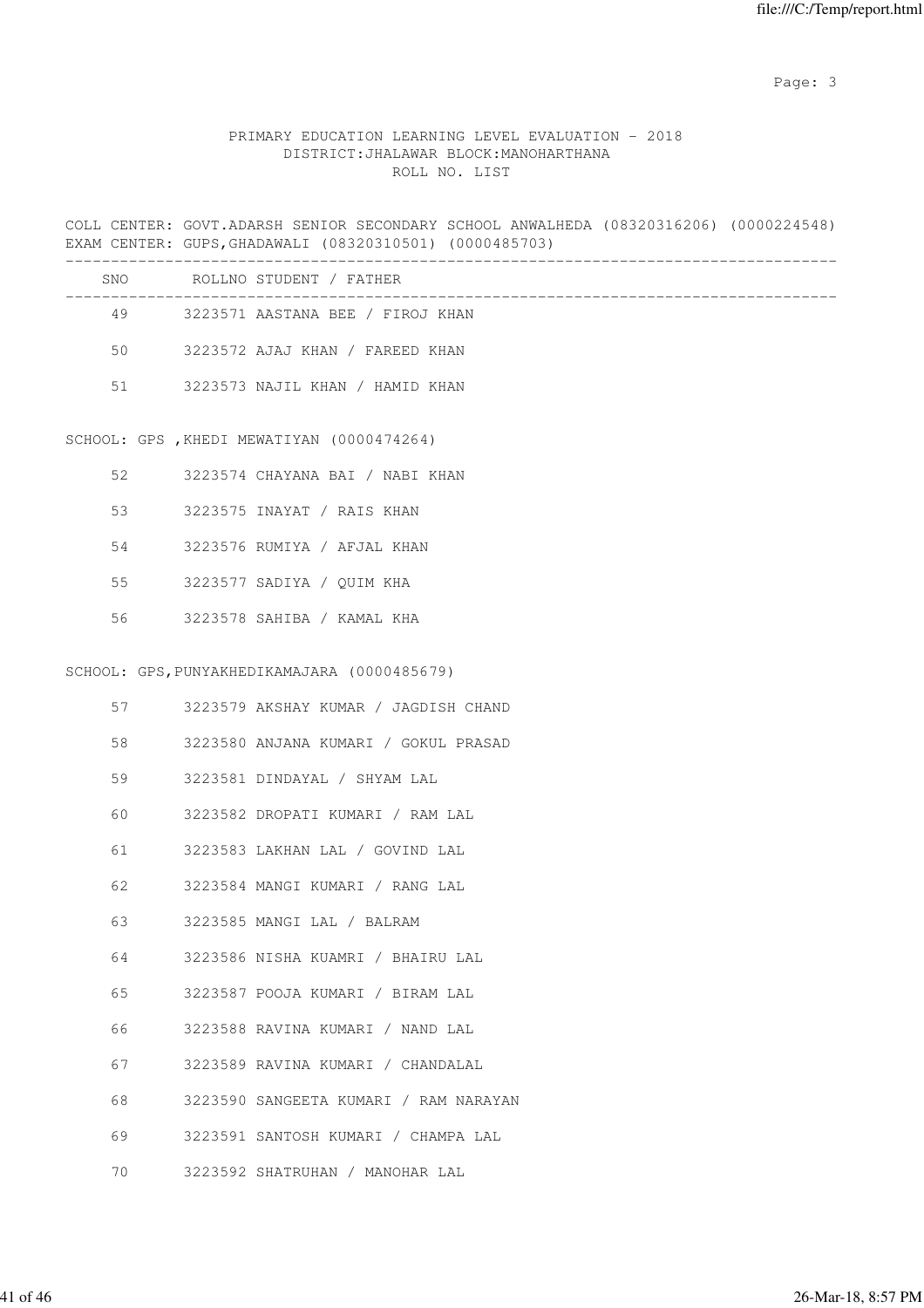Page: 4  $P$ 

### PRIMARY EDUCATION LEARNING LEVEL EVALUATION - 2018 DISTRICT:JHALAWAR BLOCK:MANOHARTHANA ROLL NO. LIST

COLL CENTER: GOVT.ADARSH SENIOR SECONDARY SCHOOL ANWALHEDA (08320316206) (0000224548) EXAM CENTER: GUPS,GHADAWALI (08320310501) (0000485703) ------------------------------------------------------------------------------------- SNO ROLLNO STUDENT / FATHER -------------------------------------------------------------------------------------

SCHOOL: GPS, DHAMAHEDA (0000485680)

71 3223593 SUFYANA BAI / SHARIF KHAN

SCHOOL: GUPS,GHADAWALI (0000485703)

- 72 3223594 ASHOK KUMAR / RAM LAL LODHA
- 73 3223595 BHAGWAN SINGH / RAMESH
- 74 3223596 BRIJESH KUMAR BHIL / RODU LAL
- 75 3223597 EFAROJ KHAN / NANNE KHAN
- 76 3223598 MADHU KUMARI / GHANSHYAM LODHA
- 77 3223599 MAHAVEER / JAGDISH
- 78 3223600 MANISHA / ROOP SINGH
- 79 3223601 MANISHA KUMARI / JAGDISH
- 80 3223602 MANISHA LODHA / LAXMI NARAYAN
- 81 3223603 OMPRAKASH / GAJANAND
- 82 3223604 RADHA KUMARI / GHANSI LAL
- 83 3223605 RADHA KUMARI / RAMRATAN LODHA
- 84 3223606 RADHESHYAM KAHAR / RAM PRASAD
- 85 3223607 RAHUL NAI / BIRAM LAL
- 86 3223608 RAVINA KUMARI / RAKESH KUMAR LODHA
- 87 3223609 RINKU NAI / BIRAM LAL
- 88 3223610 TARA BAI SHARMA / MANGI LAL
- 89 3223611 VANDANA KUMARI SHARMA / DINESH KUMAR

SCHOOL: GPS,PUNYA KHEDI (0000506863)

- 90 3223612 MOHIT KUMAR / BADRI LAL
- 91 3223613 NAZAMA BAI / KAYYUM KHAN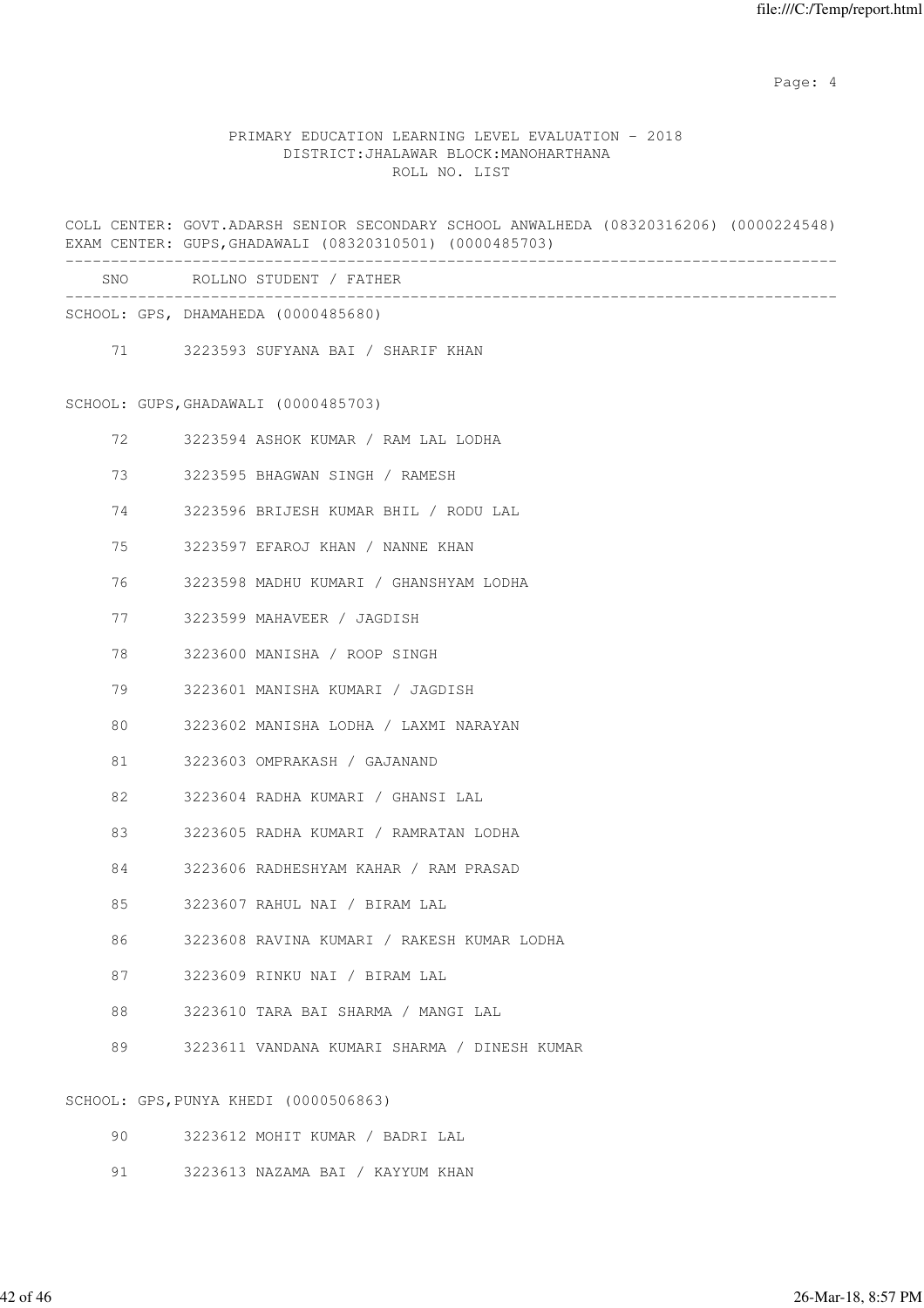Page: 5  $P$  and  $P$  and  $P$  and  $P$  and  $P$  and  $P$  and  $P$  and  $P$  and  $P$  and  $P$  and  $P$  and  $P$  and  $P$  and  $P$  and  $P$  and  $P$  and  $P$  and  $P$  and  $P$  and  $P$  and  $P$  and  $P$  and  $P$  and  $P$  and  $P$  and  $P$  and  $P$  an

# PRIMARY EDUCATION LEARNING LEVEL EVALUATION - 2018 DISTRICT:JHALAWAR BLOCK:MANOHARTHANA ROLL NO. LIST

COLL CENTER: GOVT.ADARSH SENIOR SECONDARY SCHOOL ANWALHEDA (08320316206) (0000224548) EXAM CENTER: GUPS,GHADAWALI (08320310501) (0000485703)

| SNO | ROLLNO STUDENT / FATHER           |
|-----|-----------------------------------|
| 92  | 3223614 POOJA KUMARI / MANGI LAL  |
| 93  | 3223615 RADHA KUMARI / MANGI LAL  |
| 94  | 3223616 SAMIR KHA / FARIYAD KHA   |
| 95  | 3223617 SHADIYA / MOSAM KHAN      |
| 96  | 3223618 TEENA KUMARI / RAM SWARUP |
| 97  | 3223619 YASIR KHAN / AZIZ KHAN    |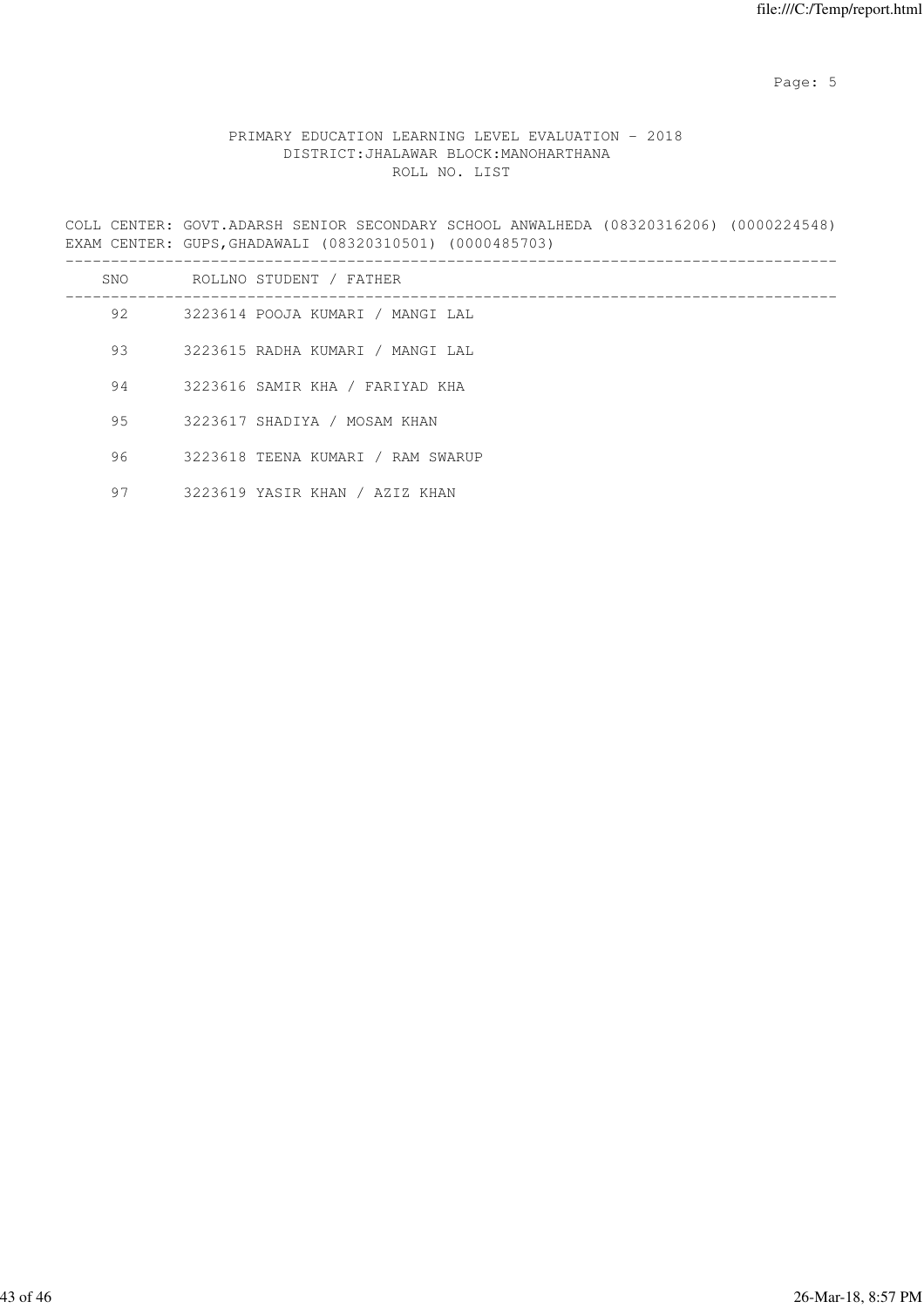### PRIMARY EDUCATION LEARNING LEVEL EVALUATION - 2018 DISTRICT:JHALAWAR BLOCK:MANOHARTHANA ROLL NO. LIST

COLL CENTER: GOVT.ADARSH SENIOR SECONDARY SCHOOL ANWALHEDA (08320316206) (0000224548) EXAM CENTER: GUPS, JAMUNYA URF KANDARI (08320316401) (0000504376) ------------------------------------------------------------------------------------- SNO ROLLNO STUDENT / FATHER ------------------------------------------------------------------------------------- SCHOOL: ma sharda vidhya niketan ps bislai (0000055875) 1 3223620 AMAR CHAND / KALU LAL 2 3223621 DIWAN SINGH GURJAR / ENDRA SINGH 3 3223622 DULICHAND / RAMCHARAN 4 3223623 KALAWTI BAI / BABU LAL 5 3223624 KALULAL TANWAR / MANGILAL TANWAR 6 3223625 MAKHAN SING / BANKAT LAL 7 3223626 NIRMALA KUMARI BHEEL / PAPPULAL BHEEL 8 3223627 PINKI KUMARI TANWAR / JAGDISH TANWAR 9 3223628 RAMLAKHAN / BHURA LAL 10 3223629 RAVINA KUMARI / AASHA RAM 11 3223630 SUNIL KUMAR BHEEL / KANSINGH BHEEL SCHOOL: GUPS,BISLAI (0000483300) 12 3223631 ASHARAM / BIRAM CHAND 13 3223632 BINDU KUMARI / BAPU LAL 14 3223633 HARI OM / RAM PRASAD 15 3223634 KAVITA / RAM PRASAD 16 3223635 MOHANI BAI / RAMDAYAL 17 3223636 RAM SIYA / BAPU LAL 18 3223637 RAMDULARI / KARAN SINGH 19 3223638 SANJU KUMARI / JAGDISH PRASAD 20 3223639 SHIVANI / RAMESH CHAND 21 3223640 SHIVANI MEWARA / KALYAN PRASAD

22 3223641 SHYAM BAI / BANKAT LAL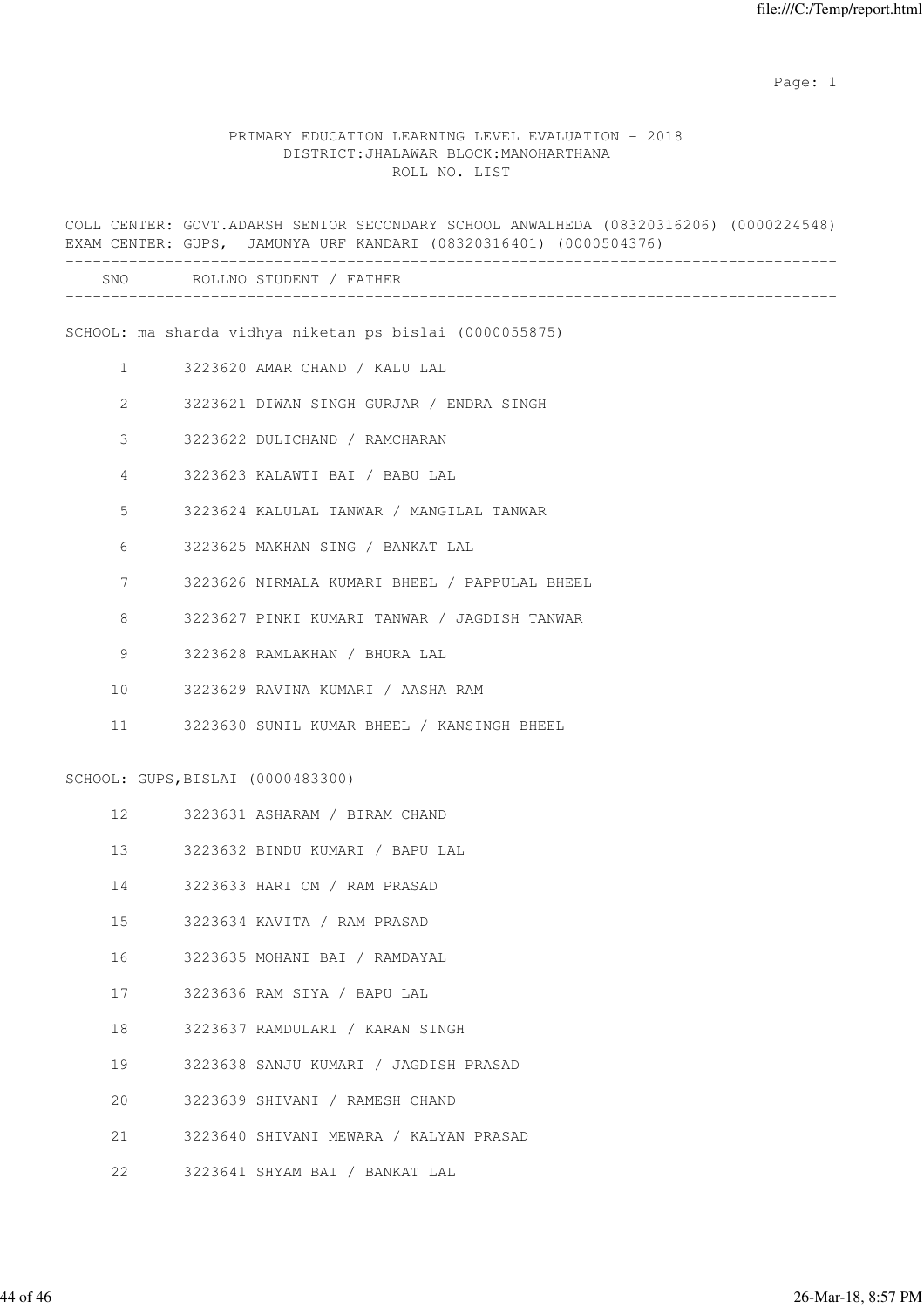### PRIMARY EDUCATION LEARNING LEVEL EVALUATION - 2018 DISTRICT:JHALAWAR BLOCK:MANOHARTHANA ROLL NO. LIST

COLL CENTER: GOVT.ADARSH SENIOR SECONDARY SCHOOL ANWALHEDA (08320316206) (0000224548) EXAM CENTER: GUPS, JAMUNYA URF KANDARI (08320316401) (0000504376) ------------------------------------------------------------------------------------- SNO ROLLNO STUDENT / FATHER ------------------------------------------------------------------------------------- 23 3223642 SUNITA KUMARI / DULI CHAND 24 3223643 VIKRAM SINGH / DEVSINGH SCHOOL: GUPS, JAMUNYA URF KANDARI (0000504376) 25 3223644 ARUN KUMAR / KANHEYA LAL 26 3223645 CHINTU KUMAR / PHOOLCHAND LODHA 27 3223646 JYOTI / SURESH CHAND 28 3223647 JYOTI BHEEL / RANG LAL 29 3223648 MEHENDRA KUMAR / PAPPU LAL 30 3223649 POOJA KUMARI / SHRI LAL LODHA 31 3223650 PRIYANKA / HEERA LAL 32 3223651 RAM KANWARI / PARMA NAND 33 3223652 RAVI KUMAR / RAM PRASAD 34 3223653 SENA KUMARI / RAM KISHAN 35 3223654 SHIV RAJ / BIRAM CHAND 36 3223655 SHIVANI / GANAPAT LAL 37 3223656 SHIVANI LODHA / MANGI LAL